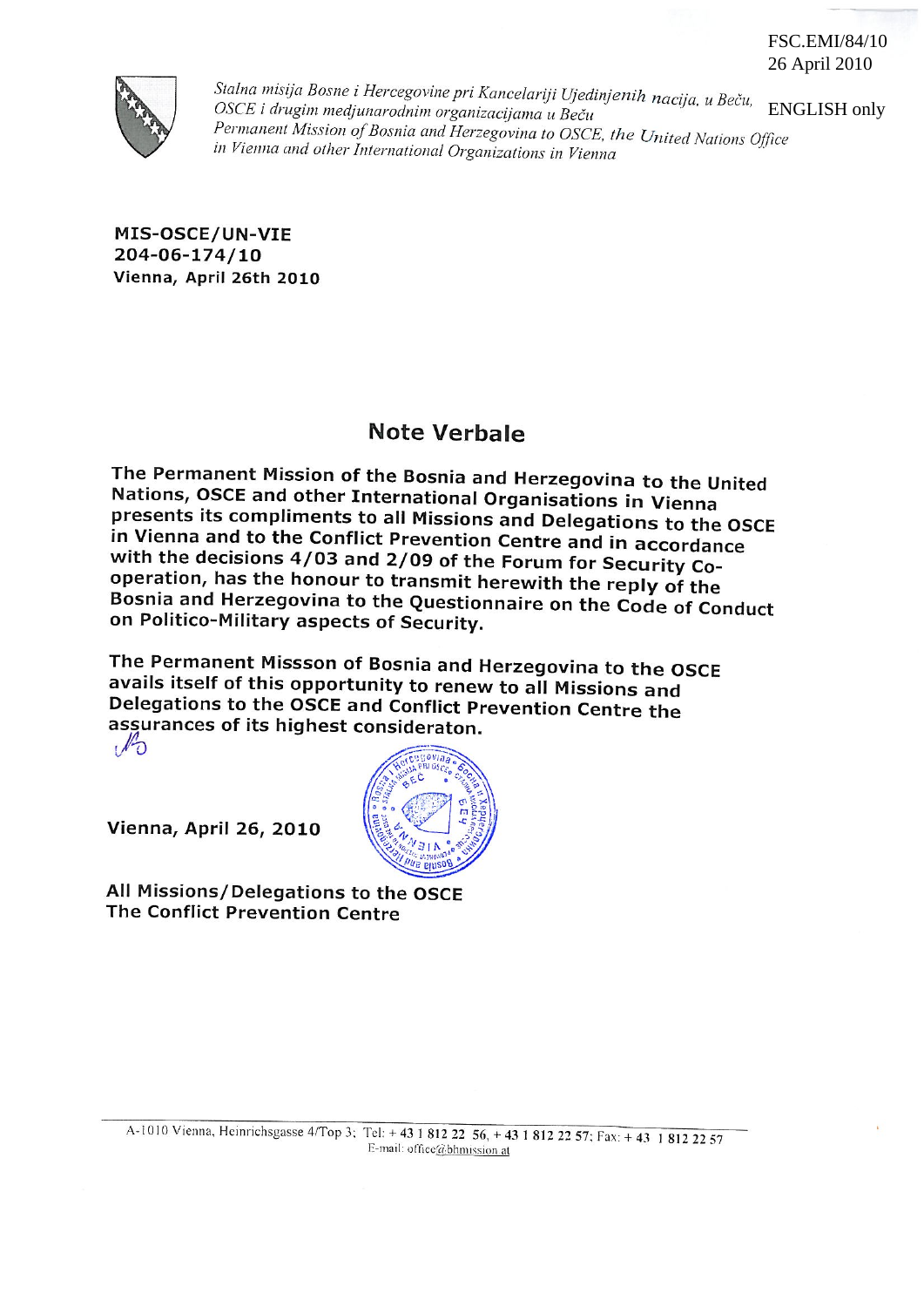FSC.EMI/84/10 26 April 2010

# **BOSNIA AND HERZEGOVINA**

ENGLISH only

# **EXCHANGE OF INFORMATION ON THE OSCE CODE OF CONDUCT ON POLITICO-MILITARY ASPECTS OF SECURITY**

**Sarajevo, April 2010**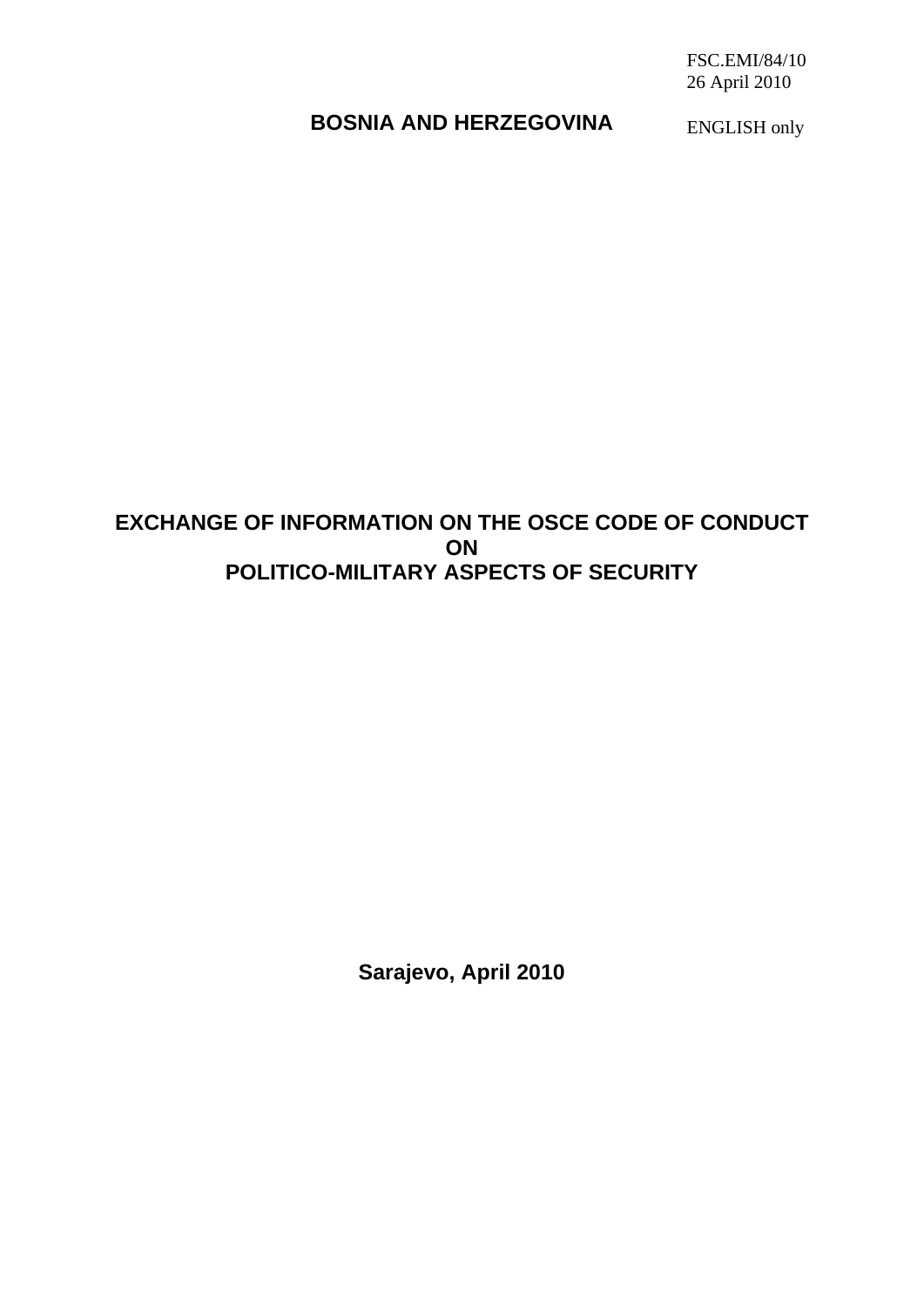# **QUESTIONNAIRE ON THE CODE OF CONDUCT ON POLITICO-MILITARY ASPECTS OF SECURITY**

# **Section I: Inter-State elements**

## **1. Account of measures to prevent and combat terrorism**

### **1.1 To which agreements and arrangements (universal, regional, subregional and bilateral) related to preventing and combating terrorism is your State a party?**

Bosnia and Herzegovina is a party to universal international treaties, conventions, agreements, arrangements and resolutions that attempt to efficiently regulate prevention and combating of terrorism, terrorism financing and prevention of the weapons of mass destruction proliferation.

### **Political documents:**

1. Declaration on Measures to Eliminate International Terrorism, adopted by the General Assembly of the UN, 09 December 1994;

2. Declaration to supplement the Declaration on Measures to Eliminate International Terrorism, adopted by the General Assembly of the UN, 17 December 1996;

3. Proliferation Security Initiative, 09 February 2005.

### **UN anti-terrorism conventions:**

(Universal international multilateral treaties)

- 1. Convention on Criminal Acts and other Acts Committed in Aircraft, Official Gazette of BiH, No. 47/70, BiH is the member on the basis of succession, Official Gazette of BiH, No. 26/98.
- 2. Convention on Suppression of Unlawful Seizure of Aircraft (Hijacking Convention) Official Gazette of SFRY, No. 33/72, BiH is the member on the basis of succession, Official Gazette of BiH, No. 15/95.
- 3. Convention on Suppression of Unlawful Acts Against Safety of Civil Aviation Official Gazette of SFRY, No. 33/72, BiH is the member on the basis of succession, Official Gazette of BiH, No. 15/95.
- 4. Convention on Prevention and Punishment of Criminal Acts against Persons under International Protection, Including Diplomatic Agents, Official Gazette of SFRY, International Treaties No. 54/76. BiH is the member on the basis of succession, Official Gazette of BiH, No. 25/93.
- 5. International Convention against the Taking of Hostages, Official Gazette of SFRY, International Treaties No. 9/84. BiH is the member on the basis of succession, Official Gazette of BiH, No. 25/93.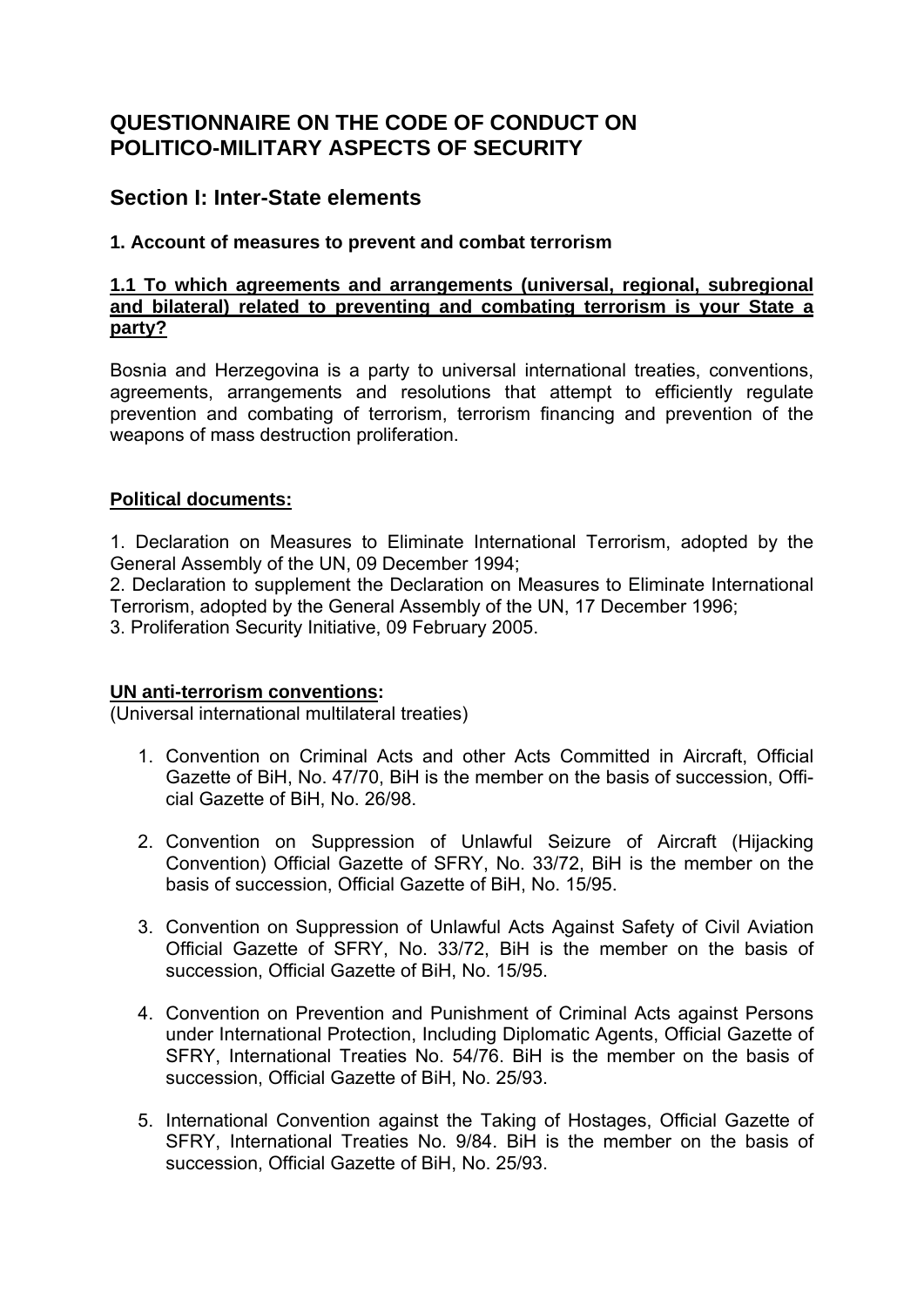- 6. Convention on Physical Protection of Nuclear Material, Official Gazette of SFRY, International Treaties No. 9/85. BiH is the member on the basis of succession, Official Gazette of BiH, No. 26/98.
- 7. Protocol on Suppression of Unlawful Acts of Violence at the Airports serving International Civil Aviation, as an amendment to the Convention on Suppression of Unlawful Acts against the Safety of Civil Aviation dated 23 September 1971, Official Gazette of SFRY, and International Treaties No. 14/89. BiH is the member on the basis of succession, Official Gazette of BiH, No. 15/95.
- 8. Convention on Suppression of Unlawful Acts against the Safety of Maritime Navigation (in the ratification procedure)
- 9. Protocol on Suppression of Unlawful Acts against the Safety of Fixed Platforms Located in Epicontinental Seaway
- 10. Convention on the Marking of Plastic Explosives for the Purpose of Detection, 01 March 1991;
- 11. International Convention for the Suppression of Terrorist Bombings, 15 December 1997, ratified 19.06.2003, Official Gazette of BiH, No, 07/03;
- 12. International Convention for the Suppression of the Financing of Terrorism, 09 December 1999;

### **Security Council Resolutions**

- S/RES/1904 (2009) [on threats to international peace and security caused by terrorist acts]
- S/RES/1822 (2008) [on directing 1267 Committee to conduct a review of all names on the Consolidated List by 30 June 2010 and followed by regular reviews; making accessible publicly releasable reasons for the listing of individuals and entities and extending the mandate of the Analytical Support and Sanctions Monitoring Team for a further period of 18 months]
- S/RES/1810 (2008) [on extending mandate of the 1540 Committee for a further three years until 25 April 2011]
- S/RES/1805 (2008) [on extending mandate of Counter-Terrorism Committee Executive Directorate (CTED) until 31 December 2010]
- S/RES/1787 (2007) [on extension of Counter-Terrorism Committee Executive Directorate (CTED) mandate]
- S/RES/1735 (2006) [on reviewing the measures imposed resolution 1267 (1999) with a view to their further strengthening in 18 months; providing cover sheet for listing submissions, extending consideration period for exemption requests under resolution 1452 (2002), and extending the mandate of the Analytical Support and Sanctions Monitoring Team for a further period of 18 months]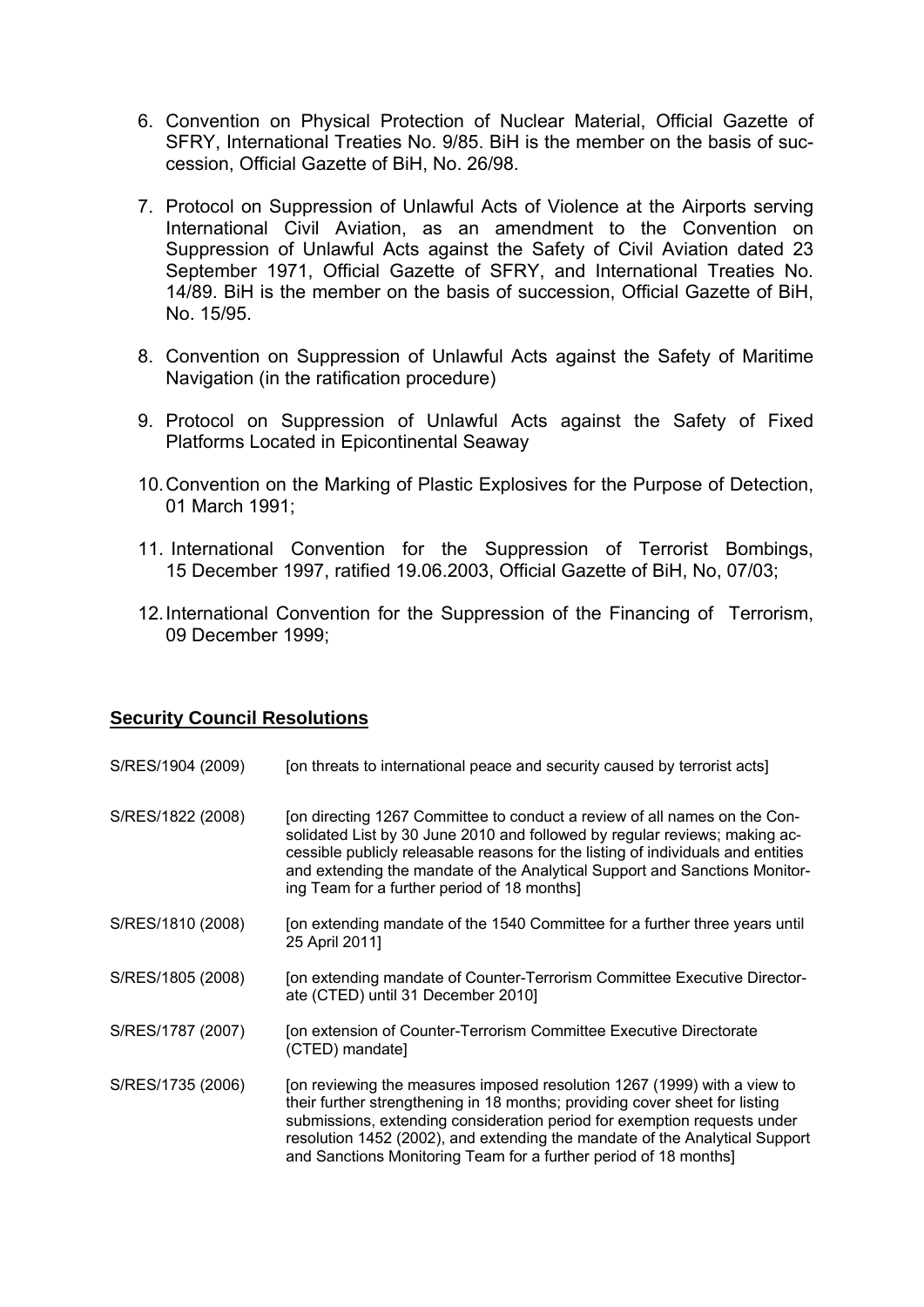- S/RES/1732 (2006) [on taking note with interest of the best practices and methods contained in the report of the Informal Working Group on General Issues of sanctions (S/2006/997) and requesting subsidiary bodies to take note as well.]
- S/RES/1730 (2006) [on establishment of a focal point within the Secretariat to receive de-listing requests and directs the relevant sanctions committees to revise their guidelines accordingly]
- S/RES/1699 (2006) [on requesting the Secretary-General to take the necessary steps to increase cooperation between the United Nations and Interpol]
- S/RES/1673 (2006) [on extending mandate of the 1540 Committee for a further two years]
- S/RES/1631 (2005) [on cooperation between the United Nations and regional organizations in maintaining international peace and security]
- S/RES/1625 (2005) [Threats to international peace and security caused by terrorist acts]
- S/RES/1624 (2005) [on prohibition of incitement to commit terrorist acts] requires that the national criminal legislations incriminate incitement to terrorism as a criminal offence and prevent every form of subversive terrorist action via religious and educational organisations.
- S/RES/1618 (2005) [on condemnation of terrorist attacks in Iraq]
- S/RES/1617 (2005) [on reviewing the measures imposed by resolution 1267 (1999) with a view to their further strengthening in 17 months; providing definition of "associated with", calling for submission of checklist, and requesting the Secretary-General to extend the mandate of the Analytical Support and Sanctions Monitoring Team for 17 months] It calls upon all the countries to use Interpol resources and databases for suppression of terrorism
- S/RES/1611 (2005) [on condemnation of terrorist attacks in London]
- S/RES/1566 (2004) [on creation of working group to consider measures against individuals, groups and entities other than Al-Qaida/Taliban]
- S/RES/1540 (2004) [Under Chapter VII of the United Nations Charter, obliges States to refrain from supporting by any means non-State actors from developing, acquiring, manufacturing, possessing, transporting, transferring or using nuclear, chemical or biological weapons and their delivery systems]
- S/RES/1535(2004) [on creation of Counter-Terrorism Committee Executive Directorate (CTED)]
- S/RES/1530(2004) [on the bomb attacks in Madrid, Spain, on 11 March 2004]

S/RES/1526(2004) [on further improving the implementation of resolution 1267 (1999), strengthening the mandate of the 1267 Committee and requesting the Secretary-General to appoint an Analytical Support and Sanctions Monitoring Team for 18 months (paras 1, 3, 6 & 7)] the Security Council requests the member states to take intensified measures, particularly financial measures against targeted individuals and entities, that include not only finances, but also undertakings and organisations, including finances obtained from the property owned or controlled, directly or indirectly, by individuals and groups related to Al-Qaida. The countries are requested to prevent such individuals from having benefit, directly or indirectly, from the above mentioned finances. The Resolution strengthens the measures directed towards prevention of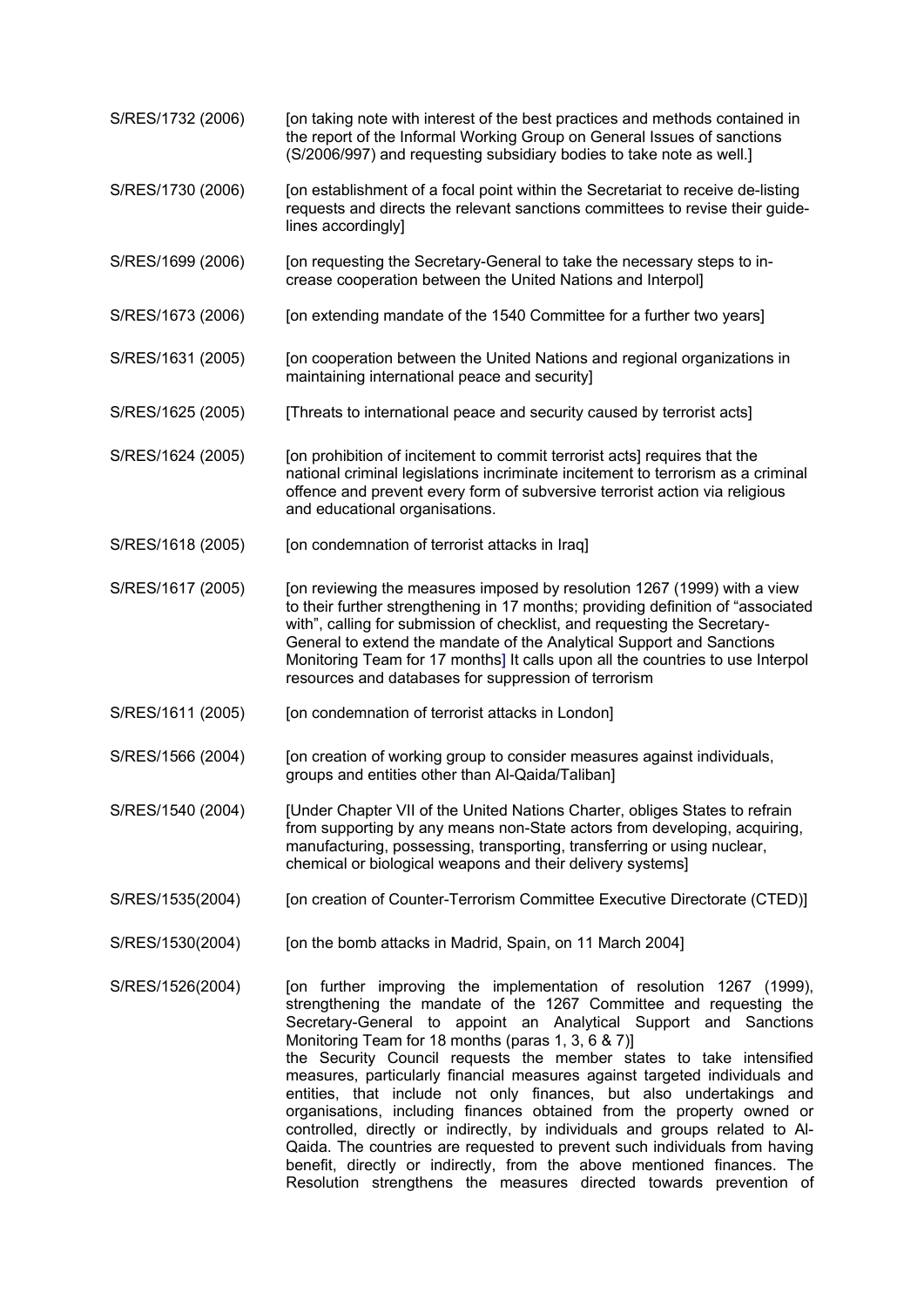movement of the individuals the sanctions are applied to. The Resolution forbids direct or indirect supply, sale or transfer of weapons and military equipment for such individuals and groups. The Resolution establishes the Analytical Support and Sanctions Monitoring Team that will, as an expert body, assist the Security Council Committee in carrying out its tasks.

- S/RES/1516(2003) [on the bomb attacks in Istanbul, Turkey, on 15 November 2003 and 20 November 2003]
- S/RES/1465(2003) [on the bomb attack in Bogota, Colombia]
- S/RES/1456(2003) [on high-level meeting of the Security Council on combating terrorism] the Security Council adopts the Ministerial Declaration on combating terrorism
- S/RES/1455(2003) [on improving implementation of measures imposed by resolution 1267 (1999]
- S/RES/1452(2002) [on implementation of measures imposed by resolution 1267 (1999)]
- S/RES/1450(2002) [on condemning the terrorist bomb attack, in Kikambala, Kenya, and the attempted missile attack on the airline departing Mombasa, Kenya, 28 November 2002]
- S/RES/1440(2002) [on condemning the act of taking hostages in Moscow, Russian Federation, on 23 October 2002]
- S/RES/1438(2002) [on the bomb attacks in Bali, Indonesia]
- S/RES/1390(2002) on lifting the provisions imposed by the Resolutions 1267 (1999) and 1333 (2000) in relation to forbidding taking off and landing in their territory to Afghan aircrafts, and lifts the provision on closing Ariane Afghan Airlines offices (lifts the air embargo)
- S/RES/1377(2001) [on the adoption of declaration on the global effort to combat terrorism]
- S/RES/1373(2001) [on international cooperation to combat threats to international peace and security caused by terrorist actsl As a consequence of the terrorist attacks on USA on September 11th, 2001 the UN Security Council on September 28th, 2001 unanimously adopted the resolution 1373 presenting a comprehensive strategy for combating international terrorism. The Resolution establishes the Committee for supervision of the implementation of R-1373. The Resolution requests all the countries to take measures for prevention of terrorism, e.g. freeze the funds of those who commit, prepare to commit or assist terrorist acts, ensure that terrorist acts in domestic legislation are described as severe criminal offences with appropriate punishment, mutually exchange information on terrorist activities, become parties to relevant conventions in combating terrorism, ensure that refugee and asylum status is not misused for the purpose of terrorism.
- S/RES/1368(2001) [condemning the terrorist attacks of 11 September 2001 in New York, Washington, D.C. and Pennsylvania, United States of America]
- S/RES/1363(2001) [on the establishment of a mechanism to monitor the implementation of measures imposed by resolutions 1267 (1999) and 1333 (2000)]

S/RES/1333(2000) [on measures against the Taliban] decides that all the countries introduce weapons embargo and military *know-how* on the territory of Afghanistan controlled by the Talibans: a) Countries having diplomatic relations with the Talibans are requested to reduce them significantly, including reduction of staff within the Talibans' missions, and limitations and control of movement of the Talibans'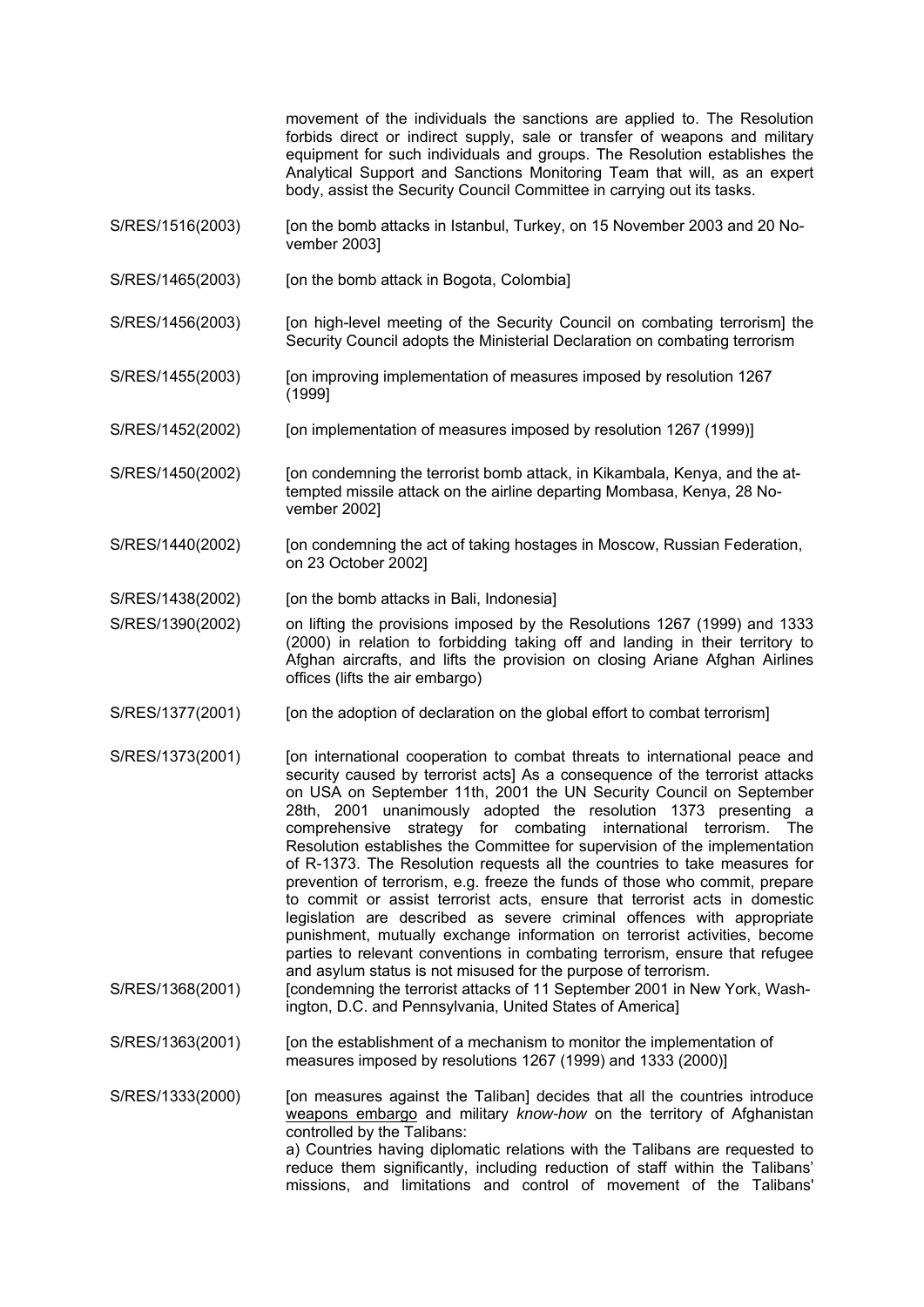representatives (diplomatic sanctions). b) All the countries are requested to close offices that represent Talibans' interests, as well as Ariane Afgan Airlines. S/RES/1269(1999) [on international cooperation in the fight against terrorism] S/RES/1267(1999) [on measures against the Taliban] requests from the Talibans to end the trainings of international terrorists and hand over Osama bin Laden. It prescribes that on November 14th, 1999 all UN member states start applying the following measures: - freezing of funds and financial sources originating from the Talibans, except if the Sanctions Committee decides otherwise for humanitarian reasons (financial sanctions). - decision on the establishment of the Security Council Committee supervision of the implementation of the mentioned measures S/RES/1214(1998) [on the situation in Afghanistan] S/RES/1189(1998) [on the terrorist bomb attacks of 7 Aug. 1998 in Kenya and Tanzania] S/RES/1054(1996) [on sanctions against the Sudan in connection with non-compliance with Security Council resolution 1044 (1996) demanding extradition to Ethiopia of the three suspects wanted in connection with assassination attempt on President Mubarak of Egypt] S/RES/1044(1996) [calling upon the Sudan to extradite to Ethiopia the three suspects wanted in connection with the assassination attempt against President Mubarak of Egypt] S/RES/731(1992) [on the destruction of Pan American flight 103 and Union des transports aériens flights 772] S/RES/748(1992) [on sanctions against the Libyan Arab Jamahiriya] S/RES/687(1991) [on restoration of the sovereignty, independence and territorial integrity of Kuwait] S/RES/635(1989) [on marking of plastic or sheet explosives for the purpose of detection]

BiH is actively working on the implementation of all UN resolutions, especially 1267 and 1373. The implementation of UNSCR 1267 is ensured through the Law on Implementation of Restrictive Measures. Since 2001, BiH submitted five reports on the implementation of UNSCR 1373 to the UN Counter-Terrorism Committee (UN CTC).

The UN Counter-Terrorism Executive Directorate (UN CTED) visited BiH in November 2007 to observe directly the status of implementing UNSCR 1373.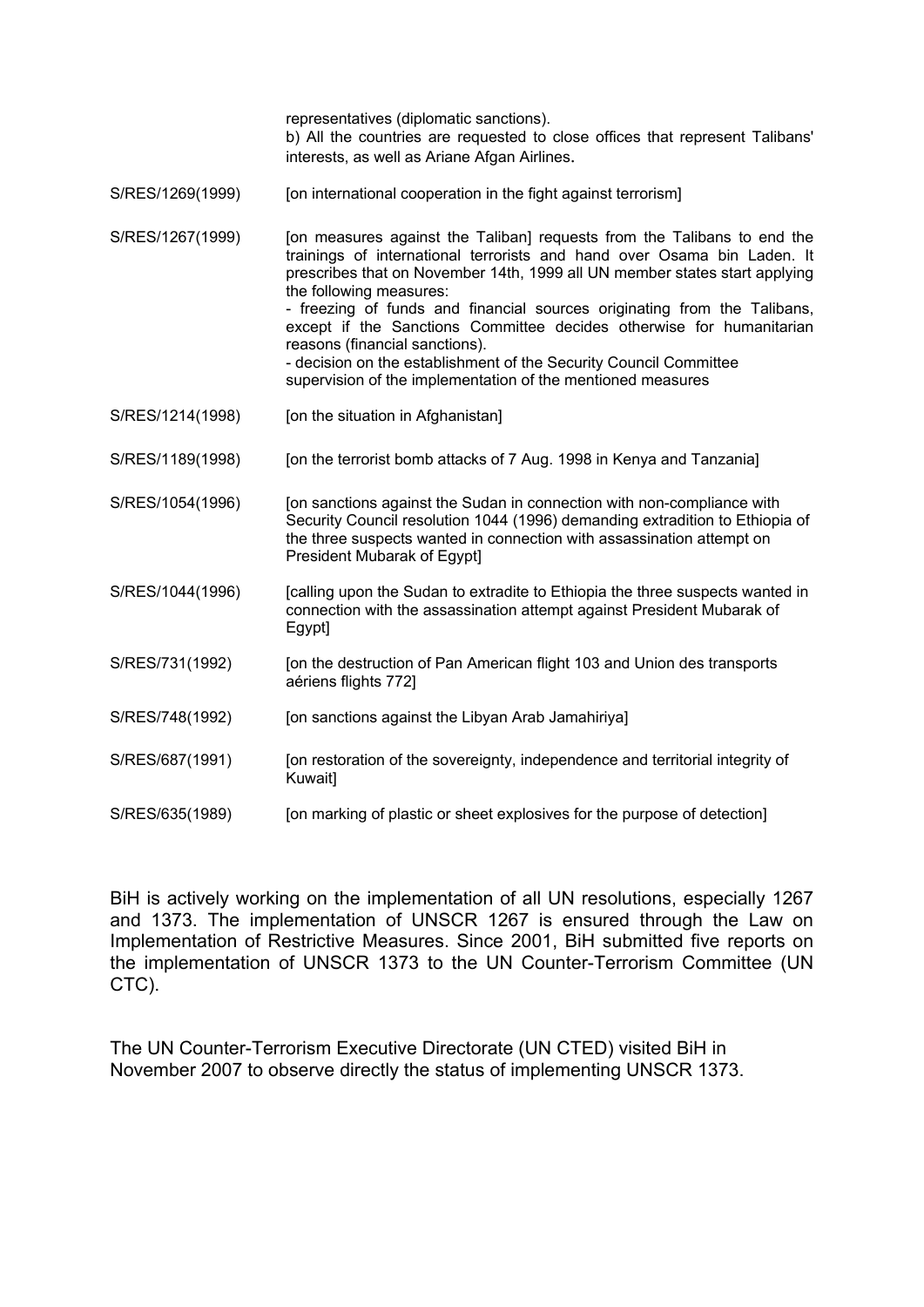## **Regional multilateral treaties:**

1. European Convention on the Suppression of Terrorism, 27 January 1977;

2. Protocol amending the European Convention on the Suppression of Terrorism, 27 January 2005;

3. Agreement on Cooperation to Prevent and Combat Trans-border Crime with the Charter of Organisation and Operation of the South-East European Cooperative Initiative Regional Centre SECI for Combating Trans-border Crime, 16 May 1999.

| Relevant Council of Europe conventions - Bosnia and Herzegovina            | <b>Signed</b> | <b>Ratified</b> |
|----------------------------------------------------------------------------|---------------|-----------------|
| European Convention on the Suppression of Terrorism (ETS 90)               | 17/03/2003    | 03/10/2003      |
| Amending Protocol (ETS 190)                                                | 04/02/2005    |                 |
| European Convention on Extradition (ETS 24)                                | 30/04/2004    | 25/04/2005      |
| First Additional Protocol (ETS 86)                                         | 30/04/2004    | 25/04/2005      |
| Second Additional Protocol (ETS 98)                                        | 30/04/2004    | 25/04/2005      |
| European Convention on Mutual Assistance in Criminal Matters (ETS 30)      | 30/04/2004    | 25/04/2005      |
| First Additional Protocol (ETS 99)                                         |               |                 |
| Second Additional Protocol (ETS 182)                                       | 17/05/2006    | 07/11/2007      |
| European Convention on the Transfer of Proceedings in Criminal Matters     | 30/04/2004    | 25/04/2005      |
| (ETS 73)                                                                   |               |                 |
| European Convention on the Compensation of Victims of Violent Crimes       | 30/04/2004    | 25/04/2005      |
| (ETS 116)                                                                  |               |                 |
| Convention on Laundering, Search, Seizure and Confiscation of the Pro-     | 30/03/04*     | 30/03/04*       |
| ceeds from Crime (ETS 141)                                                 |               |                 |
| Convention on Cybercrime (ETS 185)                                         | 09/02/2005    | 19/05/2006      |
| Additional Protocol concerning the criminalisation of acts of a racist and | 09/02/2005    | 19/05/2006      |
| xenophobic nature committed through computer systems (ETS 189)             |               |                 |
| Council of Europe Convention on the Prevention of Terrorism (ETS 196)      | 19/01/2006    | 11/01/2008      |
| Council of Europe Convention on Laundering, Search, Seizure and Confisca-  | 19/01/2006    | 11/01/2008      |
| tion of the Proceeds from Crime and on the Financing of Terrorism (ETS     |               |                 |
| 198)                                                                       |               |                 |

-OSCE Document on SALW (Vienna, 24.11.2001)

-OSCE Charter on Preventing and Combating Terrorism (Porto, December, 2002) -OSCE Document on Stockpiles of Conventional Ammunition

Strategic agreement between the Council of Ministers of BiH and the Office of the European Police (EUROPOL), signed on 26 January 2007, ratified and published in Official Gazzette no 10/07;

Agreement between the Council of Ministers of BiH and the North-Atlantic Treaty Organization (NATO) on security of information, signed on 16 March 2007 ratified and published in Official Gazzette no 10/07;

BiH signed the Agreement on the Exchange of Security Data with the European Union (Agreement signed in 2004, published in "Official Gazette of B&H", no. 2/06).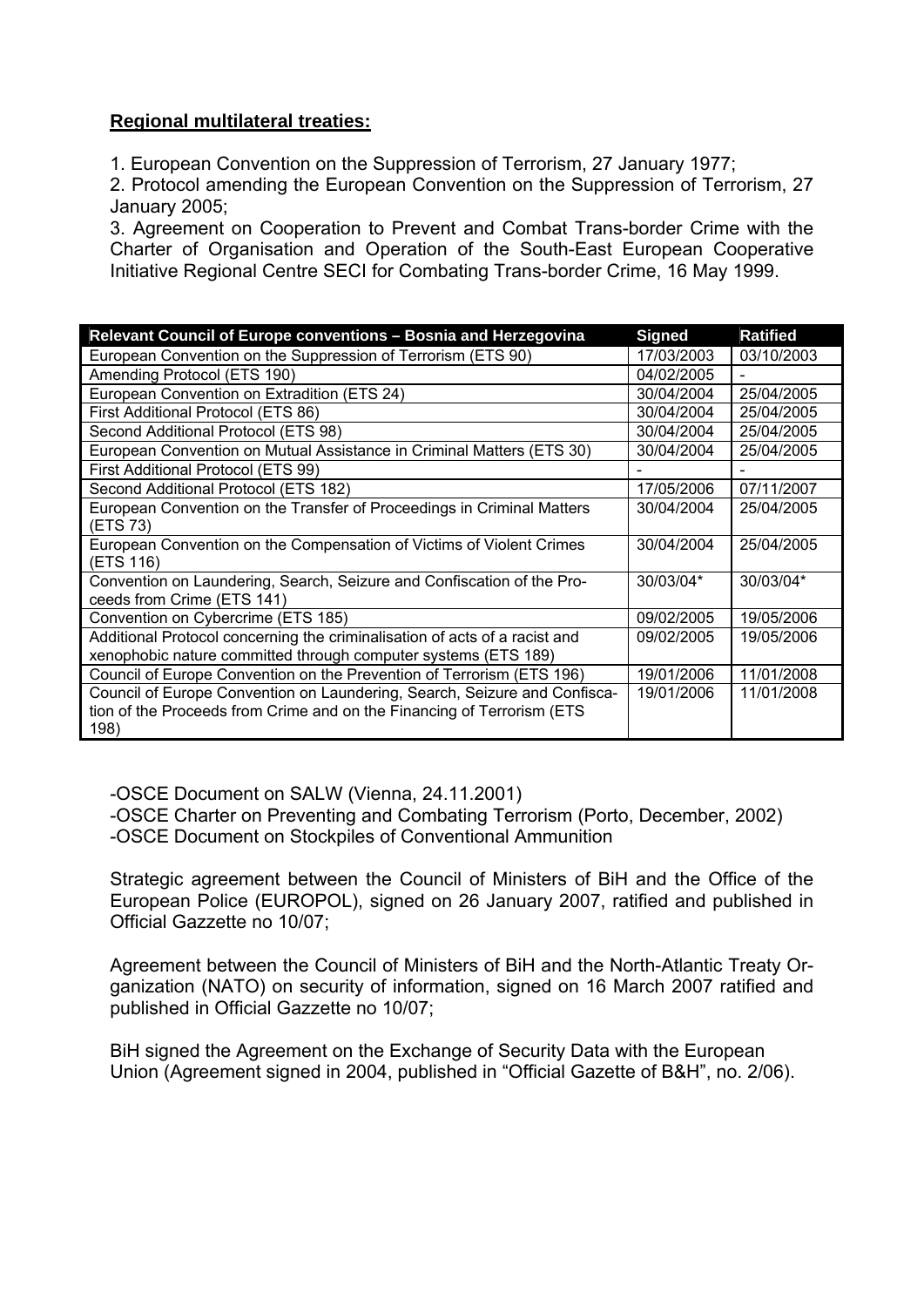### **The bilateral agreements that define the issue of police co-operation between Bosnia and Herzegovina (BiH) and other states are as follows:**

1. Agreement between the Council of Ministers of BiH and Government of the Republic of Hungary on cooperation on the issues of the combat against terrorism, trade of narcotics and organized crime, signed in Budapest, Hungary on 21 April 1996 entered into force on 26 February 2007;

2. Agreement on cooperation in the combat against international terrorism, illegal trade of narcotics and pschychotropic substances, and organized crime between the Council of Ministers of BiH and the Government of the Republic of Turkey, signed in Ankara, Turkey on 21 June 2000 (ratified by the BiH Presidency on 05 April 2002).

3. Agreement on cooperation between the Council of Ministers of BiH and the Government of the Republic of Italy in the field of the combat against organized crime, developed and signed in 2002, entered into force on 26 October 2007.

4. Contract between the Council of Ministers of BiH and the Government of the Republic of Croatia on cooperation in the combat against terrorism, smuggling and abuse of drugs, and combat against organized crime, developed and signed in 2002;

5. Co-operation Agreement between the Ministry of Security of BiH and the Ministry of Internal Affairs of the Russian Federation, signed in September 2004;

6. Agreement on Police cooperation between the Council of Ministers of BiH and the Republic of Greece, signed in March 2006.

7. Agreement on Police cooperation between the Council of Ministers of BiH and the Republic of Austria, signed on 5 May 2006, entered into force on 01 September 2007.

8. Agreement on Police cooperation between the Council of Ministers of BiH and the Islamic Republic of Iran, signed in 2005.

9. Agreement on Police cooperation between the Council of Ministers of BiH and Switzerland, signed 25 April 2007.

10. Agreement on Police cooperation between the Council of Ministers of BiH and the Republic of Slovakia, initiated in 2006.

11. Agreement between the Council of Ministers of Bosnia and Herzegovina and Government of Serbia on cooperation in fight against organized crime, terrorism, drug trade, illegal migration and other criminal acts-in procedure, Presidency of BH agreed to initialize the Agreement on 18.01.2007, awaiting approval from the Serbian side

12. Strategic agreement between the Council of Ministers of BiH and the Office of the European Police (EUROPOL), signed on 26 January 2007;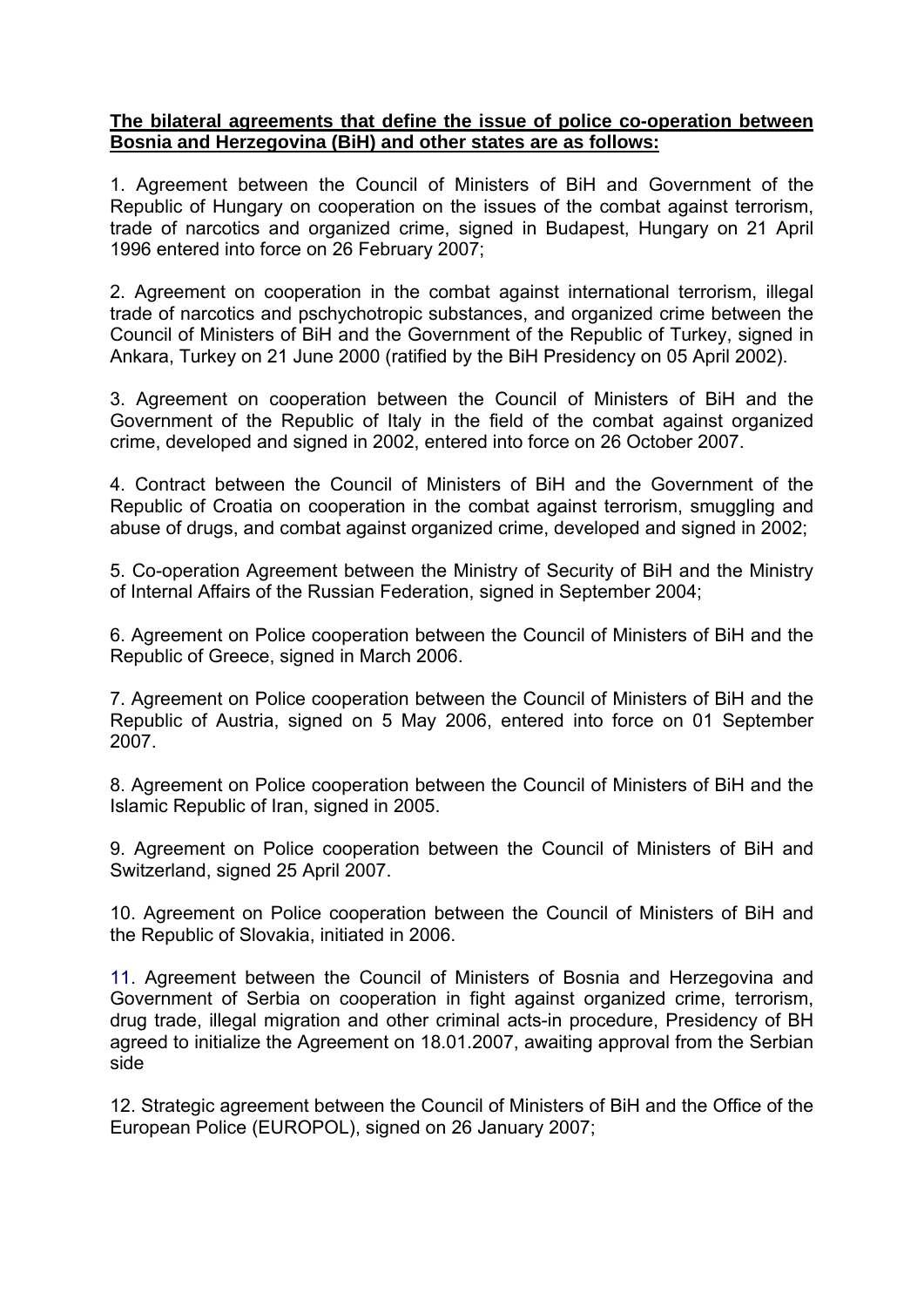13. Agreement between the Council of Ministers of BiH and the North-Atlantic Treaty Organization (NATO) on security of information, signed on 16 March 2007;

14. Agreement between the Council of Ministers of BiH and the Government of the Republic of Croatia on Co-operation and Monitoring of the State Border (signed on29 March 2007);

15. Agreement between the Council of Ministers of BiH and the Government of the Republic of Romania on Police Co-operation in Bucharest, signed 04 June 2007;

16. Protocol on Implementation between the BiH Ministry of Security and the Government of the Republic of Romania Ministry of Internal Affairs and Administrative Reform, signed in Bucharest on 06 July, 2007;

17. Agreement between the BiH Council of Ministers and the Government of the Republic of Romania on readmission of their citizens and foreigners, signed in Bucharest on 10 October 2005;

18. Agreement between the Council of Ministers of BiH and the Government of the Republic of Bulgaria on Police Co-operation in Pleven, signed on 20 September 2007;

19. Agreement between the Council of Ministers of BiH and the Government of Montenegro on Police Co-operation in Becici, signed on 07 September 2007;

20. Agreement between the Council of Ministers of BiH and the European Union on Readmission; Agreement ratified and entered into force on 01 January 2008;

21. Agreement between the BiH Council of Ministers and the European Union on Benefits for Visas; Agreement ratified and entered into force on 01 January 2008;

22. Agreement on police cooperation with the Republic of Macedonia, signed on 24.03.2009, Official Gazette no 7/09

23. Protocol on joint border patrols along the state border with the Republic of Serbia, signed on 6 March 2009, Official Gazette, no 08/09

24. Memorandum on fight against terrorism, organized crime and illegal drug trade between Bosnia and Herzegovina and Belgium, negotiations conducted during 2009; in the procedure

25. Memorandum on understanding on cooperation in fight against crime, terrorism, organized crime and illegal drug trade between Council of Ministers of BH and Government of Germany, in the procedure

26. Agreement on cooperation in fight against organized crime, terrorism and illegal drug trade between Bosnia and Herzegovina and Ukraine, in procedure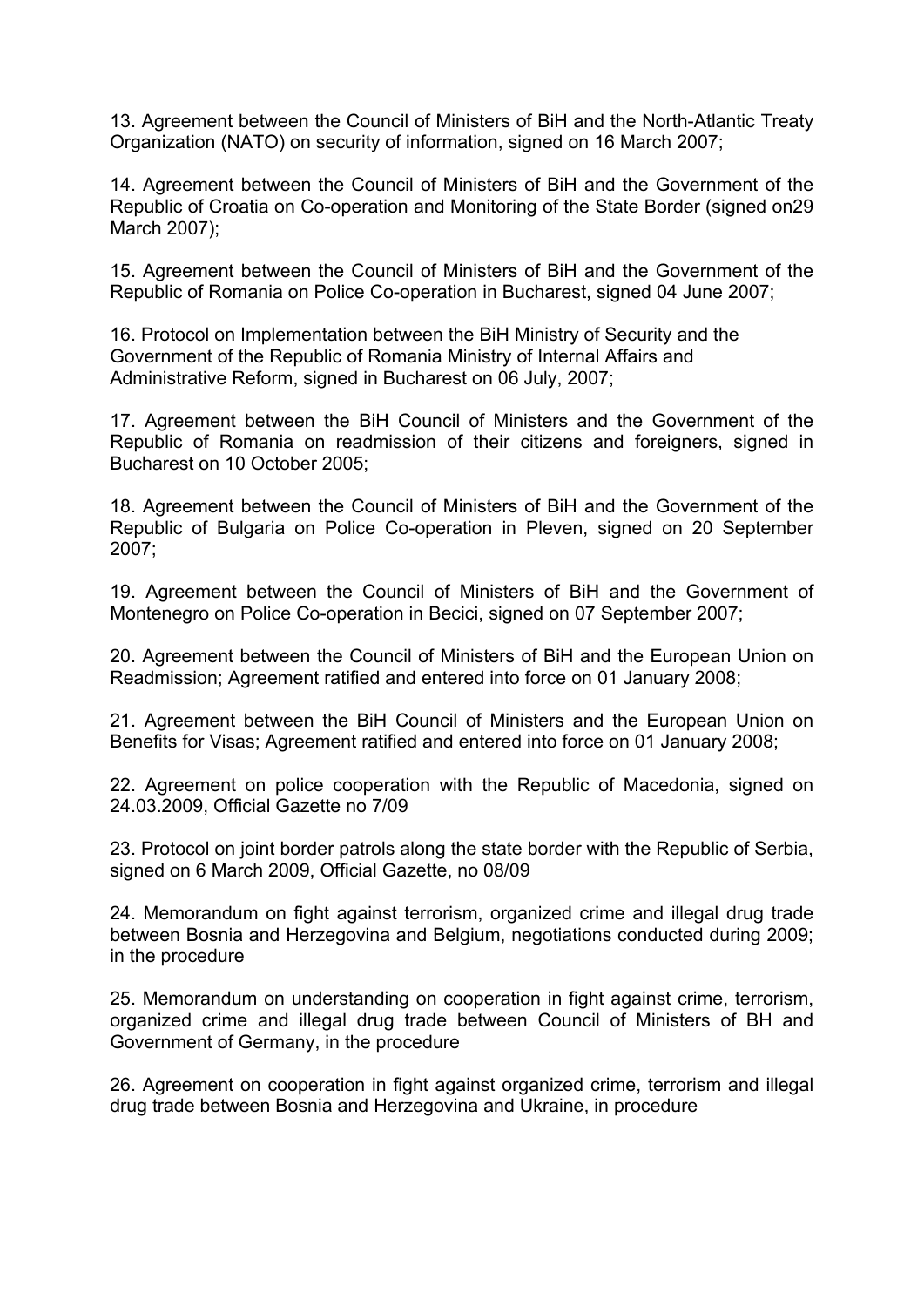#### **1.2 What national legislation has been adopted in your State to implement the above-mentioned agreements and arrangements?**

Measures for prevention and combating terrorism

#### **Criminal Code**

In reforming its criminal legislation (2003), B&H paid special attention to the classification of offences related to terrorism as criminal acts. Accordingly, the following offences are considered criminal acts in the new Criminal Code of Bosnia and Herzegovina (CCB&H)<sup>1</sup>: terrorism (Article 201)<sup>2</sup> and the financing of terrorist activities (Article 202) $3$ .

(2) If the death of one or more people resulted from perpetration of the criminal offence referred to in paragraph 1 of this Article, the perpetrator, shall be punished by imprisonment for a term not less than five years.

(3) If in the course of the perpetration of the criminal offence referred to in paragraph 1 of this Article the perpetrator intentionally deprived another person of his life, shall be punished by imprisonment for a term not less than ten years or long-term imprisonment.

(4) A *terrorist act*, in terms of this Article*,* means one of the following intentional acts which, given its nature or its context, may cause serious damage to a state or international organisation:

- a) Attack upon person's life, which may cause death;
- b) Attack upon the physical integrity of a person;
- c) Unlawful confinement of, keeping confined or in some other manner depriving another of the freedom of movement, or restricting it in some way, with the aim to force him or some other person to do or to omit or to bear something (kidnapping) or taking of hostages;
- d) Causing a great damage to facility of Bosnia and Herzegovina, facility of government of another state or public facility, a transport system, an infrastructure facility, including an information system, a fixed platform located on the continental shelf, a public place or private property, likely to endanger human life or result in major economic loss;
- e) Kidnapping of aircraft, ships or other means of public or goods transport;
- f) Manufacture, possession, acquisition, transport, supply, use of or training for the use of weapons, explosives, nuclear, biological or chemical weapons or radioactive material, as well as research into, and development of, biological and chemical weapons or radioactive material;
- g) Releasing dangerous substances, or causing fire, explosion or floods the effect of which is to endanger human life;
- h) Interfering with or disrupting the supply of water, power or any other fundamental natural resource the effect of which is to endanger human life;
- i) Threatening to perpetrate any of the acts referred to in items a) to h) of this paragraph.

<sup>3</sup> Article 202 of the CCBiH on the Funding of Terrorist Activities states: Whoever by any means, directly or indirectly, provides or collects funds with the aim that they should be used or knowing that they are to be used, in full or in part, in order to perpetrate:

<sup>1</sup> <sup>1</sup> Criminal Code of B&H "Official Gazette of B&H" number 3/03.

<sup>&</sup>lt;sup>2</sup> Article 201 of the CCBiH on the Terrorism states:

<sup>(1)</sup> Whoever perpetrates a terrorist act with the aim of seriously intimidating a population or unduly compelling the Bosnia and Herzegovina authorities, government of another state or international organisation to perform or abstain from performing any act, or with the aim of seriously destabilising or destroying the fundamental political, constitutional, economic or social structures of Bosnia and Herzegovina, of another state or international organisation, shall be punished by imprisonment for a term not less than three years.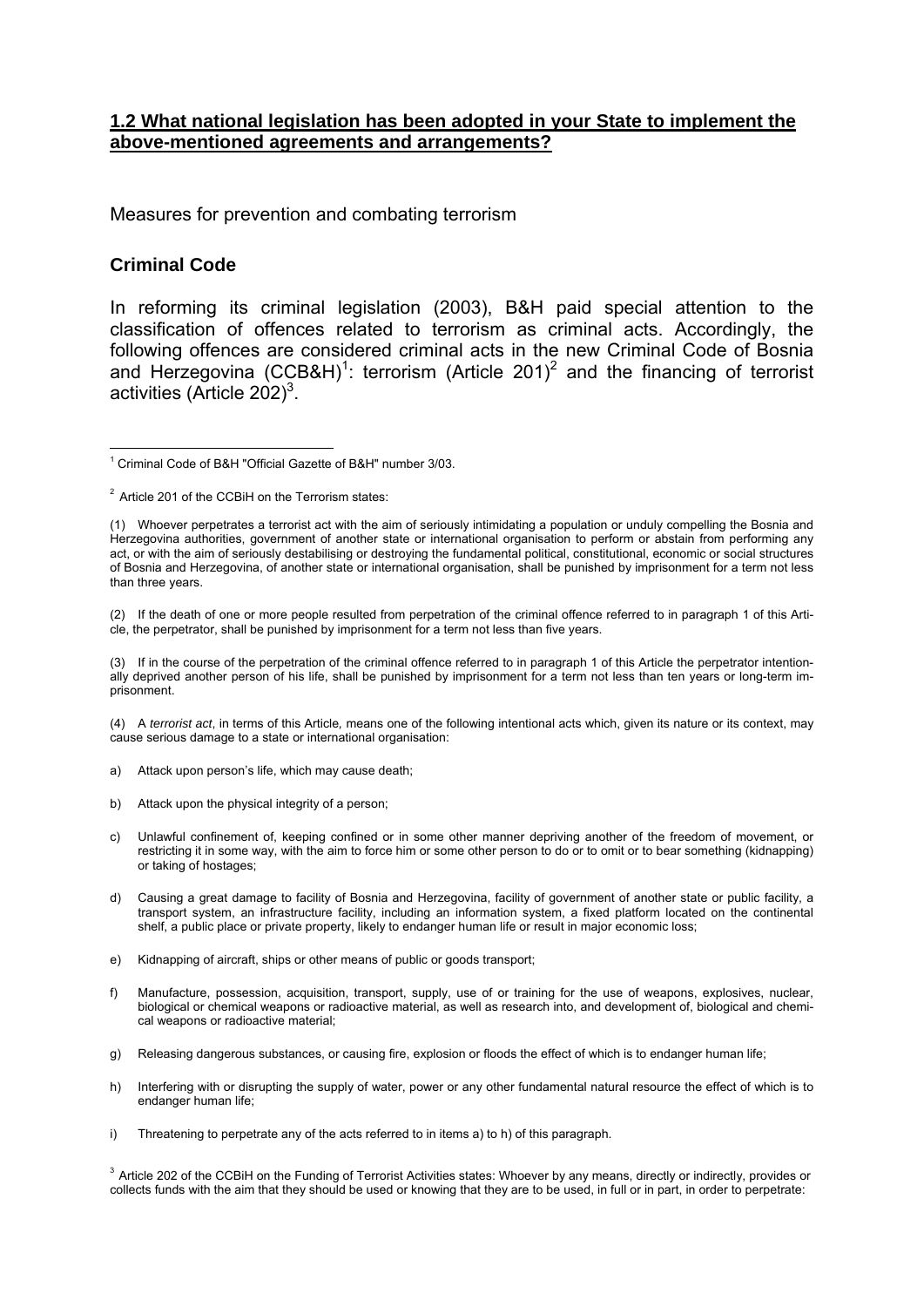In addition, the Entity Criminal Codes, $4$  and the Criminal Code of Brčko District, $5$ criminalise the above-mentioned criminal offences almost identically (the only difference is in the subject of the legal protection: state, entity or district).

Besides the above-mentioned articles, the following articles of the Criminal Code of B&H also apply in the case of individual acts of terrorism: Article 19 - Taking of hostages, Article 192 - Endangering internationally protected persons, Article 193 - Illicit trafficking in arms and military equipment, Article 194 - Illicit procurement and disposal of nuclear material, Article 196 - Piracy, Article 197 - Hijacking an aircraft or a ship, Article 198 - Endangering the safety of air traffic and maritime navigation, Article 199 - Destruction and removal of signal devices utilised for safety of the air traffic, Article 200 - Misuse of telecommunication signals, Article 212 - Illicit trade, Article 213 - Illicit manufacturing<sup>6</sup>.

The following articles of the Criminal Code of B&H should also be emphasised: Article 26 - Attempt, Article 29 - Accomplices, Article 30 - Incitement, Article 31 - Accessory, Article 247 - Conspiracy to perpetrate a criminal offence, Article 248 - Associating for the purpose of perpetrating criminal offences, Article 32 - Limitations in responsibility and punishment of collaborators, Article 35 - Intent and Article 36 - Negligence<sup>7</sup>.

Therefore, the general provisions of the Criminal Code of B&H provide for the criminalisation of not only organised terrorist activities, but also incitement, accessory, accomplices and similar types of activities mentioned above, which can also be applied to other criminal offences.

Bosnia and Herzegovina ratified the Council of Europe Convention on the Prevention of Terrorism (ETS 196) on 11<sup>th</sup> January 2008. The ratification process of the UN Convention for the Suppression of Acts of Nuclear Terrorism is ongoing. Aiming more efficient implementation of these instruments, new amendments to the Criminal Code of B&H were suggested and adopted.

So, for the purpose of full harmonization of the BiH Criminal Code with the Counter Terrorism international instruments and standards, the Council of Ministers of BiH formed the working group tasked to develop the draft amendments to the BiH Criminal Code in the part referring to terrorism. The Working Group completed the

1

a) A criminal offence referred to in Article 191 (*Taking of Hostages*), 192 (*Endangering Internationally Protected Persons*), 194 (*Illicit Procurement and Disposal of Nuclear Material*), 196 (*Piracy*), 197 (*Hijacking an Aircraft or a Ship*), 198 (*Endangering the Safety of Air Traffic and Maritime Navigation*), 199 (*Destruction and Removal of Signal Devices Utilised for Safety of the Air Traffic*), 200 (*Misuse of Telecommunication Signals*) and 201 (*Terrorism*) of this Code;

b) Any other act intended to cause death or serious bodily injury to a civilian, or to any other person not taking an active part in the hostilities in a situation of armed conflict, when the purpose of such act, by its nature or context, is to intimidate a population, or to compel the authorities of Bosnia and Herzegovina or any other government or an international organisation to perform or to abstain from performing any act, shall be punished by imprisonment for a term between one and ten years.

<sup>&</sup>lt;sup>4</sup> Criminal Code of the Federation and Criminal Code of Republika Srpska.

<sup>&</sup>lt;sup>5</sup> Criminal Code of Brčko District B&H.<br><sup>6</sup> Nigilable at: www.cos.int/F/F/Legal.d

<sup>&</sup>lt;sup>6</sup> Available at: www.coe.int/T/E/Legal\_Affairs/Legal\_co-operation/Fight\_against\_terrorism/4\_Theme\_Files/Country\_Profiles B&H – Legislation<br><sup>7</sup> Ibidem 6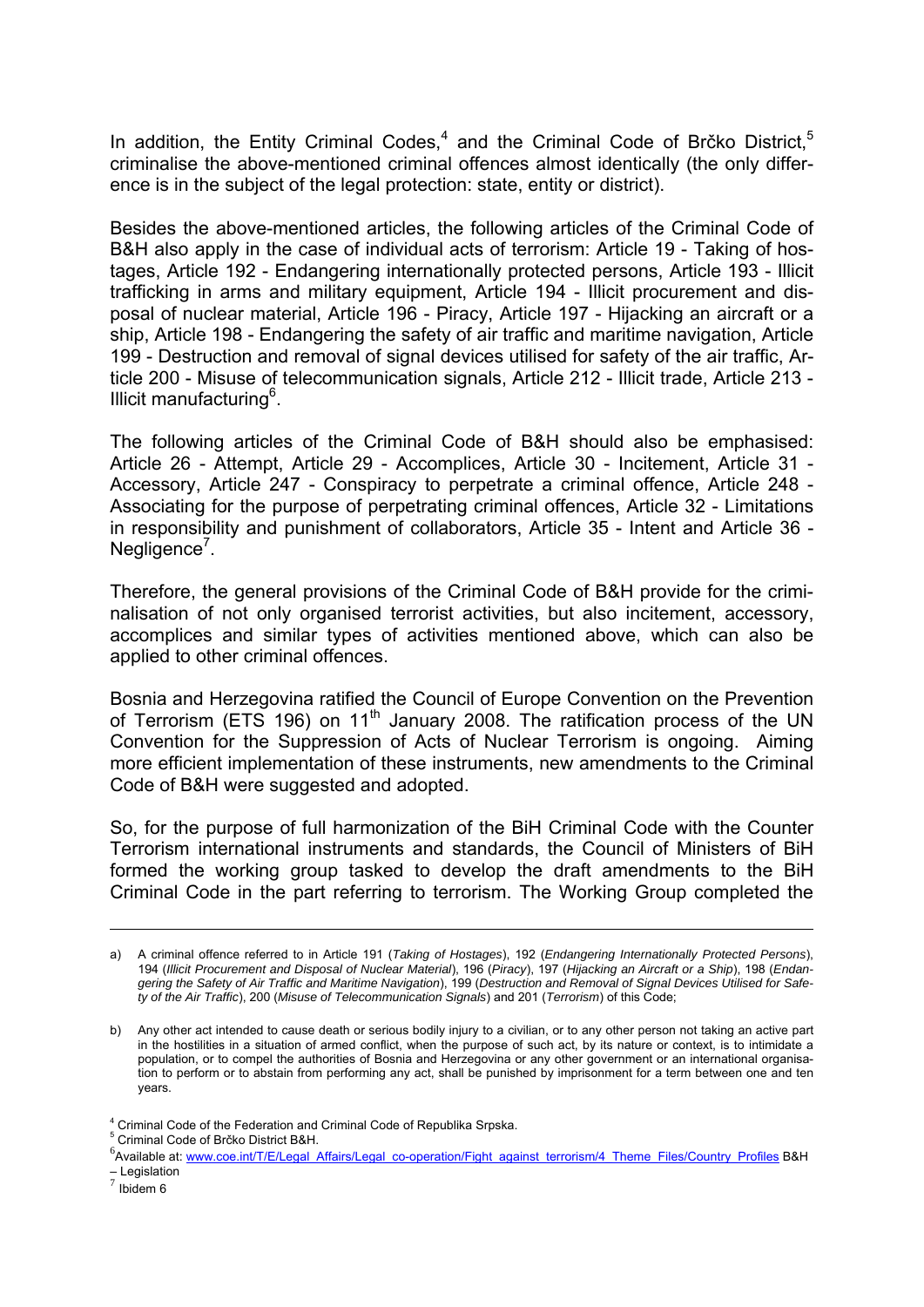task in the fall of 2007 and, through the BiH Ministry of Security, submitted the Draft Amendments to the BiH Criminal Code to the BiH Ministry of Justice. The BiH Ministry of Justice submitted the Draft Amendments for the adoption procedure. The Parliament of Bosnia and Herzegovina adopted and published abovementioned amendments in Official Gazette of Bosnia and Herzegovina no 8/10. We would like to note that the aforementioned proposals were developed in cooperation with the experts from the UN Office on Drugs and Crime Terrorism Prevention Branch (UNODC-TPB) and the Council of Europe.

So, the new adopted articles to the CC B&H, related to terrorism are: Article 202a Public Incitement to Terrorist Activities, Article 202b Recruitment for Terrorist Activities, Article 202c Training for Terrorist Activities and Article 202d

Also, in line with these and other relevant international instruments the number of "lex specialis laws" have been amended or are in the amending procedure". Having in mind that getting closer and acceding to NATO and EU is most important national goal the main focus is given to the harmonisation of national legislation with EU and NATO instruments and standards.

### **The area of court jurisdiction**

The criminal legislation of B&H shall be applied to any person who perpetrates a criminal offence in the territory of B&H, regardless of the perpetrator's citizenship (territorial principle). Pursuant to the provisions of international law, the territorial principle has been supplemented with another two principles: the principle of ship's flag and the principle of aircraft registration. $8<sup>8</sup>$ 

The criminal legislation of B&H shall be applied to any person who perpetrates a criminal offence outside B&H which is directed against the integrity of B&H, $9$  a criminal offence which B&H is bound to punish according to the provisions of international law and international treaties or intergovernmental agreements, as well as a criminal offence against an official or person with responsibility within the institutions of Bosnia and Herzegovina, related to his/her duty.<sup>10</sup>

The criminal legislation of B&H shall be applied to a non-citizen of B&H who, outside its territory, perpetrates any criminal offence against B&H or one of its citizens. It shall be applied to a non-citizen of B&H who, outside its territory, perpetrates a criminal offence against a foreign state or non-citizen of B&H for which, under the law in force in the place of perpetration of the criminal offence, a term of imprisonment of five years or a more severe punishment may be imposed.<sup>11</sup>

In the cases referred to in the last paragraph, the criminal legislation of B&H shall be applied only if the perpetrator of the criminal offence is found within the territory of B&H, or has been extradited to it, or if the perpetrator is found within the territory of B&H and is not extradited to another state.

 8 Article 11, Chapter II - General Provisions, Criminal Code of B&H.

<sup>&</sup>lt;sup>9</sup> Chapter XVI, Criminal Code of B&H.

<sup>10</sup> Paragraph 1, items a), c) and d), Article 12, Chapter II - General Provisions, Criminal Code of B&H.<br><sup>11</sup> Paragraph 2, Article 12, Chapter II - General Provisions, Criminal Code of B&H.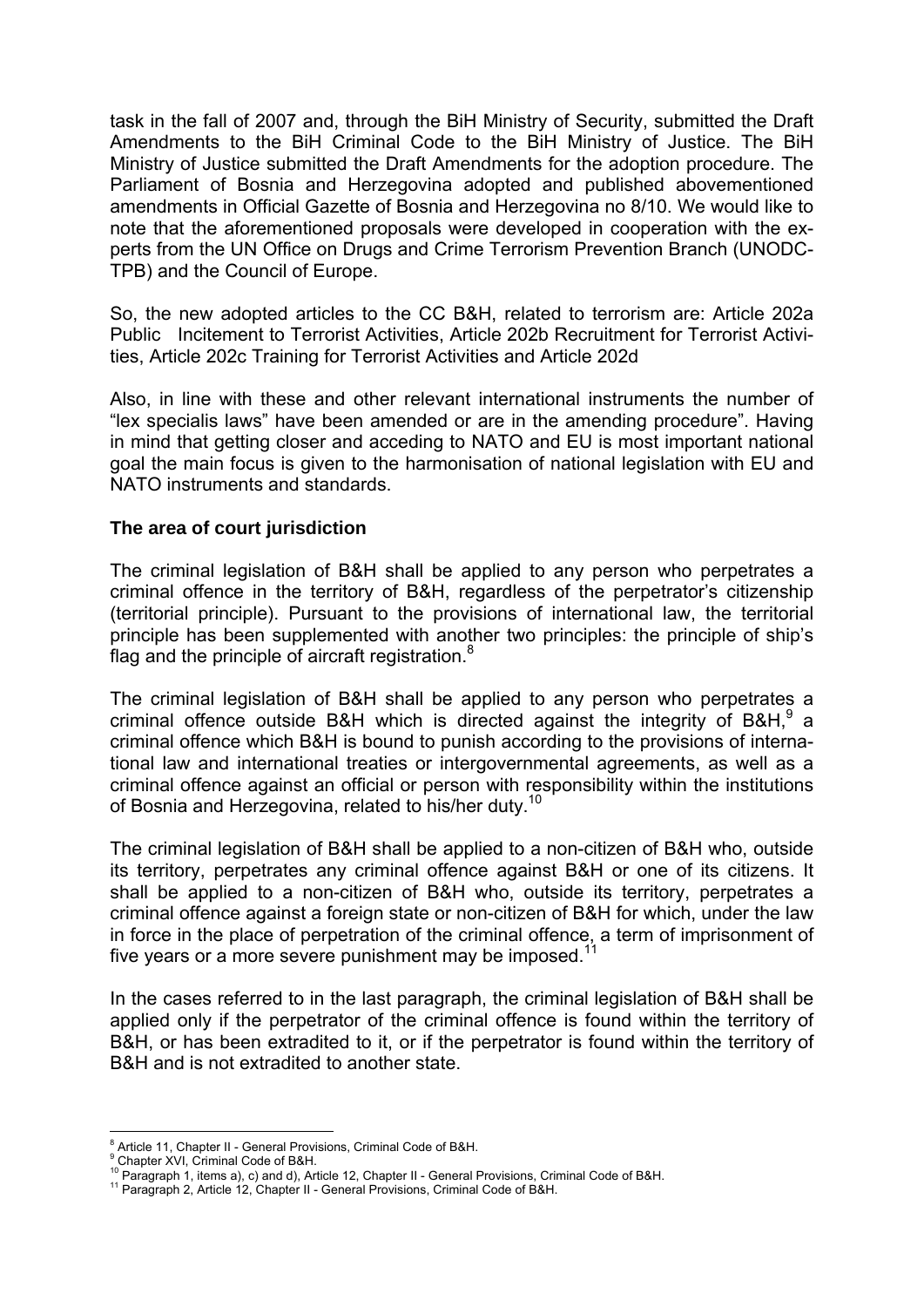## **Forfeiture of objects acquired by a criminal offence**

As a security measure, forfeiture of objects<sup>12</sup> is established by the Criminal Code of B&H and concerns any object in connection with a criminal offence which was either used or destined for use in the perpetration of a criminal offence. This security measure also applies when there is a danger that those objects will be used again for the perpetration of a criminal offence or when necessary to protect the public safety or for moral reasons. Objects may be forfeited even if not owned by the perpetrator when public safety considerations or moral reasons so require, but such forfeiture does not affect the rights of third parties to obtain damages from the perpetrator.

### **Procedural rules**

The Criminal Procedure Code of B&H (CCPB&H)<sup>13</sup> does not provide for special ways of prosecuting criminal acts related to terrorism - there is no difference in the prosecution of a criminal terrorist activity and other criminal activities. Thus, all procedural actions shall be implemented in accordance with the Criminal Procedure Code of B&H, with respect for the human rights and freedoms arising from numerous international documents, particularly the European Convention on the Protection of Human Rights and Fundamental Freedoms (ECHR) which was ratified by Bosnia and Herzegovina and entirely integrated in its Constitution.

It is important to stress that the Law on Amendments to the Law on Criminal Proceedings of the Federation of BiH (Official Gazette of the Federation of BiH, no. 9/09) amended Article 153 stipulating also that a police body may arrest a person on the grounds of reasonable suspicion that such person committed a criminal offence and for any other reason foreseen by Article 146 of the Law, but such person is to be either brought before a prosecutor or released within 24 hours. However, for criminal offences of terrorism, this deadline is extended to 72 hours. Thanks to this significant amendment, a time period during which persons may remain deprived of liberty for criminal offences of terrorism is extended.

### **Investigative methods**

Special investigative measures<sup>14</sup> defined by the Criminal Procedure Code of B&H may be applied in an investigation; they may include certain temporary restrictions of fundamental rights and freedoms in the process of obtaining the data and evidence necessary to carry out a criminal proceeding. These are: surveillance and technical recording of telecommunications, access to computer systems and computerised data processing, surveillance and technical recording of premises, covert following and technical recording of individuals and objects, use of undercover investigators and informants, simulated purchase of objects and simulated bribery, supervised transport and delivery of objects of criminal offence.<sup>15 16</sup>

<sup>&</sup>lt;sup>12</sup> Article 74, Chapter IX - Security Measures, Criminal Code of B&H.

<sup>&</sup>lt;sup>13</sup> Criminal Procedure Code of B&H, "Official Gazette of B&H" number 3/03.<br><sup>14</sup> Articles 116-122, Chapter IX - Special Investigative Actions, Criminal Procedure Code of B&H.<br><sup>15</sup> Article 116, Chapter IX - Special Investig may be implemented, such as: "transfer" of the burden of providing evidence to the suspect, i.e. the convict in the proceedings; forfeiture of property gains acquired by a criminal offence; testimony by witnesses under protection; granting of complete or partial immunity from criminal prosecution to so-called collaborators of justice; or revealing of a banking secret.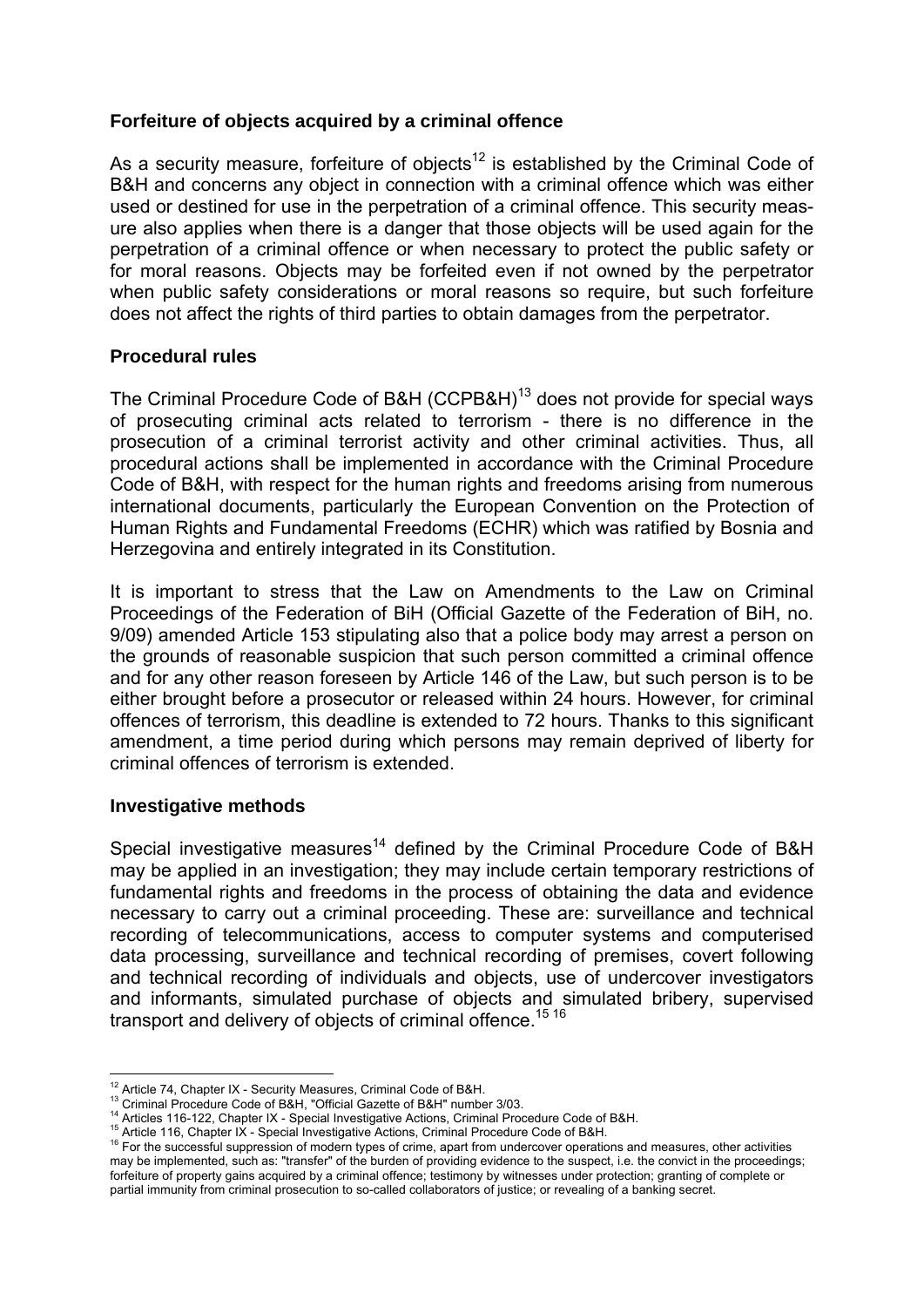Competence to initiate the above-mentioned measures is assigned to the prosecutor, but only the court may approve them (judge for previous proceeding). At the same time, the court controls the legality of the procedure for the application of these measures (the principle of court supervision).

The introduction of special investigative measures in the Criminal Procedure Code of B&H was motivated by:

- the aspiration of Bosnia and Herzegovina to enhance the fight against the most complex types of crimes, including terrorism;
- the commitment of the state to fight growing crimes which endanger not only public safety but also the whole democratic system;
- an obligation arising from numerous international documents; and
- the general opinion that the specificities of modern organised crime and terrorism call for the introduction of special measures and action in detecting and proving the commission of such criminal offences.

Pursuant to the paragraph which defines that human rights and freedoms may be restricted only if protecting legitimate social interests and values (Article 8, Paragraph 2 of the ECHR), the above-mentioned measures and actions abide by the following principles which are generally accepted: any action or measure must be regulated by law; special investigative measures shall be applied only if the aim cannot be achieved in any other way; they may only be applied in serious and complex cases; and their duration shall be limited.

# **Other relevant laws**

There are also "lex specialis" laws dealing with the issues of the combat against terrorism and funding of terrorist activities, as follows:

- 1. Law on Protection of Witnesses under Threat and Vulnerable Witnesses
- 2. Law on Witness Protection Programme

3. Law on applying certain temporary measures for the efficient enforcement of the mandate of International Crime Court for ex Yugoslavia and other international restrictive measures.

4. Law on Classified Data Protection of B&H

5. Law on the Protection and Rescue of People and Property in the Event of Natural or Other Disasters

6.Law on Prevention of Money Laundering and Financing of Terrorist Activities (BiH Official Gazette, number 53/09);

# **Protection of witnesses**

Another important aspect of the fight against terrorism is the protection of witnesses. The protection of witnesses is conducted in compliance with the Law on Protection of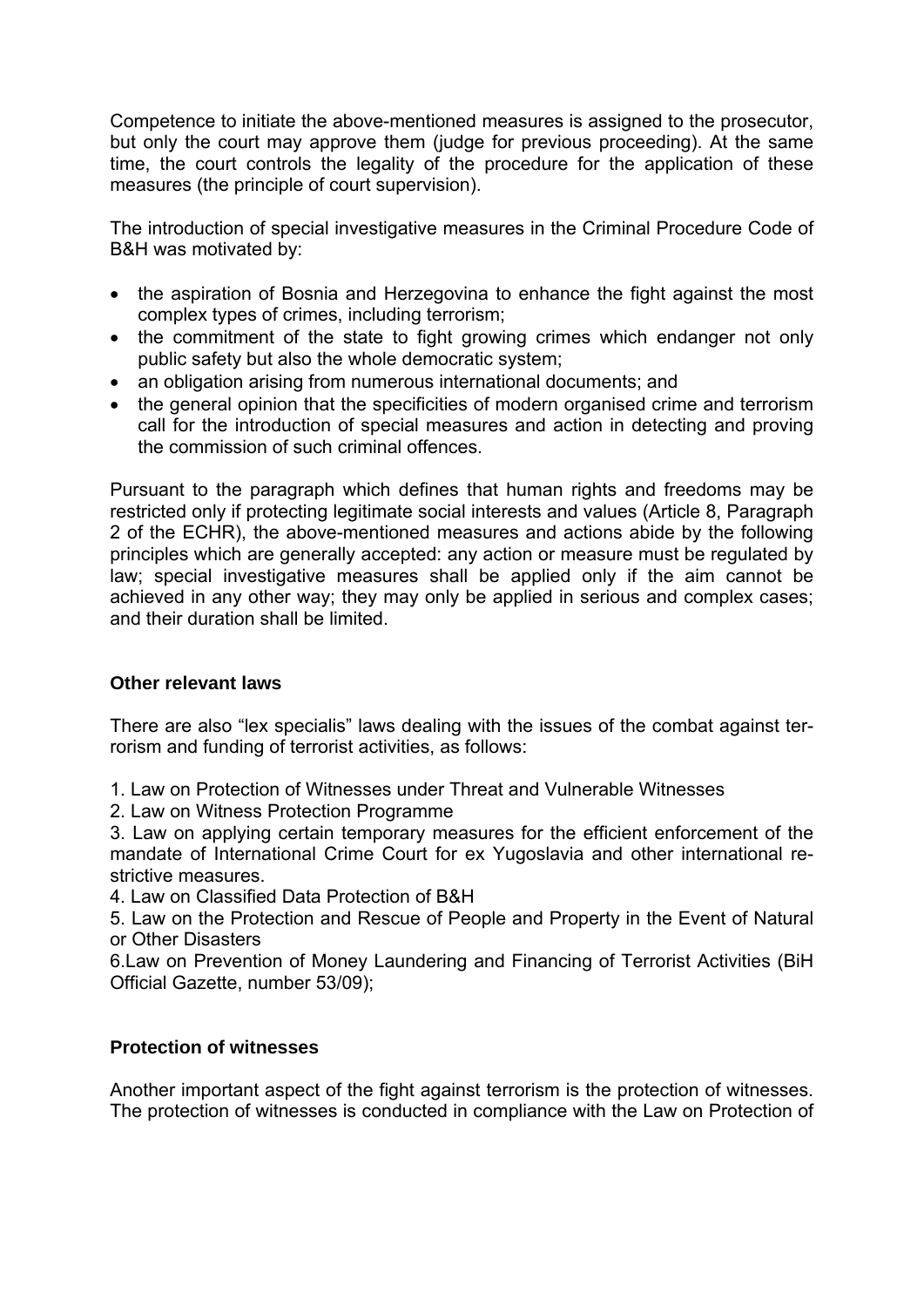Witnesses under Threat and Vulnerable Witnesses,<sup>17</sup> the Law on Witness Protection Programme,<sup>18</sup> and other regulations of B&H relating to witness protection.

According to the Law on Witness Protection Programme, a witness may be provided protection with his/her approval, if he/she or any member of his/her family faces a threat endangering his/her life, health or freedom, because of his/her intention to act as a witness. A witness may also be provided protection if a threat is identified only after the completion of a criminal proceeding, if the threat is caused by the fact that the witness testified during the proceeding. This Law stipulates that witness protection measures shall be implemented by the Department for Witness Protection within the State Investigation and Protection Agency (SIPA).

B&H has not adopted a law on the assistance and compensation of victims of terrorist activities, but psycho-social and similar assistance is provided for in the Law on Protection of Witnesses under Threat and Vulnerable Witnesses. Thus, Article 6 of this Law stipulates that "during the investigation, the Prosecutor, and after the indictment has been issued, the Court, shall ensure that the body responsible for issues of social care is aware of the involvement of the vulnerable witness in the proceedings and shall enable the assistance provided by this body as well as psychological support to the witness, including the presence of appropriate professionals during examinations or hearings".

### **Application of international restrictive measures**

The international restrictive measures are applying by the Law on applying certain temporary measures for the efficient enforcement of the mandate of International Crime Court for ex Yugoslavia and other international restrictive measures<sup>19</sup>.

This Law regulates appliance of international measures which are in line with international law, that Bosnia and Herzegovina applying against states, international organisation, territorial units, movements and physical and legal persons, and other subjects encompassed by international restrictive measures.

International restrictive measures includes: arms embargo, completely or partly restrictions of export or import, travel ban, financial restrictions and other measures in line with international law. Ministry of Security manages data base on persons who are object of these restrictive measures.

**The Law on Classified Data Protection of B&H** (Official Gazette of B&H no. 54/05, 12/09) regulates common bases of a unique system of determining, access, use, safekeeping and protection of classified data from an unauthorized disclosure, destruction and misuse, within the competence of Bosnia and Herzegovina, entities and other levels of state structure of Bosnia and Herzegovina related to public security, defense, foreign affairs or intelligence and security activities, cessation of secrecy of

<sup>1</sup> <sup>17</sup> "Official Gazette of B&H" numbers 3/03, 21/03 and 61/04.<br><sup>18</sup> "Official Gazette of B&H" number 29/04.

<sup>&</sup>lt;sup>18</sup> "Official Gazette of B&H" number 29/04.<br><sup>19</sup> Law on applying certain temporary measures for the efficient enforcement of the mandate of International Crime Court for ex Yugoslavia and other international restrictive measures, Official Gazette of B&H, No 25/06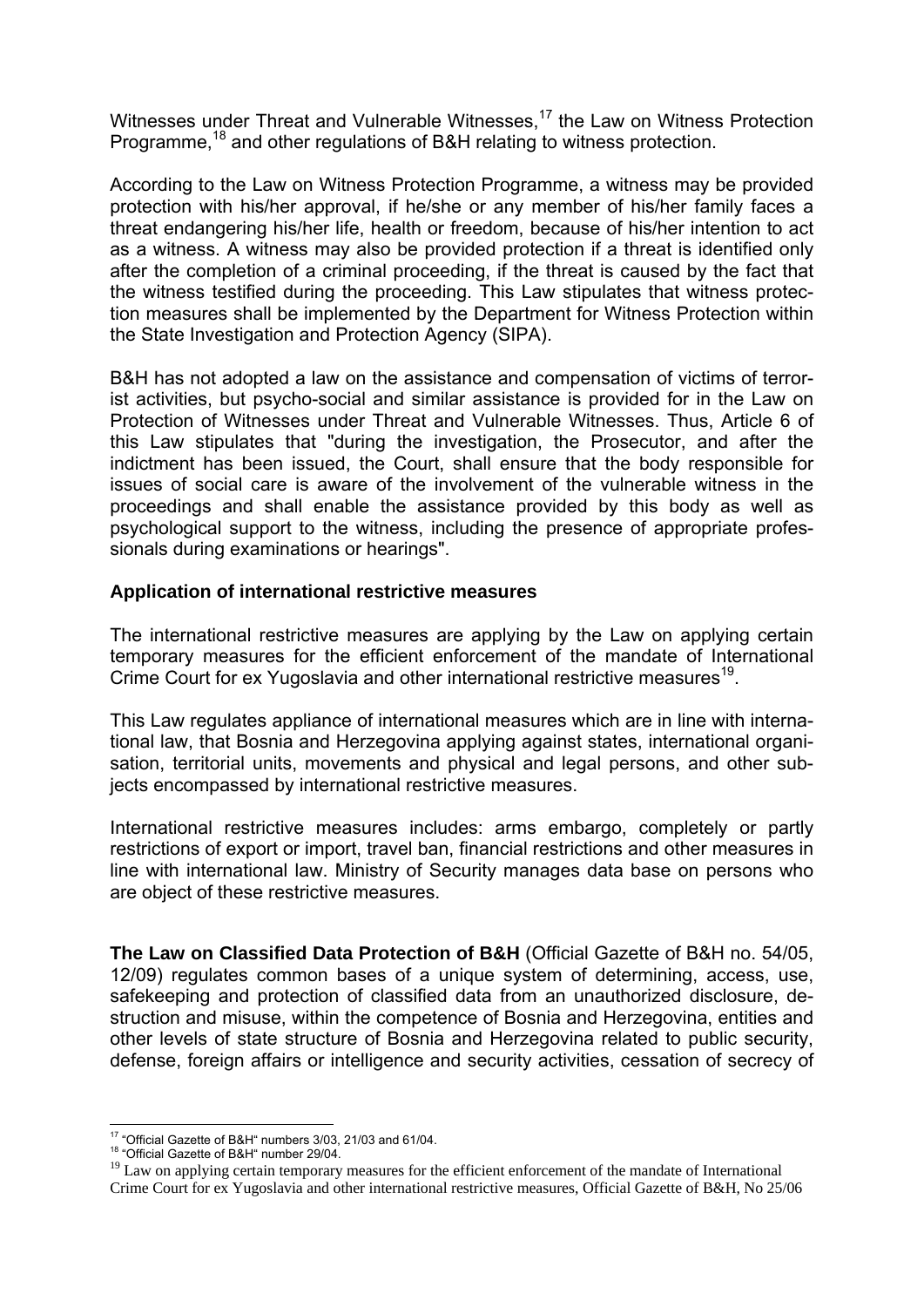such data, as well as procedure of security vetting and issuance of security permit for the access to classified data.

**The Framework Law on the Protection and Rescue of People and Property in the Event of Natural or Other Disasters;** Getting closer to the Euro-Atlantic integrations implies creation of the new legal and institutional frame for the protection and rescue, and its integration into contemporary EU and NATO concepts.

In order to implement mentioned activities, on May 15 2008 Parliament of B&H adopted the Law Framework on the Protection and Rescue of People and Property in the event of Natural and other Disasters in B&H.

This Law, in general framework, regulates protection and rescue of people and property in the event of natural or other disasters in Bosnia and Herzegovina, as follows:

- a) Implementation of the international obligations and cooperation in the implementation of protection and rescue, i.e. civil-protection;
- b) Competencies of the bodies and institutions of Bosnia and Herzegovina in the field of protection and rescue of people and property in natural and other disasters in Bosnia and Herzegovina;
- c) Coordination of actions of the institutions and bodies of Bosnia and Herzegovina, the entity civil protection administrations and the relevant body for civil protection of the Brcko District of Bosnia and Herzegovina (hereinafter: the Brcko District);
- d) Operations Communication Centre of Bosnia and Herzegovina---112;
- e) Issuance and harmonization of the framework plans and programmes of protection and rescue in the event of natural or other disasters;
- f) Public information and public relations;
- g) Funding

Article 18. Defines: "For the purpose of constant collection of data on all phenomena and dangers that may lead to a natural or other disaster as well as data on consequences of natural or other disasters for people and property in affected areas, and data processing and dissemination to competent authorities and legal persons, the system of single European emergency call number 112 shall be introduced in Bosnia and Herzegovina, and the Operations Communication Centre of Bosnia and Herzegovina – 112 (hereinafter: Centre – 112) shall be established".

The Law foresees, as well, establishment of the Coordination Body. This Body will coordinate and manage all activities related to the protection and rescue of the people and property in the event of natural or other disasters

Since January 2010 the Centre -112 is operative on basis 24/7. The Coordination Body is established by the Council of Ministers Decision (Official Gazette no 56/09).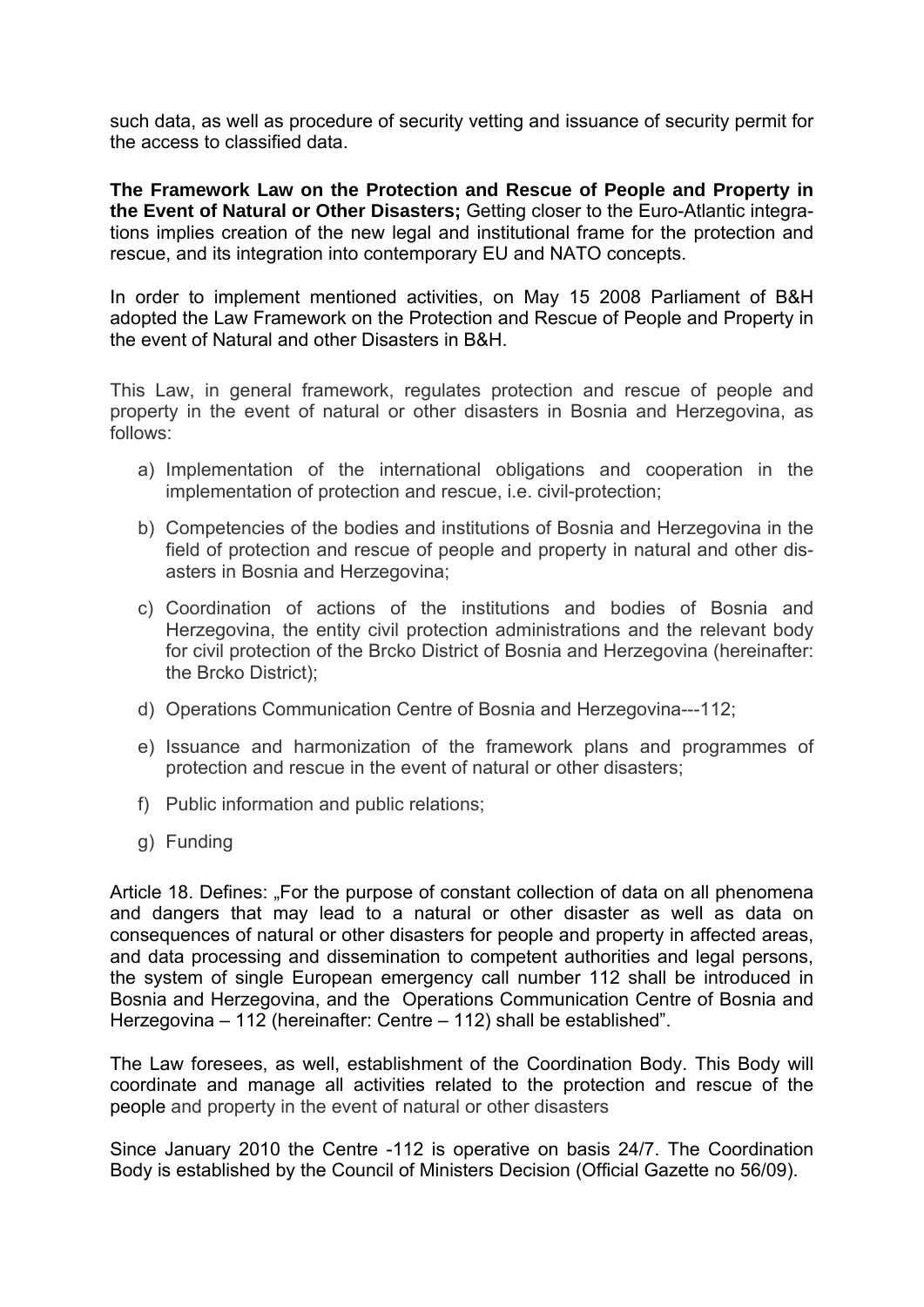### **Prevention and suppression of financing of terrorism**

Issues pertaining to the prevention and suppression of the financing of terrorism are regulated by the Law on Preventing Money Laundering (Official Gazette 53/09).

Investigations related to the financing of terrorism are conducted by the Financial Intelligence Department (FID) within the State Investigation and Protection Agency.25 Pursuant to the Law on Preventing Money Laundering, the FID also has the competence to freeze funds (issue an order to suspend any suspicious transactions) suspected of being used to fund terrorist activities.

Preventive measures to detect and suppress the financing of terrorism are taken in accordance with this Law by: banks (in accordance with the Law on Banks), post offices, investment and pension funds, stock-exchanges and stockexchange agencies, insurance and re-insurance companies, casinos, gambling houses and organisers of other lotteries, pawnshops, attorneys and notaries public, accountants and auditors, real estate agencies, humanitarian organisations, and other similar institutions. According to the Law, the abovementioned institutions are obliged to identify clients and transactions and notify the FID about any suspicious transactions, any transactions exceeding 30,000KM and any interconnected transactions in cash exceeding 30,000KM (1Eur=2KM).

In BiH there is no state level legislation regulating civilian procurement, possession and carrying of SALW. This area is regulated by entity legislation and in Federation of BiH by additional canton legislation (laws on weapons and criminal codes). After the decision made by the BiH Council of Ministers on necessity to harmonise legal arrangements, activities were initiated with the assistance of the UNDP to harmonise legal arrangements in accordance with the EU directives.

With the aim of fulfilling requirements for the accession to NATO and EU, BiH has passed the Law on Production of Weapons and Military equipment, the Law on Movement Control of Armaments and Military Equipment, and the Law on Foreign Trade in Goods and Services of Strategic Importance for Security in BiH, as well as appropriate by-laws entered into force. The passed laws are being applied

The National Strategy and Action Plan have been adopted in accordance with the UN Programme of Fight against Illicit Arms and the EU Strategy. Updated Strategy for the period 2008-2012 is upgrade of national efforts, formalised through SALW Co-ordination Board, particularly directed towards strengthening BiH capacities for destruction of surplus equipment, legal regulation of SALW control, raising awareness of citizens on danger related to SALW and possible impact of increased SALW destruction on health of people and environment. It is obvious that with fewer SALW in circulation, and tighter controls over their use, there are lower rates of violent death.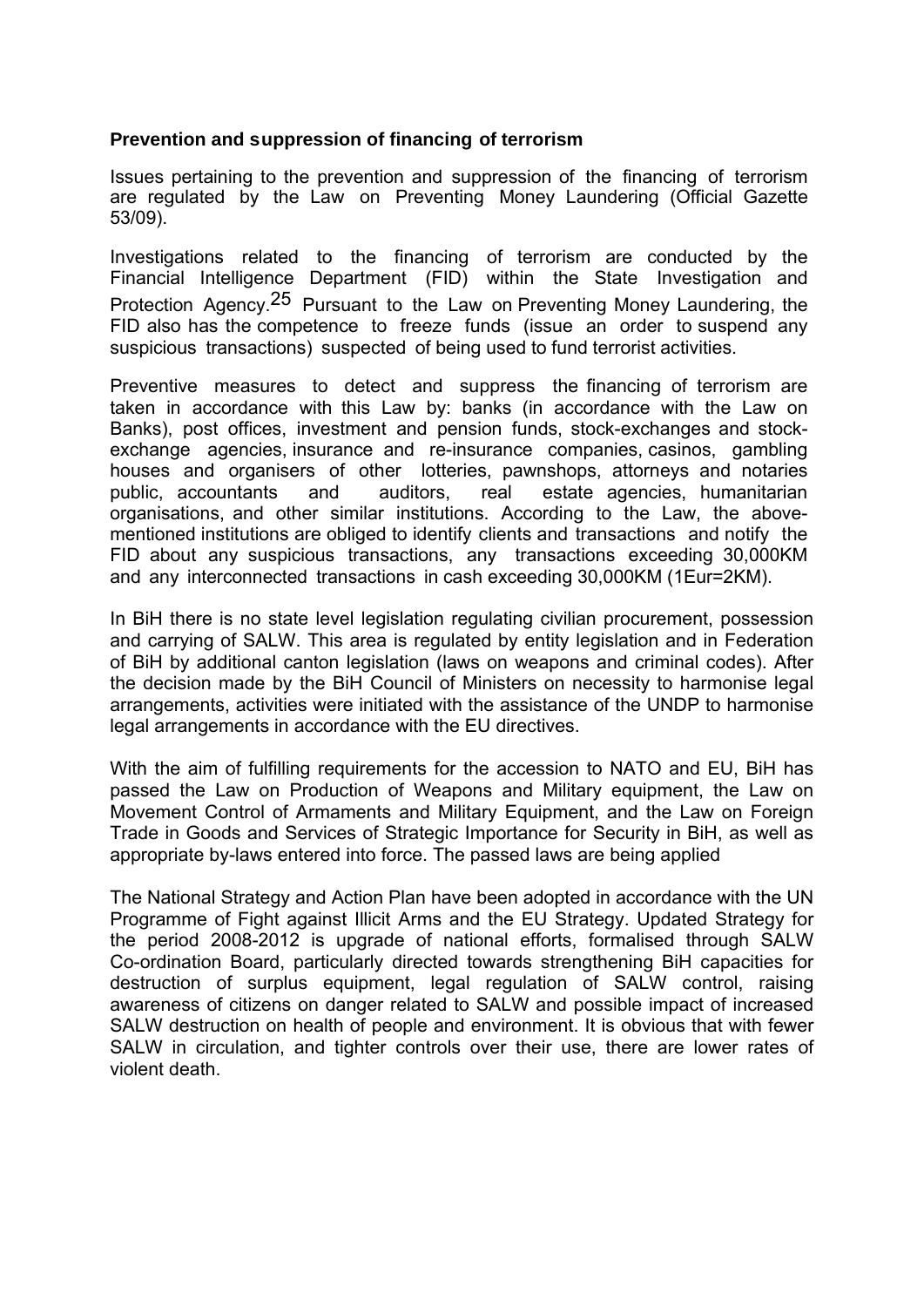### **1.3 What are the roles and missions of military, paramilitary and security forces and the police in preventing and combating terrorism in your State?**

**The Court of Bosnia and Herzegovina** is competent for the criminal offences stipulated by the Criminal Code of Bosnia and Herzegovina as well as for criminal offences of the entity courts, when those criminal offences: a) endanger sovereignty, territorial integrity, political independence, national security and international subjectivity of Bosnia and Herzegovina; b) may have negative repercussions and damaging consequences for Bosnia and Herzegovina or may cause serious economic damage or other harmful consequences outside of the territory of the entities and district.

Also, within the competence of the Court of B&H is to decide on issues relating to implementation of international and inter-entity criminal provisions, including relations with Interpol and other international police authorities, such as a transfer of a convicted person, extradition and delivery of persons, requested by any foreign authority in the territory of Bosnia and Herzegovina, or international court or tribunal.

**The Prosecutor's Office of B&H<sup>20</sup>** is responsible for the investigation and prosecution of criminal acts pursuant to the Criminal Procedure Code of B&H.

**The Intelligence and Security Agency of B&H<sup>21</sup>** is responsible for collecting and analysing intelligence data related to threats to the security of B&H, both within the country and from abroad, including terrorism and international terrorism.

**The Ministry of Security of B&H<sup>22</sup>** as main security institution in B&H, is responsible for: protection of international borders, prevention and tracing of perpetrators of criminal offences of terrorism, drug trafficking, counterfeiting of domestic and foreign currencies and trafficking in persons, and of other criminal offences with an international or inter-Entity element, international co-operation in all areas within the remit of the Ministry, protection of persons and facilities, collection and use of data relevant for security of B&H, organization and harmonization of the activities of the Entity Ministries of Internal Affairs and of the District of Brcko of B&H in accomplishing the tasks of security in the interest of B&H, meeting of international obligations and co-operation in carrying out of civil defense, coordination of activities of the Entity civil defense services in B&H and harmonization of their plans in the event of natural or other disasters afflicting B&H, and adoption of protection and rescue plans and programmes, implementing B&H immigration and asylum policy and regulating procedures concerning movement and stay of foreigner in B&H.

Part of the Ministry of Security is the **Department for the Fight against Terrorism** which monitors the implementation of international conventions; is responsible for international co-operation; drafts new legal regulations on fighting terrorism; supervises the timely and effective implementation of laws and regulations relating to the suppression of terrorism, the suppression of the activities of groups smuggling weapons for terrorist groups and nuclear, chemical and biological weapons, the financing of terrorism or groups supporting it, in particular of those suspected of being connected with other types of organised crime. In this respect, the Department

1

 $^{20}$ www.tuzilastvobih.gov.ba

 $21$  www.osa-oba.gov.ba

 $22$  www.msb.gov.ba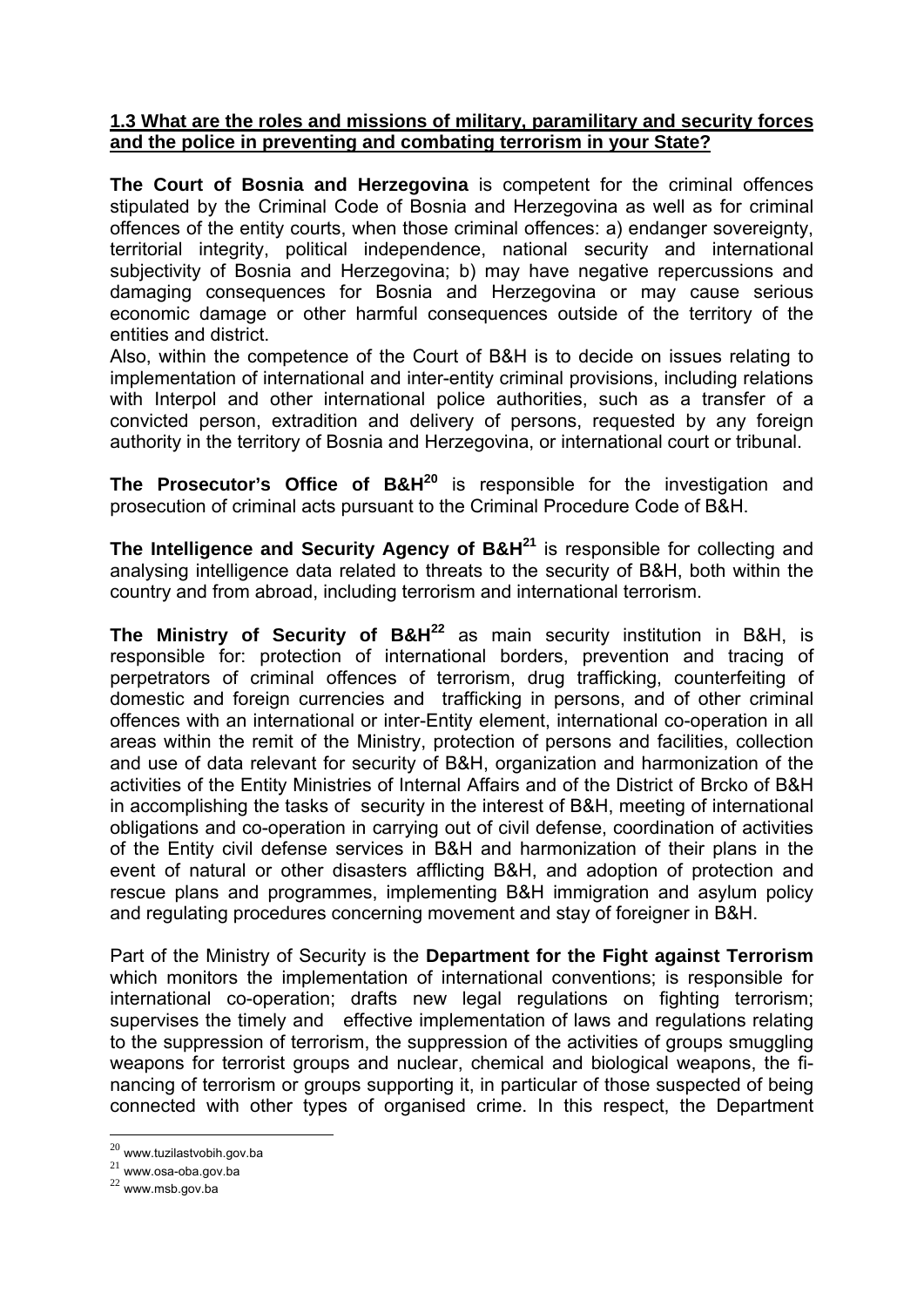co-operates with the Agencies within the Ministry of Security, other institutions and relevant international organisations.

Within the Ministry of Security are: the Border Police, the State Investigation and Protection Agency, Service for Foreigners as administrative organizations whose rights, duties and operational autonomies are regulated by separate laws, and the Office for Co-operation with Interpol, as an autonomous service whose rights and duties are regulated by separate regulations.

**The State Investigation and Protection Agency<sup>23</sup> (SIPA)** is agency within Ministry of Security. SIPA has police power and it's responsible for fighting terrorism, organised crime and other criminal offences which are under responsibility of Court of B&H. The mission of the **Section for Combating Terrorism and Trafficking in Nuclear, Biological and Chemical Weapons** in preventing and combating terrorism is based on the Strategic Plan and the mission of our Agency, which is "efficient suppression, detection and investigation of criminal offences of terrorism with the aim of providing protection to all the citizens of B&H and enhancing their sense of security and trust in the system of security, as well as the active participation in international inter-agency cooperation in combating global terrorism". **Financial Intelligence Department (FID)**, as a part of the SIPA, receives, collects, investigates and analyses information and data and forwards them to the B&H Prosecutor's Office in accordance with the Law on Preventing Money Laundering and Financing of Terrorist Activities. It is responsible for international co-operation on issues relating to the fight against the financing of terrorism, and offers expert assistance to the Prosecutor's Office in this area. The FID has been a member of the EGMONT group since 29 June 2005; exchanges of information on money laundering and the financing of terrorism are ongoing amongst the members of the group. With the aim of improving the exchange of data and information relating to the fight against the financing of terrorism, the FID has signed Memorandums of Understanding with several countries in the region. **The Crime Investigation Department** offers operational assistance to the FID, detects and investigates criminal terrorist activities, identifies and extradites the perpetrators of such criminal offences to the Prosecutor's Office, collects notifications and data on criminal offences, and monitors and analyses the security situation. **The Witness Protection Department** provides protection to witnesses in accordance with the laws and other regulations of B&H on witness protection. The Unit for Special Support offers its support to FID and other departments, ensuring additional police tactics, equipment and human resources when stronger security measures are needed. The Unit also performs the most demanding and the most complex technical, operational and tactical police actions.

**The Border Police<sup>24</sup>** is responsible for the surveillance and control of state borders: implements the Law on Movement and Stay of Foreign Persons and Asylum; detects, investigates and suppresses offences prescribed by the Criminal Code of B&H, particularly those directed at the security of B&H and the security of state borders. The Central Investigation Office and Specialised Units are entities within the State Border Service.

1

 $^{23}$  www.sipa.gov.ba

 $24$  www.granpol.gov.ba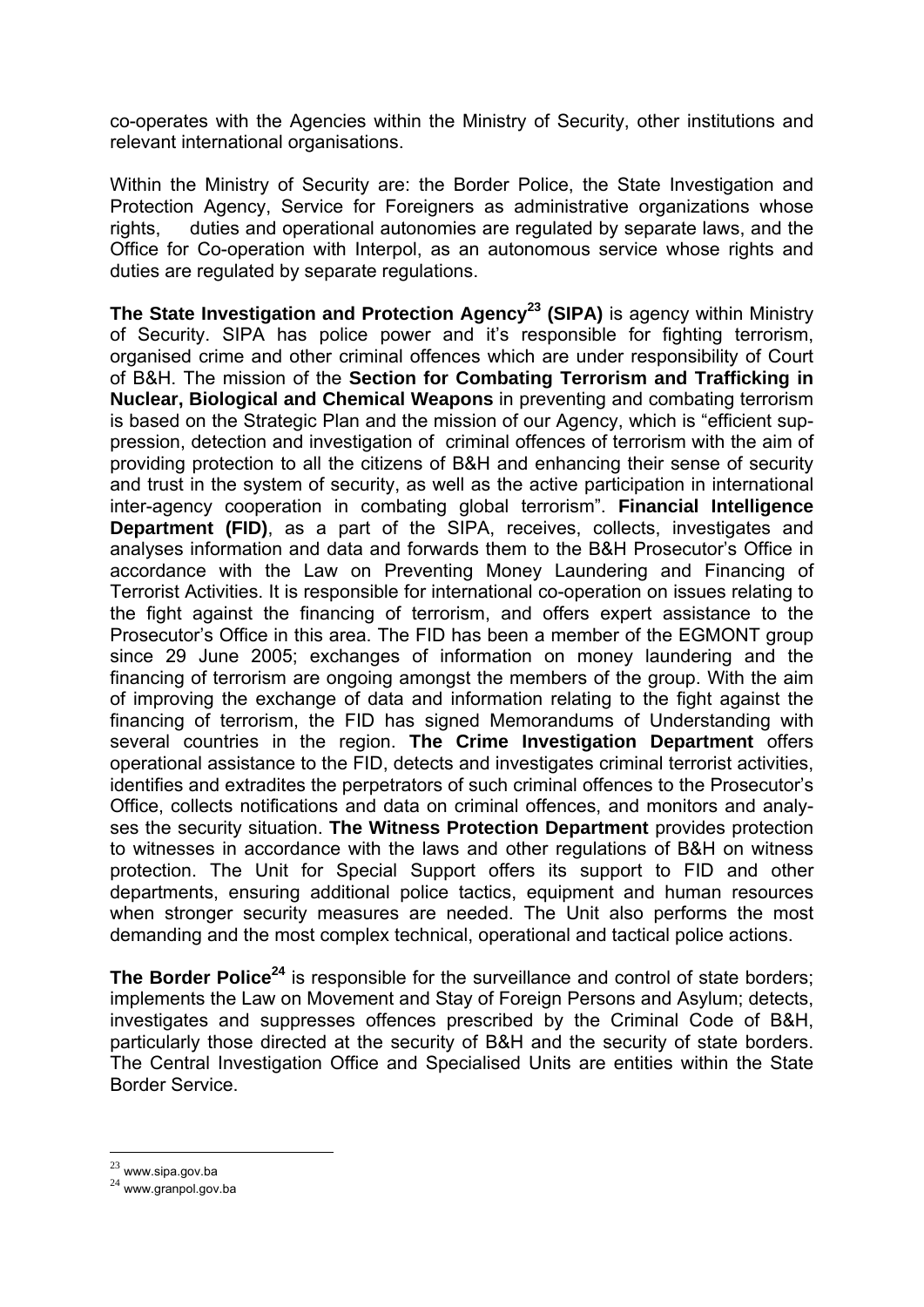**The Service for Foreigners<sup>25</sup>** is responsible for: Administrative work regarding move and stay of foreigners in Bosnia and Herzegovina as it is stipulated by the Law on Move and Stay of Foreigners and Asylum (includes tasks as cancellation of visas, issuing of identification and travel documents to alien, revocation of issued identification and travel documents to alien, registration of place of residence or change of residence place of foreign citizens, notarization of guarantee letters and affidavit of support). Then: a) approval of temporary or permanent stay in BiH, extension of temporary stay, revocation of temporary or permanent stay, measures of aliens' supervision and expulsion, making conclusions on execution of a decision on alien expulsion. The Service also controls implementation of the Law on Move and Stay of foreigners and Asylum and deals with statistical and analytical work refers to foreigners.

**The Sector for Protection of the Classified Data** within the Ministry of Security BiH is dealing with issue of the exchange of classified data on national and international level. In practice, the work with classified data is carried out in a way that prevents any unauthorized access and respecting, at the same time, procedures and principles "need to know". Appropriate evidences are kept for: confidential data, access to confidential data, renouncing of the classified data and other evidences. The persons who have appropriate permission and passed security checks may have access to classified data in the security area.

The Agreement with NATO has been signed and Sector is certified by the NOS NATO to exchange data up to the level secret. The procedure is ongoing for signing of the Agreement on exchange of the classified data with the NATO member states and other states, as well. Thus, BiH has developed procedures and standards for protection of the classified data in the line with NATO standards.

Also, BiH ratified the Agreement between BiH and EU on security procedures for classified data exchange (Official Gazette no 2/06). The undergoing EU – Twinning Project will create conditions for the certification of the Sector and for the classified data exchange with European Union, as well.

Several commissions, task and strike forces currently operate on state level, which are directly or indirectly connected in B&H system for fighting terrorism. For example there are: **Task Force for Fighting Terrorism** that has been established by the Council of Ministers of B&H with the role of coordinating all the activities relating to the fight against terrorism. The Task Force is led by the Chief Prosecutor of B&H. **Special Working Group for the Suppression of Money Laundering and Financing of Terrorism** is in charge of drafting of new legal solutions and coordinates all activities of relevant institutions in the field of AML and CFT. State Commission for the Review of Decisions on Naturalization of Foreigners in B&H - The review procedure includes all persons admitted to citizenship through naturalisation, who prior to their admission, were not provided with JMB (ID number) for the period after 6 April 1992 and before 1 January 2006 (war and post war period). The Commission started working in February 2006. Based on the report for 2007, the Commission has made 661 decisions which referred to citizenship withdrawal. Concerned persons received the B&H citizenship under suspicious

<u>.</u>

 $25$  www.sps.gov.ba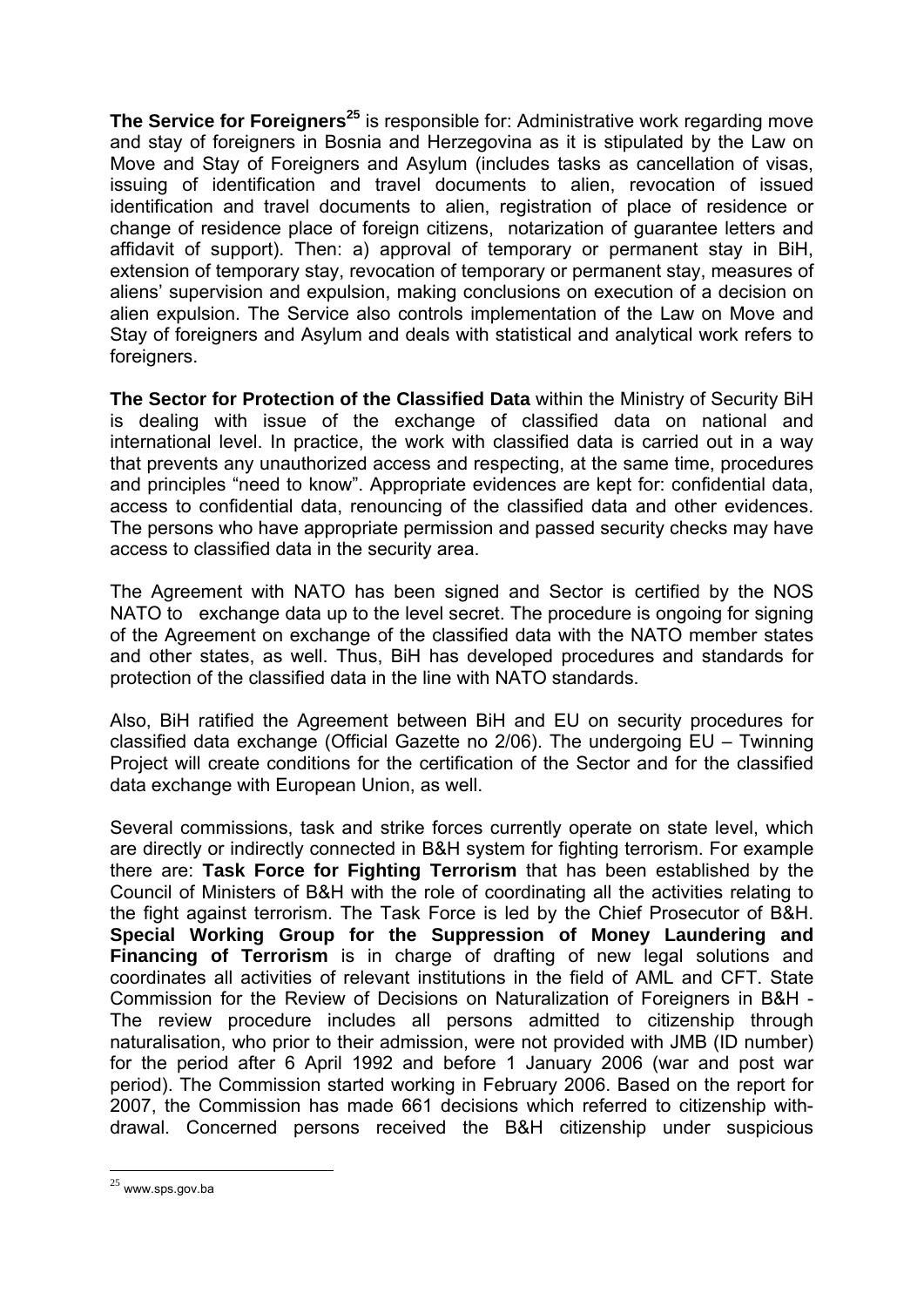circumstances, and some of them were members of extreme military units during the war.

**The plan of civil-military cooperation** is adopted by the Council of Ministers at its 51st session held on June 3rd 2008. The obligation of passing the Plan has ensued from the Strategy of Bosnia and Herzegovina for fighting terrorism for 2006 – 2009.

The purpose of the Plan is to prevent or minimize terrorist attacks and aftermath of the attacks through civil military cooperation. The Plan defines response management phases and cooperation in case of terrorist attack and clearly presents competences and activities of included institutions at all government levels (prevention-preparedness for response, response, aftermath mitigation).

The Plan and Annexes of the Plan, also, clearly and precisely defines activities of civil bodies and institutions and activities of the Ministry of Defense of Bosnia and Herzegovina – Armed Forces of Bosnia and Herzegovina.

In addition, the Armed Forces of BiH, by its correct approach to the property, equipment and armaments, contribute to preventing them from being obtained by individuals and groups that may use them for the purpose of terrorism.

In July 2004, the Minister of Defense of BiH issued an instruction that defines the deadlines and obligations for meeting the deadlines for prohibiting the trade of SALW that are owned by the Armed Forces of BiH. The Instruction prescribes that all SALW owned by the Armed Forces of BiH, that were not exported before 30 June 2005, according to the precisely defined procedure, shall be subject to destruction.

In the area of defense activities BiH is determined to actively confront terrorism and all other forms of destructive activities.

For the Armed Forces of BiH, the fight against terrorism presents a component of the mission of the Armed Forces, which stipulates "... participation in operations of collective security, peace support operations and self-defence…". The defense policy of BiH specifies terrorism as one of the main challenges and risks for the safety of the state of BiH.

The military doctrine of the BiH Armed Forces specifically highlights that the protection of sovereignty and territorial integrity includes the fight against terrorism. This implies that the BiH Armed Forces take measures of self-protection, cooperate with other forces within the country, and similar forces of other countries (OSCE participating States, partners in the NATO Partnership for Peace program and NATO members) in the process of detection, follow-up, and counter terrorism measures.

The NATO Coordination Team has been established at the BiH Council of Ministers level, with the purpose to improve the Inter-ministerial activities in BiH.

A Military-Intelligence Branch exists within the Armed Forces of BiH that is tasked to work on a timely detection of terrorist activities as well as developing preventive measures in coordination with complementary services. In its structure there are no special units that could conduct counter-terrorism activities, but they can be engaged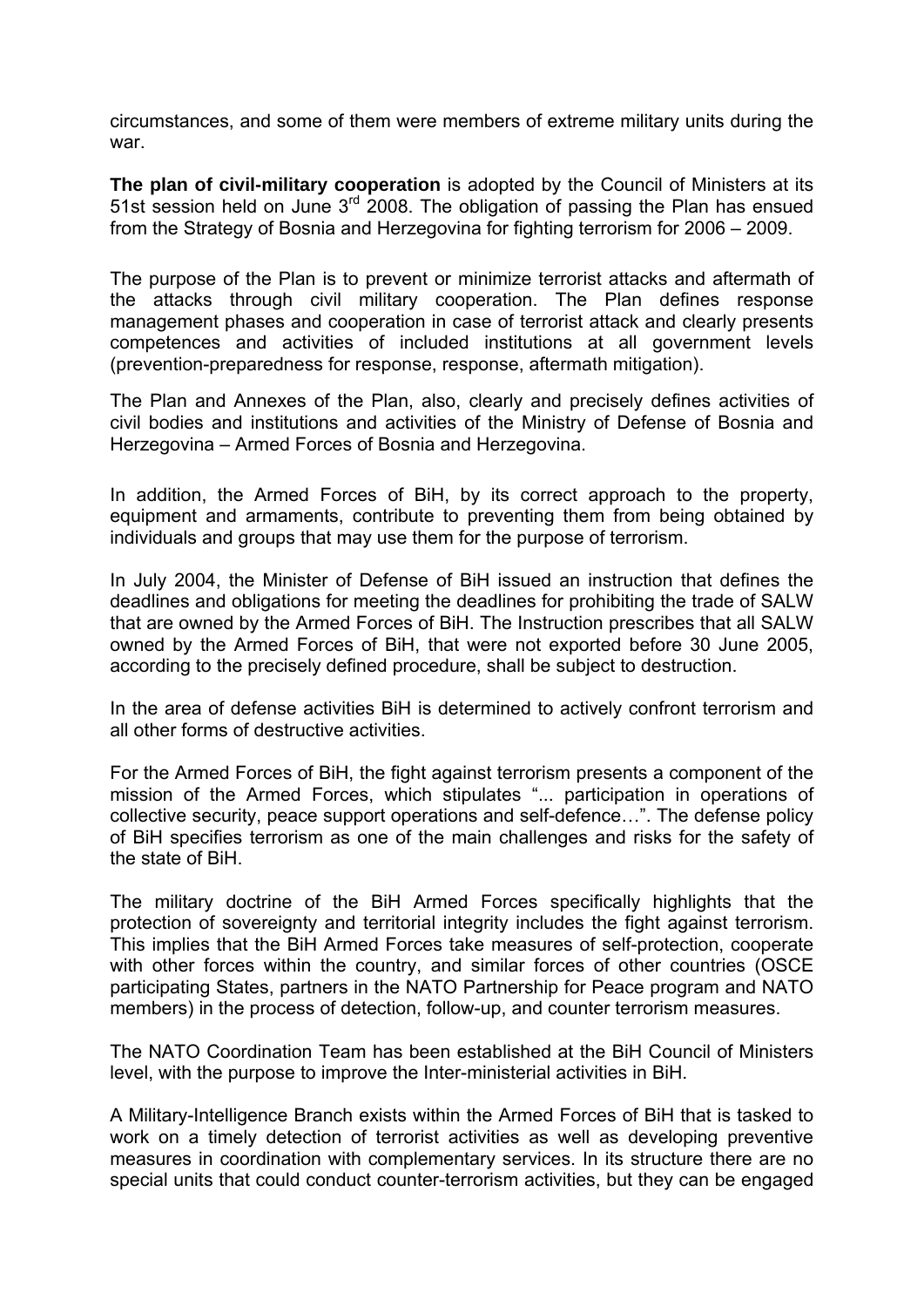by order of the BiH Presidency for conducting activities to combat terrorism more intensively.

In addition to the BiH AF, the following institutions have the competence in the security domain:

- 1. Intelligence Security Agency of BiH (OSA);
- 2. State Investigation and Protection Agency (SIPA);
- 3. Border Police of BiH (BP);
- 4. INTERPOL;
- 5. Police forces from Entities (Federation BiH, Republika Srpska and Brcko District.

**At the Entity level (FB&H and RS)** the competence to fight terrorism is allocated to:

The Counter-Terrorism Division of the Administration of Federal Police<sup>26</sup> is. within its scope of work, in charge of detection and prevention of criminal acts of international and domestic terrorism, that are, in accordance with the provisions of the Law on Interior Affairs of the Federation of Bosnia and Herzegovina, under the competence of the Federation Ministry of Interior Affairs –Administration of Federal Police. Through preventive and repressive actions, this Division prevents certain extremist organisations and groups to commit any terrorist act against domestic or international institutions on the territory of the Federation of BiH. It has established cooperation with all law-enforcement agencies at the state and entity levels, and significant cooperation with many European countries and the US on prevention of international terrorism.

In November 2009, the operation "Sigurnost" was carried out with the objective of preventive action against terrorism. On this occasion, four persons were arrested and the Administration of Federal Police submitted a report on these persons for preparation of the criminal offence of terrorism to the Office of Prosecutor of BiH.

At the beginning of this year, at the territory of Gornja Maoca, the operation "Svjetlost" was carried out with the objective of prevention of criminal offences related to terrorism. Carrier of this operation was the Administration of Federal Police, with participation of other police agencies in BiH. Seven persons were arrested and transferred to the Office of Prosecutor of BiH and reports were filed on the grounds of suspicion that they committed a criminal offence of organised crime in relation to criminal offences: attack on the constitutional order, endangering territorial integrity, inciting national, racial and religious hatred, disorder or hostility, autocracy, illicit possession of weapons or explosive substances, obstruction of justice, violation of free decision-making of voters and participation in a group of people which obstructs an official person in execution of official activity

**The Ministry of Interior of the RS<sup>27</sup>** with the following departments: Counter Terrorism Department, the Special Investigative Department, the Department for

1

 $26$  www.fmup.gov.ba

<sup>27</sup> www.mup.vladars.net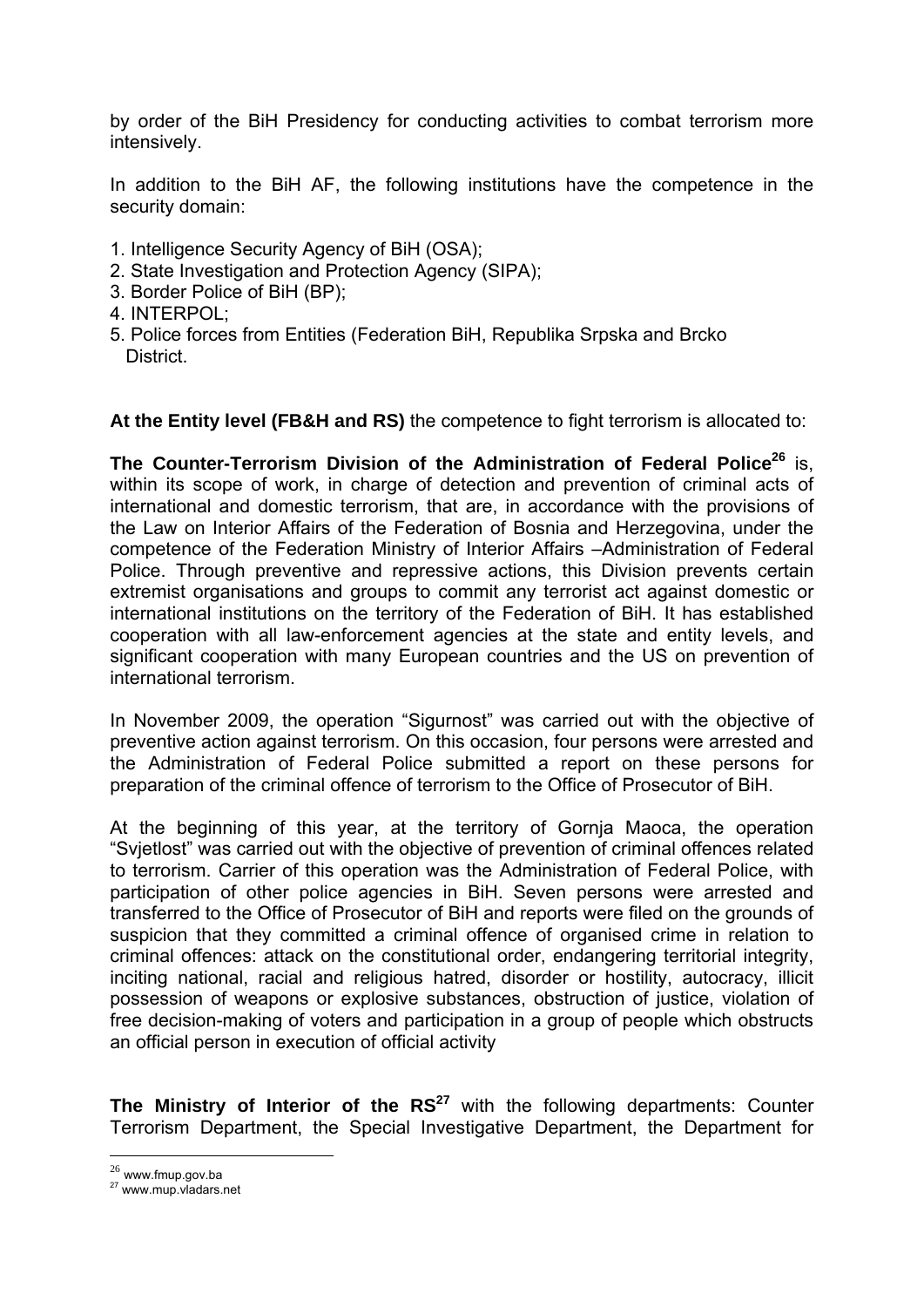Crime-intelligence Analysis and the Department for Anti-diversion Protection within the Crime Police Administration. The role and mission of the Police, i.e. of the Ministry of Interior of Republika Srpska, in fighting terrorism are regulated by Article 5 of the Law on Internal Affairs ("Official Gazette of the Republic of Srpska", number 48/03), and by the Articles 30 and 39 of the Rulebook on the Internal Organization and Systematization of Work Posts in RS MoI, no.K/B-870-1/08 from 15.05.2008.

Specifically, the role and mission of RS MoI in fighting terrorism are the following: detection and prevention of terrorism and activities related to its financing, followed by detection and prevention of taking hostages, illicit traffic and manufacture in arms and explosives, criminal organizations, environmental pollution by waste and poisonous materials, as well as prevention of terrorism by acting directly with the aim of eliminating terroristic groups and of breaking organized terroristic networks, resolving the hostage situation by releasing the hostages.

As regards the fight against the financing of terrorism at the Entity level, the following institutions are responsible: **the Banking Agency of the FB&H28 and the Banking Agency of RS2930.** These institutions actively co-operate with the Financial Intelligence Department (FID-SIPA).

The Criminal Code of Brcko District BIH defines in chapter 18 criminal acts of terrorism as follows:

- Article 197. Taking hostages
- Article 198. Terrorism
- Article 199. Financing terrorist activities

The mentioned criminal acts present grounds for undertaking extensive police investigation activities of proactive and repressive nature in the fight against terrorism.

In the Police of Brcko District BIH, in the organizational structure of the Crime Police Unit there is one Section for the fight against organized crime and terrorism in which criminal acts of terrorism are investigated.

In the new organization of the Police of Brcko District BIH terrorism will be investigated in the Crime Police Unit in the Section for crime intelligence support and preventing and revealing terrorism.

### **1.4 Provide any additional relevant information on national efforts to prevent and combat terrorism, e.g., those pertaining** *inter alia* **to:**

### — **Financing of terrorism**;

With the aim of realising prerequisites for successful combating of terrorism, cooperation between police agencies in B&H is carried out through the **Counter Terrorism Task Force** established on January 26th, 2006 by the decision of the Council of Ministers. The Counter Terrorism Task Force consists of representatives

<sup>&</sup>lt;u>.</u>  $28$  www.fba.ba

 $29$  www.abrs.ba

 $30$  Currently the bank supervision does not exist on state level. The institutions responsible for bank supervision are established on the Entity level (Bank Agency of RS and Bank Agency of FB&H)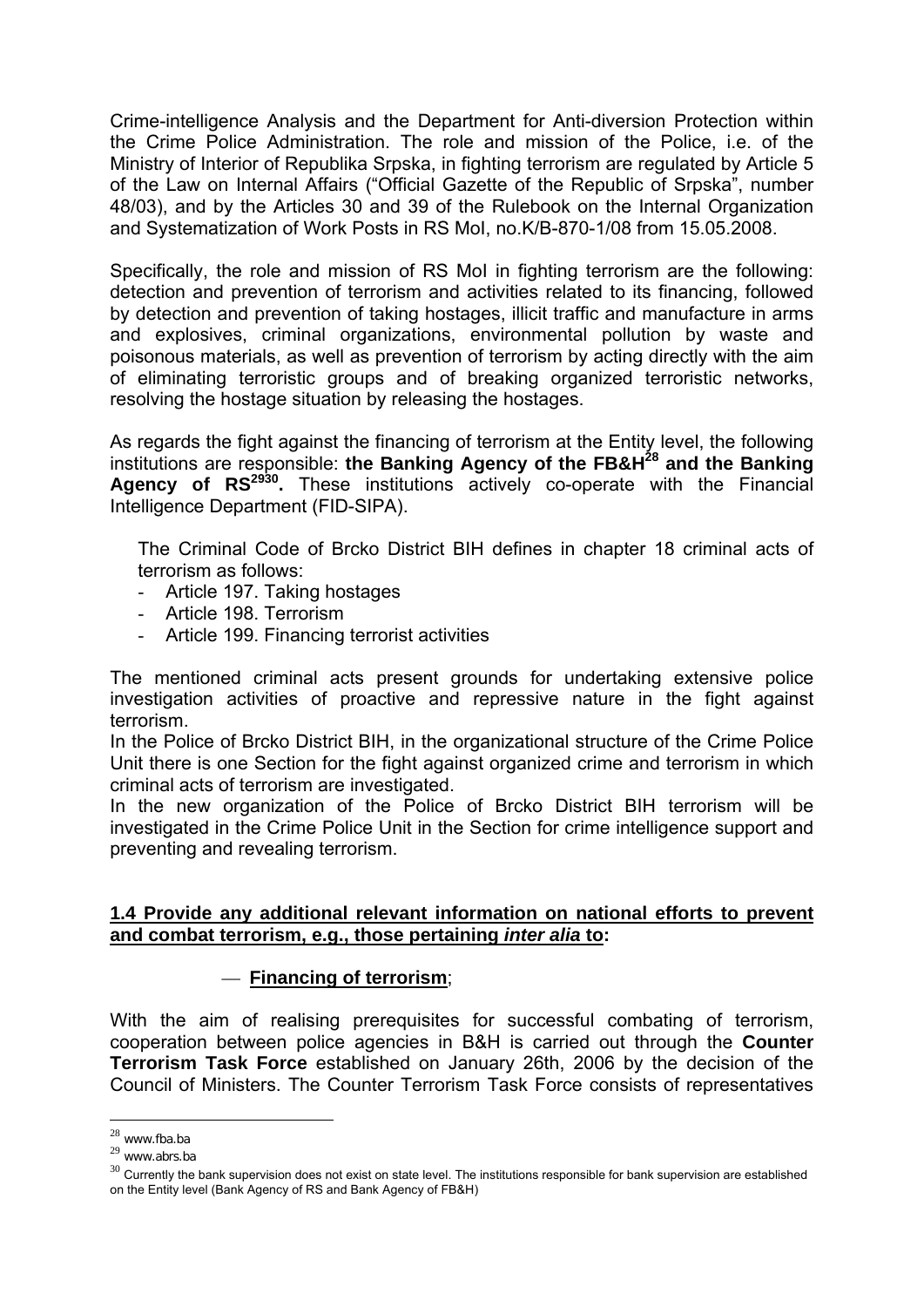from the Prosecutor's Office of B&H (Prosecutor), representatives from the State Investigation and Protection Agency, the Border Police, Intelligence Security Agency, Ministry of Interior of the Republic of Srpska, Ministry of Interior of the Federation of B&H, the Police of Brcko District. The head of the Task Force is a prosecutor from the Prosecutor's Office of B&H: The principle goals of this Task Force, among others, are presenting propositions for changes of observed deficiencies within the legislation and institutions, as well as working on specific cases of combating terrorism.

Realising the importance and complexity of combating terrorism, the Council of Ministers adopted the **new Strategy for Preventing and Combating Terrorism** (116.session 10.03.2010). The Strategy for Combating Terrorism has an aim to review the current situation in B&H and to set priority tasks whose realisation shall establish a unified system of combating terrorism in B&H.

Stable security surroundings require equal security conditions in B&H as well, which implies solving the issue in the area of combating terrorism and other types of crime related to terrorism, as one of the main requirements of Bosnia and Herzegovina's accession to European Union and NATO. On the prompt and successful solution to these issues depends not only the security situation in B&H, but the general progress in B&H. Therefore, one of the main goals of the Strategy for Combating Terrorism is to initiate certain changes, which shall in long term solve the issue of combating terrorism, but at the same time it represents the instrument which sets a framework for transfer and application of European standards and provisions on anti-terrorism within the constitutional and legal system of B&H.

Also, the Council of Ministers adopted the **Strategy and Action Plan for suppression of money laundering and financing of terrorist activities** (100. session, 30.09.2009).

The Council of Ministers of Bosnia and Herzegovina established the Working Group which participated in the development of the Draft Law on the Prevention of Money Laundering and Financing of Terrorist Activities ("Official Gazette" 53/09) and the Strategy for the Prevention of Money Laundering and Financing of Terrorist Activities, adopted in 2009.

Moreover, the Council of Ministers of B&H established the Task Force for Combating Terrorism and Strengthening Capacities for Anti-Terrorism Struggle, operating under the leadership of the Prosecutor's Office of Bosnia and Herzegovina.

### **SALW**

In accordance with the conclusions from the United Nations Programme for Prevention, the Combat and Elimination of Illegal Trade with Small Arms and Light Weapons (SALW) in all Aspects, and the Regional Implementation Plan for the Combat Against the Proliferation of SALW of the South-East Europe Stability Pact, the State-level SALW Co-ordination Committee was established in 2003. Further, upon the proposal by the National SALW Co-ordination Board, the BiH Council of Ministers adopted the SALW Strategy and Action Plan for SALW Control in BIH in May 2006.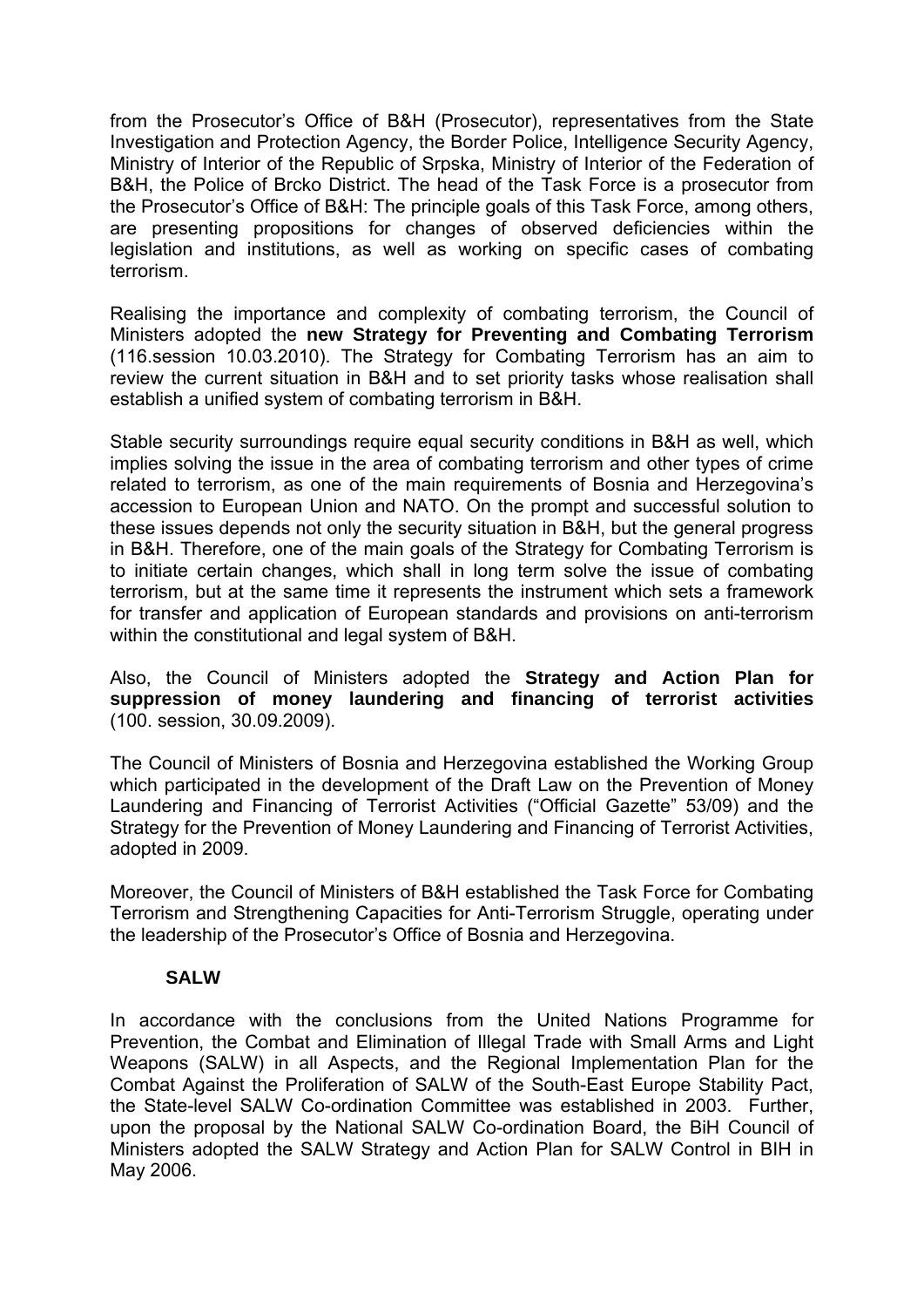### — **Border controls**;

On 10th June 2009, BiH Parliamentary Assembly has adopted Law on border control. This law regulates border control and crossing of state border of BiH, border crossing points, border line, protected area, control of weapons and ammunition transfer across the State Border**,** international police cooperation, data collection and keeping, and other issues relating to border control. This law includes the international border and police cooperation, the activities of foreign police services within the territory of Bosnia and Herzegovina, and activity of BiH Border Police in a foreign territory, and cooperation with foreign security services and the exchange of police liaison officers in accordance with international treaty and an agreement on cooperation. Twelve bylaws of the Law on border control have been adopted, and the other two are in the process of adoption. DCAF has also contributed to the harmonization of this law with EU legislation.

In relation to border management was established Integrated Border Management System (IBM), which should improve the operational efficiency of agencies operating at the border by ensuring their mutual connection. As a mechanism for coordination was established the State Commission for Integrated Border Management, and an agreement on cooperation between all agencies for integrated border management was signed.

Bosnia and Herzegovina is also the only country in the region to establish the Joint Center for a common risk analysis.

Ministry of Security of Bosnia and Herzegovina signed with FRONTEX the Operating agreement on establishment of operational cooperation between the Ministry of Security of Bosnia and Herzegovina and European agency for Management of operational cooperation at the external borders of EU Member states. This agreement allows the Border Police of Bosnia and Herzegovina and other law enforcement agencies to be included in work of this important European agency and to actively participate in strengthening European security and fight against all forms of crime.

Adopting the Law on border control and by signing this Agreement, Bosnia and Herzegovina has met some of the most important conditions from the Roadmap for the liberalization of visa regime.

In accordance with the Law on Border Police and the Law on Supervision and Control of the state borderline, the Border Police, as an administrative organization in composition of the Ministry of Security of Bosnia and Herzegovina with operational independency, is in charge of tasks of supervision and control of the state border crossings. The new Law on Border Control is in the adoption procedure, in order to harmonize the border control activities with the best practice and standards of the European Union. After the Law has been passed it will be necessary to approach drafting of the implementation bylaws.

On 22<sup>nd</sup> December 2008, BiH Minister of security, directors of Border Police, Indirect Taxation Administration, Veterinary Office, Plant Health Administration, and Service for Foreigner's Affairs have signed the Agreement on establishing joint **Center for Risk Analysis** related to BiH state borders.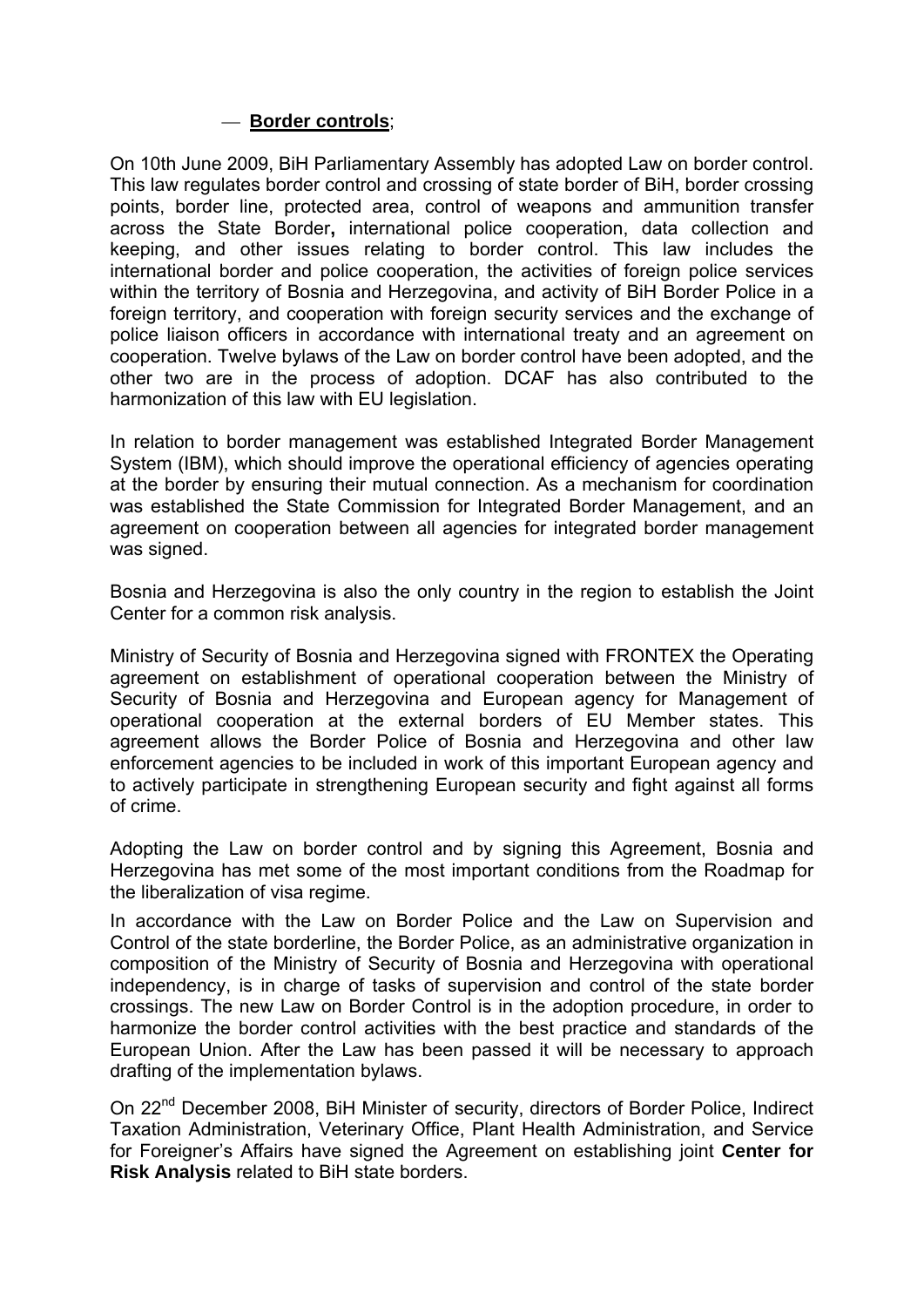The Centre was established as an organizational unit of the Border Police of Bosnia and Herzegovina and it has been placed in the office in seat in Sarajevo. The European Commission has provided support for the project of establishing this Centre, and a significant contribution has been given by the International Organization for Migrations (IOM).

The Centre for Risk Analysis related to state borders employs officers from the Border Police of Bosnia and Herzegovina, The Indirect Taxation Administration of Bosnia and Herzegovina, The Veterinary Office of Bosnia and Herzegovina, The Plant Health Administration of Bosnia and Herzegovina, The Service for Foreigners' Affairs of Bosnia and Herzegovina, and The Ministry of Security of Bosnia and Herzegovina. At the same time, the local centers for risk analysis will be performing activities within the competency of their Agency or Service.

This Agreement will ensure communication between competent Services, in order to make their work more efficient which is necessary for risk analysis related to border crossings. Their work includes evaluations on illegal migrations, illegal trafficking in human beings and goods, and at the same time ensures more efficient border control, with faster and safer traffic of human beings and goods, efficient combating of all kinds of trans-borderline crimes, efficient control of migrations, and full application of the Strategy on Integrated Border Management and the Action Plan for the implementation of this Strategy.

In addition, The Border Police is currently working on a Twinning Project with Hungarian partners with a goal to strengthen operational capacities in the Border Police necessary for efficient combating against organized trans-borderline crimes through information management, advancement of operational analytics, information system and investigation components. The project was launched on 1<sup>st</sup> June 2008, and the duration of this project is 14 months.

In the framework of planned activities within BiH Border Police competence, through **Integrated Border Management Strategy, Action Plan of that Strategy**, and through obligation for enforced state border surveillance, there have been some agreements and protocols drawn and signed with other agencies involved in state border protection activities on the national levels of Bosnia and Herzegovina and Republic Croatia.

In the framework of the above mentioned, defined obligations of BiH Border Police and BiH Indirect Taxation Authority are carried out through joint working plans implemented on all levels. There are continuous meetings on the level of Joint Working Body where there are activities for joint action, in the following period, in surveillance and control of crossing of the state border of people and goods, which are in some way connected to terrorism and organized cross-border crime.

Joint working plans have been made in the whole border area with Republic Croatia, and in accordance with mentioned activities, at regional and local levels, and their realization has begun with joint patrols. Within these activities there has also finished the first stage of leading police officers training, in relation to mixed patrols activities according to **Protocol on Mixed Patrols along the Common State Border** and according to Agreement on State Border Surveillance.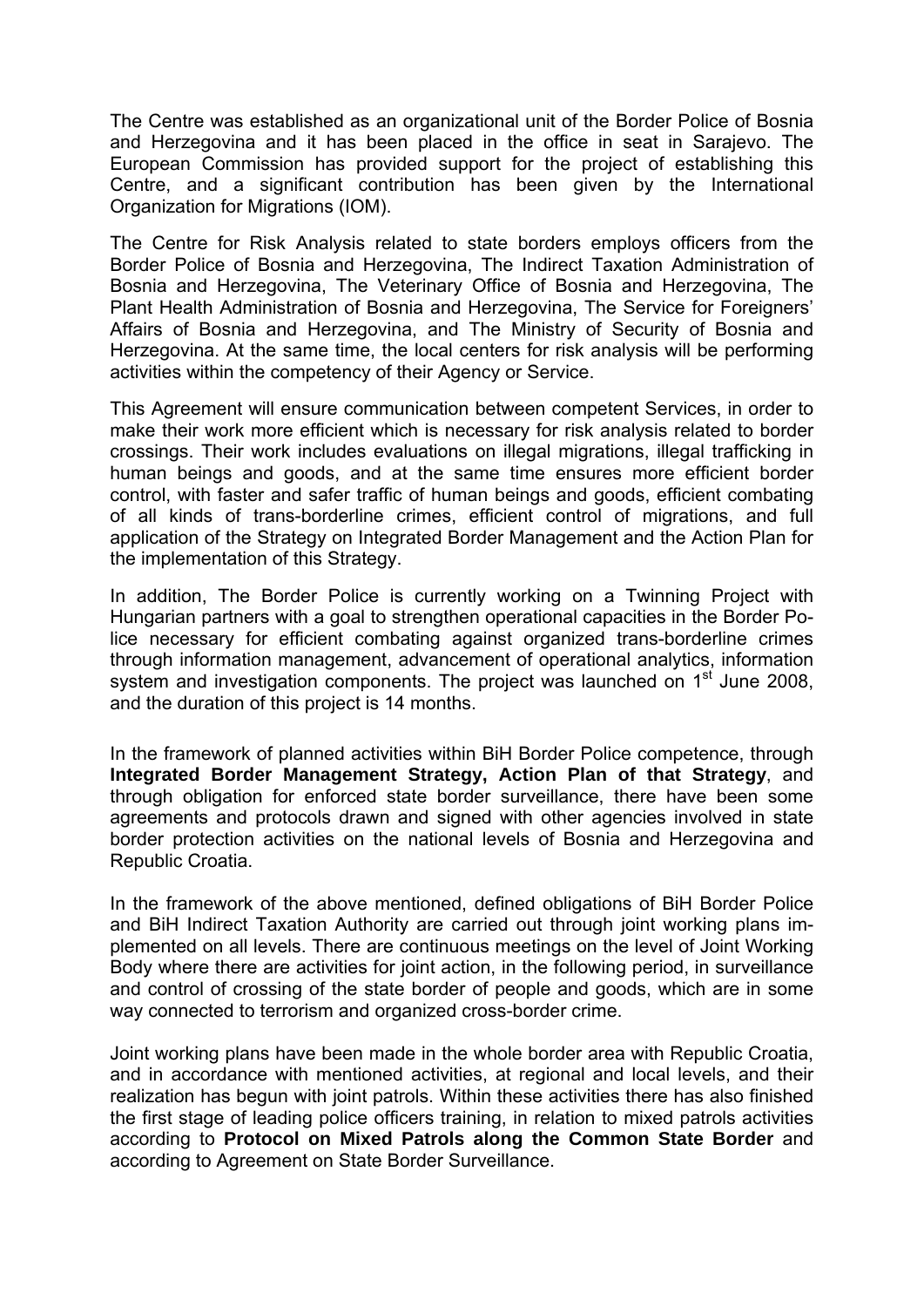Implementation of Law on Confidential Data Protection Provisions which refer to determination of access level and issuance of permissions for confidential data access is ongoing. Security questionnaires have been completed for all BiH Border Police officers, according to level of access, and then submitted for further competence and checking procedure.

Within improvement of technical conditions for more successful surveillance and control of crossing the state border, activities have been taken to establish integrated border control system at border crossing points. Document ''Early Specification of Software Demands – Information System for Overall Management of Control of Persons at Border'' has been created. This document presents an early specification of software demands for implementation of BiH Border Police information system for overall management of crossing of the state border control. Final version of the document has been submitted for further consideration. In 2009 we expect invitation for tenders, provision of planned equipment and finalization of programmer activities.

Within improvement of Border Police communication capacities for surveillance and state border control we continuously carry out activities in order to establish communication connection between all border crossing points, using capacities of SDH radio-relay network and communication via SPIN wireless network.

BiH Border Police – Organizational Unit Field office for Airports has, within its obligations stated in international and national regulations for this area referring to and in connection with BiH Strategy for Combating Terrorism, carried out activities to fulfill obligations within Border Police competence.

Border Police representatives have been actively participating in recently adopted Law on Movement and Stay of Aliens and Asylum implementation, and in creation of Sub-Acts based upon this Law that have later been adopted or are still in the phase of being adopted by the Council of Ministers.

Within training for terrorist crime scene inspection and evidence collection, a number of BiH Border Police officers have been trained and have acquired knowledge of the way of inspecting and collecting evidence at a terrorist crime scene.

In accordance with its duties in the field of airport security BiH Border Police has actively participated in preparation and implementation of joint exercises with airport security authorities as well as with other authorities (fire brigades, military and police). In accordance with that, and based upon annual plans, joint exercises were carried out at international airports, during which situations of endangering civil aviation security were simulated.

Border Police has also actively participated in creation and adoption of BiH civil aviation security programs. At the beginning of 2008 Ministry of Communication and Transport, i.e. Directorate of Civil Aviation, adopted new BiH civil aviation security program, and its implementation started immediately at international airports.

Following adoption of BiH civil aviation security program, creation of individual security programs for BiH international airports as well as creation of procedures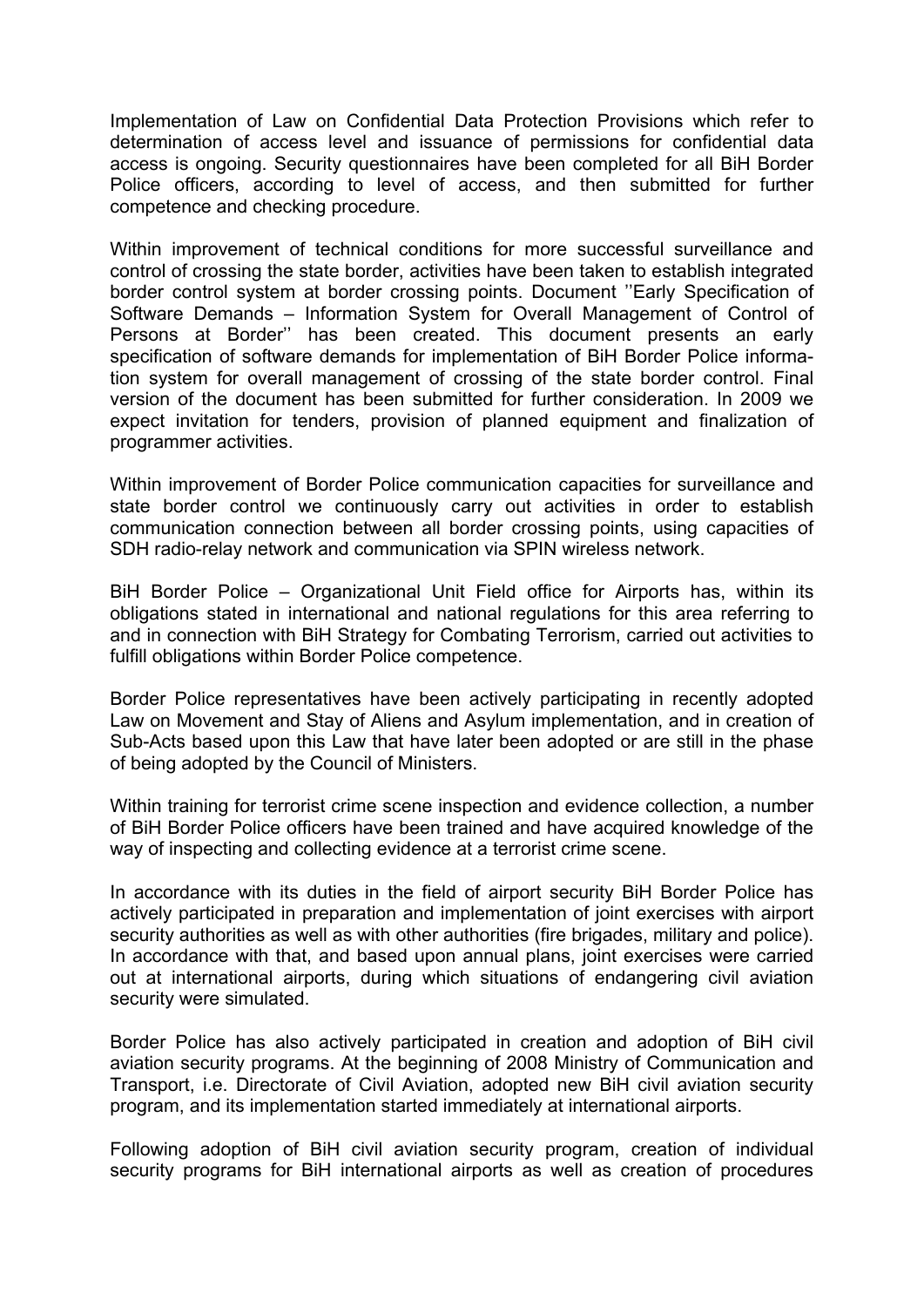derived from airport security programs started. New airport security programs and deriving procedures have been created for all international airports, except for Banja Luka Airport. Those activities are still ongoing in BPU Banja Luka. Within this, creation and updating of emergency and contingency plans for acting at all international airports have been carried out.

There is regular cooperation and data exchange with other agencies in BiH in control of crossing the state border by persons who are registered on watch list. In accordance with procedures all persons registered on watch lists are taken measures against, and data on state border crossings and measures taken are delivered to SIPA or OSA via determined channels.

Within planned activities with bearers and deadlines of implementation in the segment related to BiH Border Police where it is said that activities of the Task Force for Combating Terrorism must be intensified, we had our representatives in that Task Force.

Border Police has anticipated in its annual plan for 2009 a number of activities related to implementation of objectives and tasks of BiH Strategy for Combating Terrorism and Action Plans for Strategy Implementation.

It is anticipated that activities will be taken to implement Action Plan for Combating Terrorism through data exchange with other agencies, continuous police officers training and development of civil-military cooperation in response to terrorist attacks.

Beside the above mentioned, the Plan anticipates system of exchanging information that demand immediate action, improvement of border control through cooperation with neighboring countries border police and creation of joint plans between agencies included in Integrated Border Management Strategy for acting in emergency situations.

At the regional level, in the field of security, BiH participates in the activities of South-East Europe Cross border Crime Prevention Centre (SECI). The activities are being performed through the Expert Working Groups that are dealing with the following issues: human trafficking and smuggling; drug trafficking, stolen vehicles trafficking; financial crime; merchandise trafficking; customs fraud; terrorism (small and light weapons, mass destruction weapons and other forms of terrorism) and other forms of cross border crime.

### — **Travel document security;**

In order to fight terrorism and its prevention, the Ministry of Civil Affairs of Bosnia and Herzegovina has undertaken activities to increase the security measures pertaining to the travel documents of Bosnia and Herzegovina.

It should be emphasized that this aspect is both in the law and bylaw regulations from the field of the travel documents.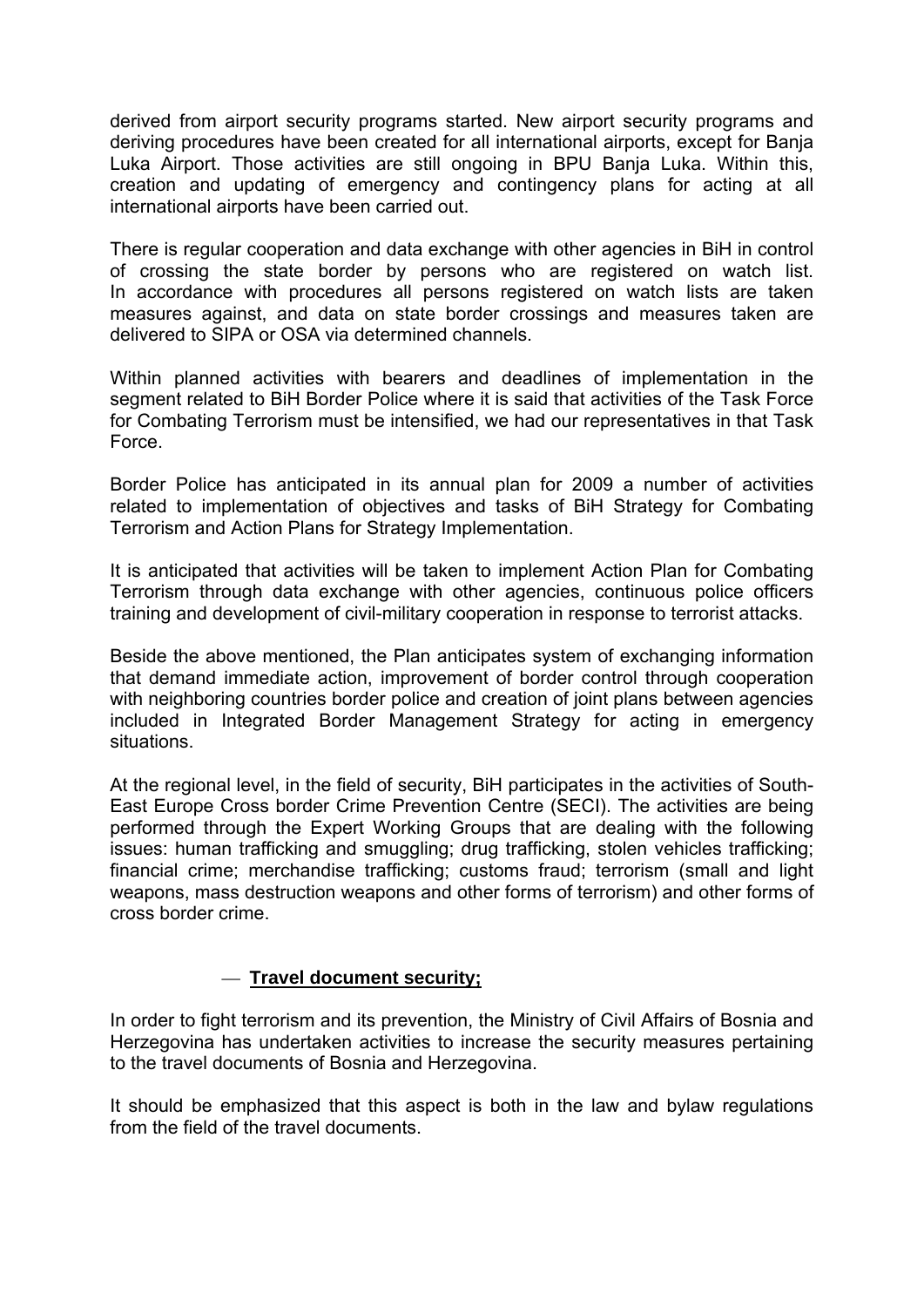The most important measure of raising the security of travel documents forms is, in addition to the standard elements of protection (design, print, UV protection, etc.), embedding an electronic chip in the form of a booklet in which biometric data of the passport owner will be stored.

Blank forms of ordinary passport booklets are now, and afterwards, kept in Banja Luka in a separate room with the security doors, video surveillance and fire alarm.

Blank forms of other types of passports are kept in the basement of the building of joint institutions of Bosnia and Herzegovina, which is under the constant physical supervision of the security services personnel, and equipped with the video surveillance and fire alarm.

Sector for Citizenship and Travel Documents appreciates that the security aspects regarding the forms themselves are at high level and therefore they are difficult to forge. Any unwanted manipulations are possible in the process of their personalization and production, particularly in the authorities which are requested for the issuance of passports. Security checks of personnel are the responsibility of these authorities.

In order to reduce the possibility of abuse the central database is established, which is directly two-way connected to all the authorities responsible for issuing passports and the relevant data are available to all and verifiable. This system is located within the Agency for Identification Documents, Registers and Data Exchange.

# **Currently available equipment for detection of forged documents**

All international border crossing points are equipped with basic equipment for document detection, including device with three different sources of light (retro-check) and mobile magnifiers for up to 10 times magnification. Some BiH BPU, due to their geographical position and traffic frequency, where it's realizable are also equipped with stereo microscopes, cold light sources, while International Airport Sarajevo possesses two stereo microscopes, one of which is with an integrated camera and independent source of cold light. Training Centre also possesses 5 stereo microscopes primarily used for staff training. Three Field Offices have mobile devices for document analysis, of the following brands: doc-box ''Dragon'' (manufacturer ''Projectina'') and VSC-4 (manufacturer Foster-Freeman).

BPU Sarajevo Airport has a device ''Projectina doc centre 3000'', a microscope with integrated camera, as well as a scanner and a color printer.

Within Operations Administration there is a laboratory for document analysis, equipped with device Foster-Freeman type VSC 5000, stereo microscope with integrated camera and independent cold light source, two sophisticated color printers, one high-resolution scanner, a retro-check and hand magnifiers with and without a source of light.

### **Staff qualification for detection of forged documents and investigation of crimes**

All BiH Border Police officers have, within transition training, passed the basic training for forged documents detection, and some police officers have also passed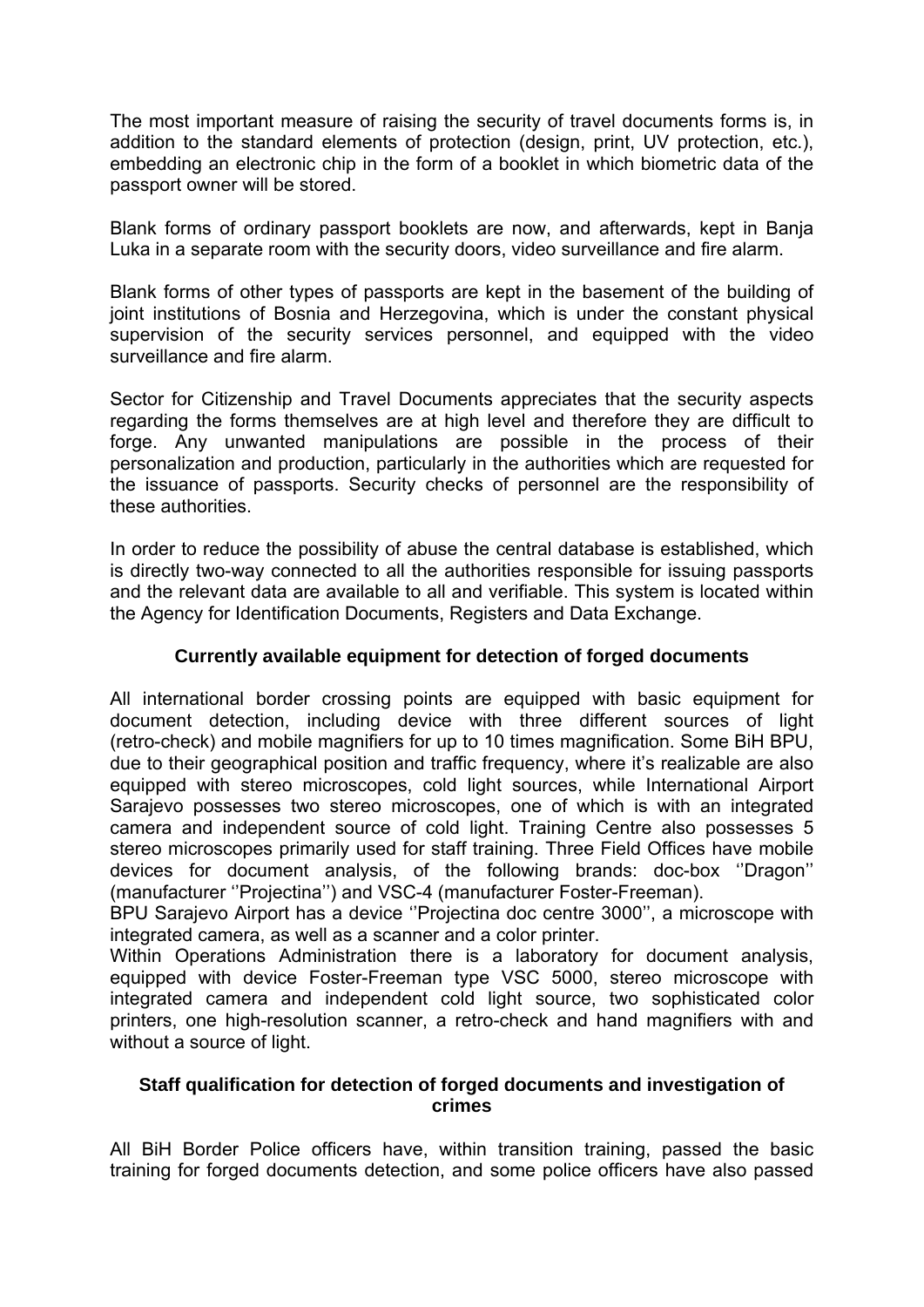certain specialist trainings organized by EUPM, IOM and other international organizations and carried out by BiH Border Police staff as well as by guest lecturers.

The system of issuing travel documents has been made in accordance with the European standards in this field. The Central Register of travel documents is located in Banja Luka and that register is electronically linked to locations for the issuance of travel documents abd to registries.

This method allows for faster, more efficient and safer issuance of travel documents.

By introducing biometric passports on October  $15<sup>th</sup>$  2009, the security of travel documents is increased. A travel document booklet contains an electronic memory chip, which is another element of the security of biometric passports. Border Police of Bosnia and Herzegovina is trained for reading biometric passports at the border crossings.

### — **Container and supply chain security;**

BiH Indirect Taxation Authority (ITA), as leading agency, controls all goods coming in or out of Bosnia and Herzegovina, controls prohibited and limited traffic of goods endangering public policy, public morality, public security, health of people, animals and plants, traffic of industrial-commercial property, poisons, drugs, terrorist material, arms, ammunition, waste material etc. BiH Border Police has obligation to cooperate with BiH ITA in control of goods the transport of which is not allowed, especially in detecting illicit goods: explosives, arms including mass destruction weapons, and narcotics.

# — **Security of radioactive sources**;

Licensing agencies that can deal with radioactive materials is carried out by BiH Ministry of Foreign Trade and Economic Relations, while BiH Indirect Taxation Authority as leading agency for control of goods during import/export carries out control. Besides BiH Indirect Taxation Authority control is also carried out by BiH Border Police, BiH Veterinary Office, Phytosanitary Inspection, market inspection, sanitary inspection, each agency within its respective competence.

## — **Use of the Internet and other information networks for terrorist purposes;**

It has been observed that persons linked with terrorism more and more use the internet as a means of communication and for exchange of information, as well as to spread certain ideas, doctrines, etc (e.g. how it is religiously justified to conduct suicidal bomb attack against the enemy)

The relevant intelligence and law enforcement Agencies, within its regular activities, monitors contents of web sites, which might be of security interest for the aspect of combating terrorism. Upon receiving certain findings, security checks are performed,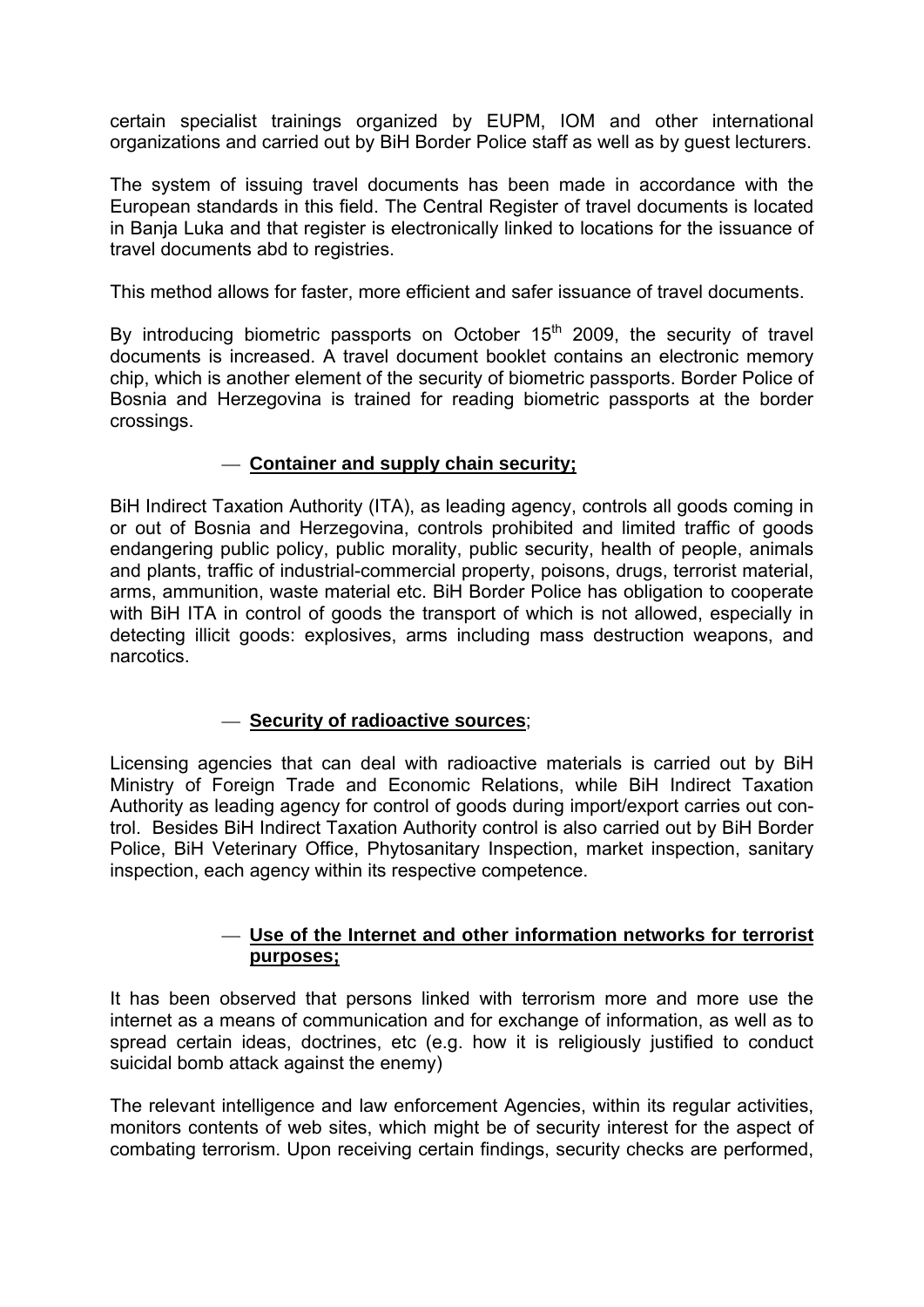and based on the results of those checks; other measures and activities in accordance with the law are being conducted.

The information collected by the Agencies indicates that currently there are few websites in Bosnia and Herzegovina which, with the content presented on the website, incite or invite individuals to express intolerance or even hatred. These are mostly the sites that are not registered in Bosnia and Herzegovina but in some European countries (such as Austria, Germany, Norway and others). It is assessed that free distribution of such content on internet, in which they openly encourage violence and vengeance, significantly incites and motivates users/readers of these sites to express intolerance and hatred what all contributes to the spread of negative atmosphere and general insecurity in Bosnia and Herzegovina.

Moreover, these sites are used by some individuals to express verbal support to global terrorist organizations and movements by featuring certain video recordings produced by production companies supported by Al Qaeda. Some video recordings openly encourage use of violence and revenge against the coalition forces in Iraq and Afghanistan. In addition to this, in some instances, the internet is used for encouraging nationalist intolerance, schism and intimidation of other ethnic and religious groups (such as group "Noz, zica Srebrenica" (TN: Knife, wire, Srebrenica") created on Facebook, which glorifies genocide in Srebrenica).

## — **Legal co-operation including extradition;**

In proceedings of providing international legal assistance requested State, based on the multilateral or bilateral treaties, or reciprocity, provides legal assistance to the competent authorities of the requesting State. International legal assistance includes providing legal assistance in civil and criminal matters. The most important aspects of legal assistance in criminal matters are extradition, transfer of the sentenced person, examination of witnesses, expert witnesses and suspects.

The subject matter of the extradition of suspects, accused and convicted person is among the most complex procedures in the field of providing international legal assistance. The matter of extradition is regulated by domestic legislation and international, bilateral and multilateral treaties.

The most important domestic legislation that regulates this issue is the Law on International Legal Assistance in Criminal Matters $31$  and The Criminal Procedure Code of Bosnia and Herzegovina, which in specific details regulate the issue of extradition, and specifies the competencies of individual authorities in carrying out that procedure. This law regulates the manner and procedure of providing international legal assistance in criminal matters.

The most important international treaty which regulates the issue of extradition is European Convention on Extradition of 1957, the Additional Protocol of 1975 and the Second Additional Protocol of 1978. The European Convention on Extradition, with its additional protocols, is one of the Conventions that were adopted by the largest number of Council of Europe's member states. Also, the procedure of extradition is

<sup>&</sup>lt;u>.</u> <sup>31</sup> "Official Gazette of B&H", 53/09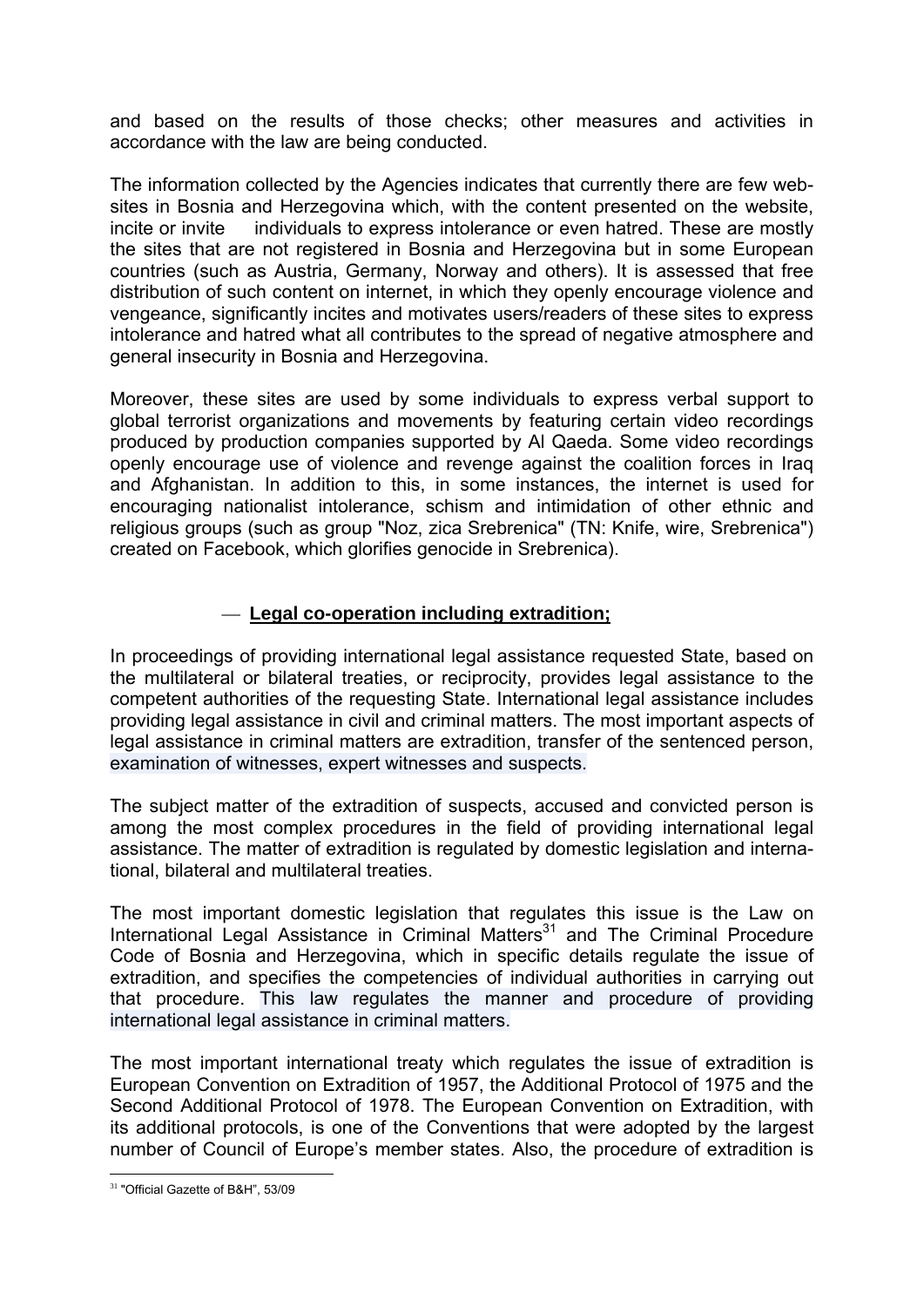regulated by other international conventions, such as the UN Convention on Corruption.

The issues of international legal assistance<sup>32</sup> and extradition are also regulated by certain bilateral treaties binding for Bosnia and Herzegovina. It is important to point out that the agreements on legal assistance in criminal matters, including extradition, are concluded with all countries of the former SFRJ.

## — **Safe havens and shelter to terrorists and terrorist organizations**

In terms of secure places and havens for terrorists and terrorist organisations, the State Investigation and Protection Agency continually performs field checks with the aim of possible identification of havens of terrorists and terrorist organisations. Up to this point, there were no findings on their existence.

# **2. Stationing of armed forces on foreign territory**

#### **2.1 Provide information on stationing of your States armed forces on the territory of other participating States in accordance with freely negotiated agreements as well as in accordance with international law**

There are no stationed units of the BiH Armed Forces on the territory of other participating States, other than 10 staff officers in NATO operation ISAF in Afghanistan. They are engaged in German (8) and Dutch (2) contingents.

Since November 23<sup>rd</sup> 2002, there have been 5 officers of the Armed Forces of BiH in the mission in the Democratic Republic of Congo as observers. The mandate of this mission was defined by the UN Security Council Resolutions.

Upon accession of BiH to the NATO PfP on 14 December 2006, negotiations between BiH and NATO concerning the Agreement on the Status of Armed Forces (SOFA) began (signed and ratified). BiH Council of Ministers, at its  $19<sup>th</sup>$  session, defined the proposed basis for the Agreement between the NATO member states and other PfP participating states concerning their powers and additional protocols, and the BiH Presidency brought a Decision on the accession.

Members of the AF BiH are also engaged in UN missions in Congo in accordance with the UN Security Council Resolutions as military observers. There are five (5) observers, in this mission (MONUC).

On the other hand, there are approximately 2000 members of EUFOR from 14 countries, out of which 11 are EU member countries and 3 countries are non-EU members, in BiH.

1

 $32$  Chapter XXX – Procedure to render international legal aid and to enforce international agreements in criminal matters, Criminal Procedure Code of B&H.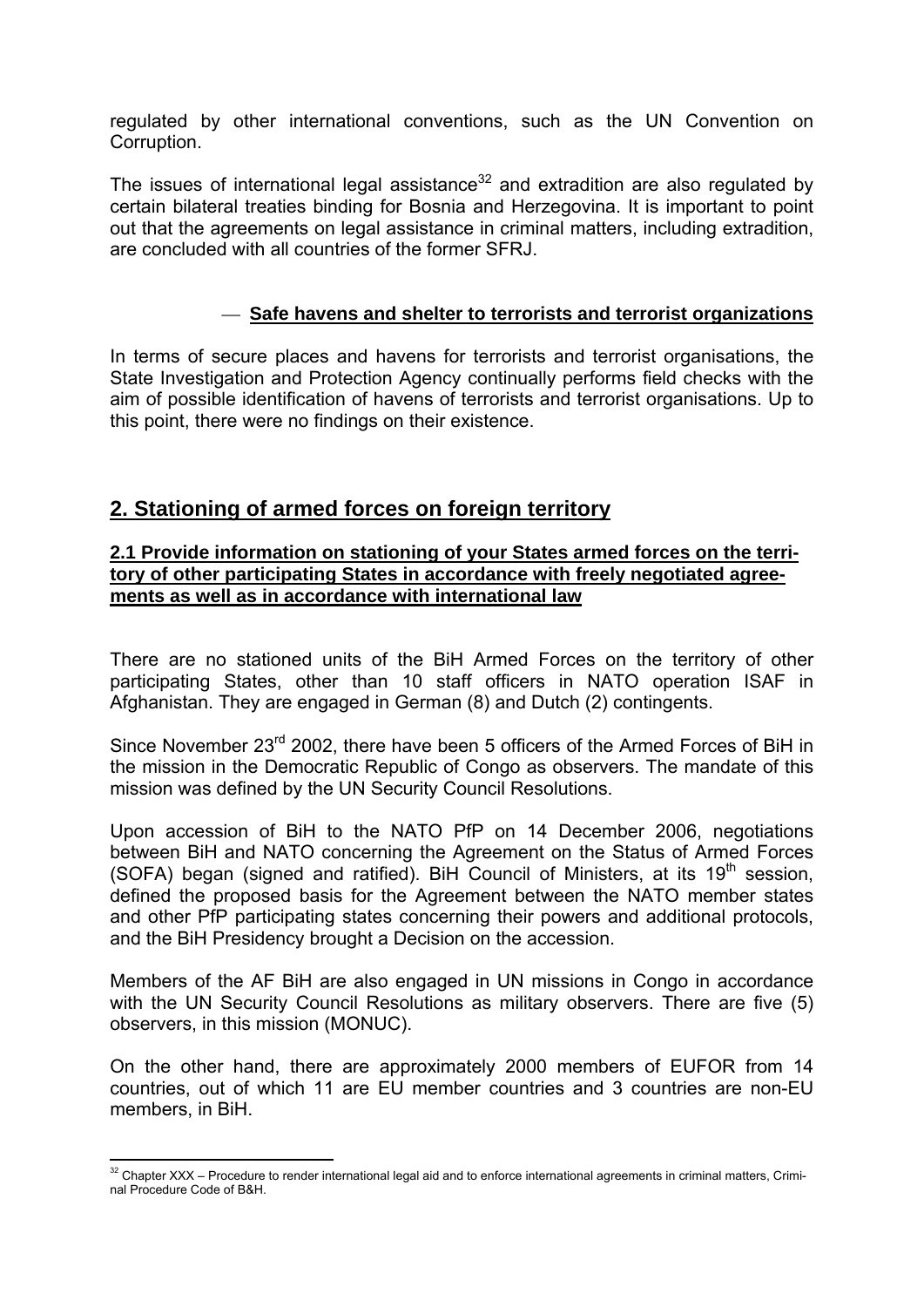There is a possibility that EUFOR will have additional task: assistance to BiH Armed Forces in capacity building process, with sending MTTs according to shortages of BiH AF in some capabilities.

The NATO Headquarters Sarajevo consists of approximately 120 members, with a primary purpose to provide support in the implementation of defense reforms, assistance in arresting persons indicted of war crimes and in combating terrorism.

#### Participation of police officers of Bosnia and Herzegovina in peace-keeping operations of the United Nations

The peace-keeping operations of the United Nations Organization represent expression of permanent commitment to peace and general security. These operations are one of the mechanisms of the United Nations Organization for establishing peace and security. These operations are realized through deployment of police and armed forces as well as civilian on the territory of the state where peace had been violated. Bosnia and Herzegovina became a member of the United Nations in May 1992. It has been actively committed to participation of police officers in peace-keeping operations, which represents one of the obligations of member states of the United Nations.

In total 120 police officers from Bosnia and Herzegovina have participated in the peace-keeping operations since 2000 until today. They took part in peace operations in Liberia, Sudan, Cyprus, East Timor and Haiti. The UN Mandate is reflected through providing support to the implementation of peace agreements, support to governments in the implementation of security reforms, protection of civilians (especially the most jeopardized groups of population: displaced persons, returnees, women and children), providing and organizing various trainings for local police officers, as well as preventing renewal of conflict, restoring public peace and security.

Currently, there are 23 police officers deployed in peace-keeping missions of the United Nations (below represented by missions):

**Peacekeeping mission in Liberia – UNMIL :** since 2004 until today, there have been 53 police officers deployed in total, out of which currently deployed are 13 police officers (2 of currently deployed total are female officers).

**Peacekeeping mission in Sudan – UNMIS:** since 2006 until today, there have been 12 police officers deployed in total, out of which currently are deployed 7 police officers (3 of currently deployed total are female police officers).

**Peacekeeping mission in Cyprus – UNFICYP:** since 2004 until today, there have been 12 police officers deployed in total, out of which currently deployed are 3 police officers (currently no female officers deployed).

**Peacekeeping mission in Haiti – MINUSTAH:** since 2004 until 2006, there had been 12 police officers deployed in total.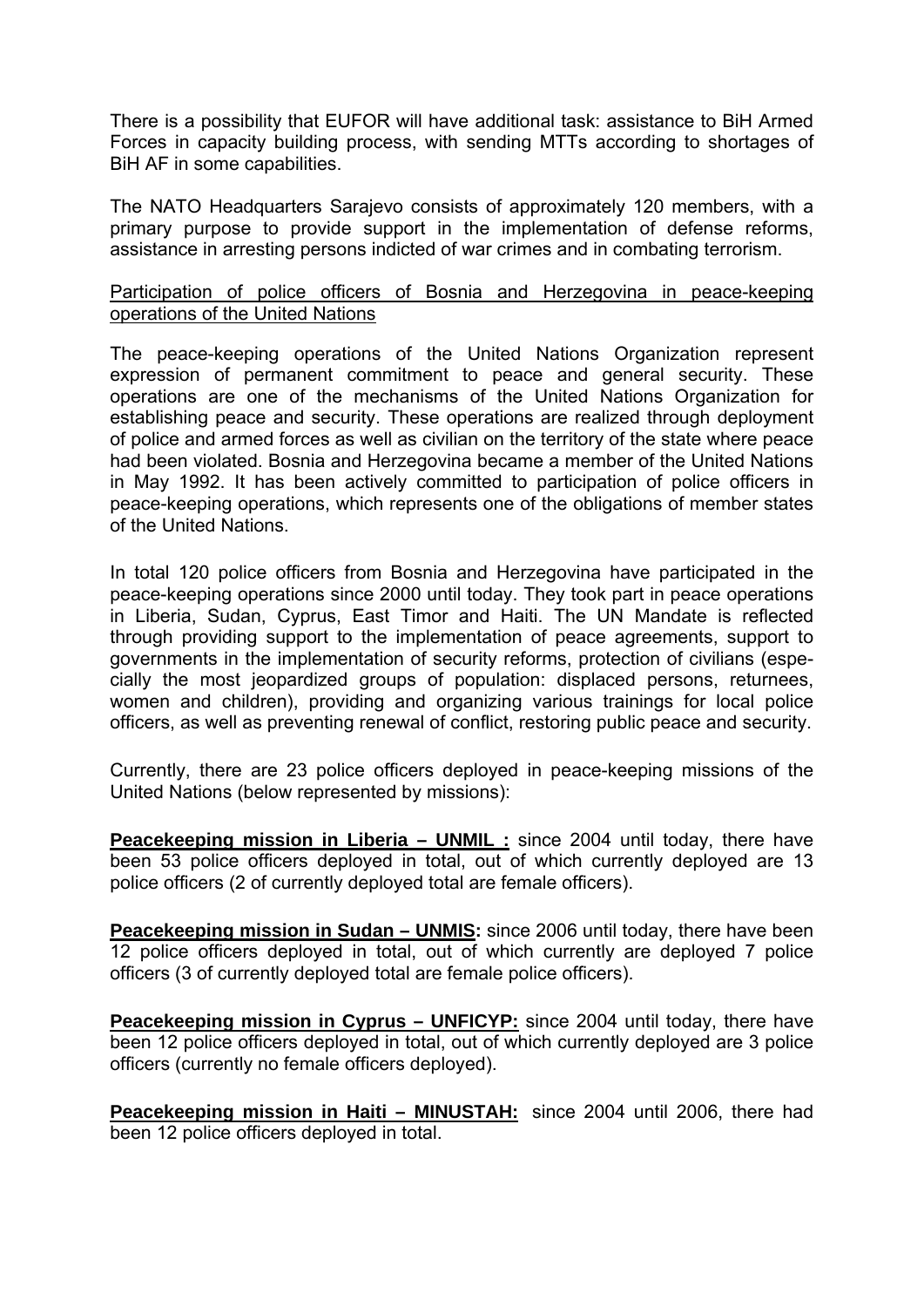**Peacekeeping mission in East Timor – UNMISET:** since 2000 until 2005, there had been 31 police officers deployed in total.

Participation of BiH police members in UN peacekeeping missions has significantly contributed to the international affirmation of Bosnia and Herzegovina; consequently enabling Bosnia and Herzegovina to become an active member in creating the international security. Keeping in mind that Bosnia and Herzegovina, as one of the UN members, has responsibilities to participate in peacekeeping operations, as well as to affirm the position of Bosnia and Herzegovina on the international scene, the BiH Ministry of Security will take all necessary measures to make the police officers from Bosnia and Herzegovina competent to participate in peacekeeping operations of the United Nations.

The deployment of police officers in peacekeeping operations is regulated by the Law on Deployment of Armed Forces of Bosnia and Herzegovina, police officers, civil servants and other employees in peacekeeping operations and other activities in foreign countries ("BiH Official Gazette" number: 14/2005) and the Rules of Procedures for deployment of police officers of Bosnia and Herzegovina to peacekeeping operations, and other activities abroad, trainings, rights, obligations and responsibilities, procedures of police services and their members during peacekeeping operations, their rights, obligations and responsibilities of the contingent commander ("BiH Official Gazette" number: 93/2006).

Representation of female members in peace-keeping forces

Out of 120 police officers who have participated in peace-keeping missions, there have been 16 female members, which represents 13,33 % of female participation.

Currently, we have 5 female members in peace-keeping missions out of 23 deployed police officers in total, which represents 21,74% of female participation**.** 

# **3. Implementation of other international commitments related to the Code of Conduct**

#### **3.1 Provide information on how your State ensures that commitments in the field of arms control, disarmament and confidence- and security-building as an element of indivisible security are implemented in good faith**

BiH, as the first country in the region that introduced the moratorium on the export of SALW in the possession of Armed Forces, fully contributes to the stability in the region by eliminating the risk that the exported equipment could end up in the possession of non-democratic regimes, or regimes that do not respect human rights or international terrorist groups.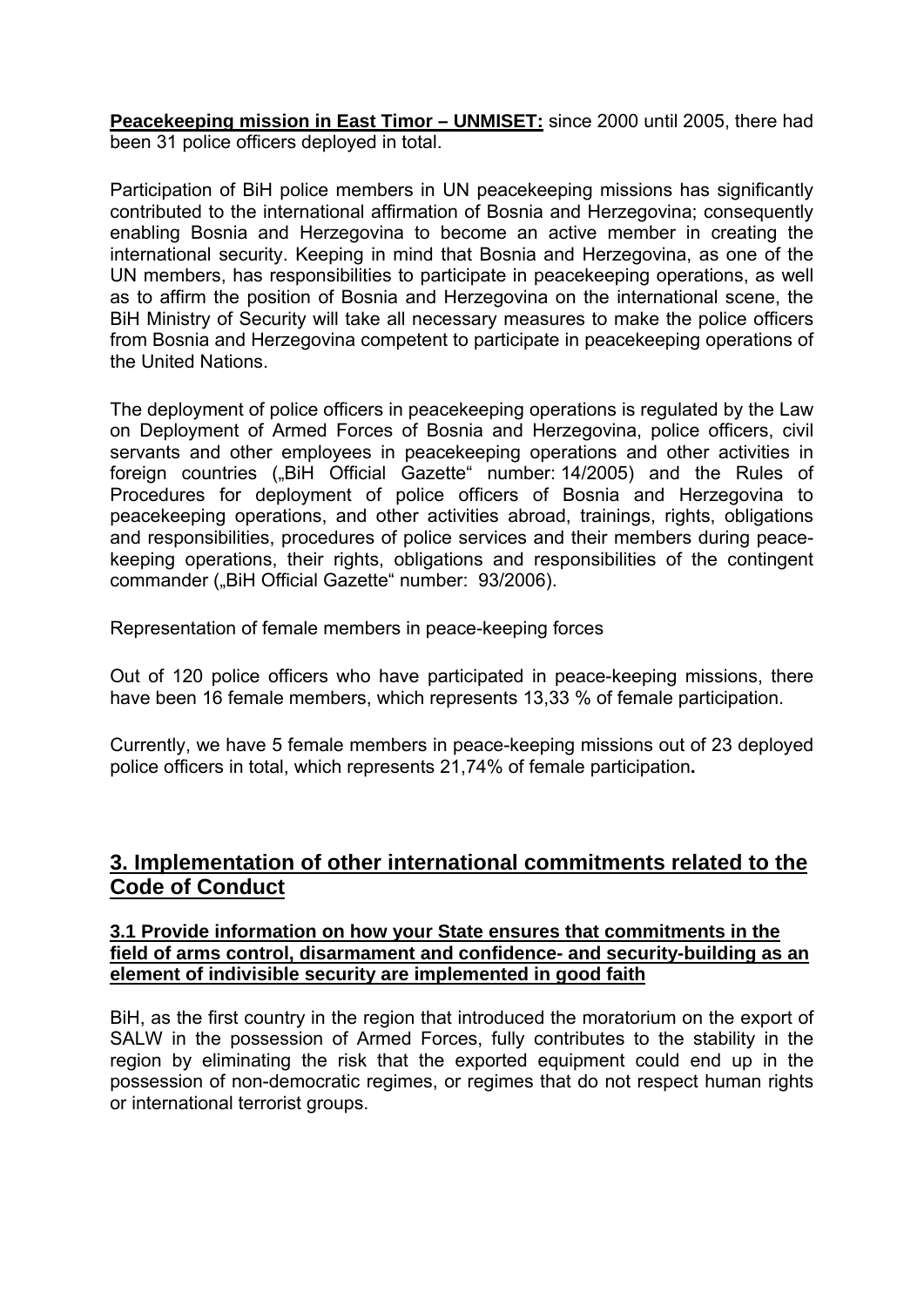In early 2007, the Ministry of Defence of BiH, with the UNDP BiH, developed and signed a document under the title Small Arms Control and Reduction Project in BiH (SACBiH )

The SACBiH is implemented with the partnership of BiH authorities and includes activities intended to reduce the threats to people that are caused by the large and uncontrolled presence of SALW and ammunition in the country.

The Project is based on three components, each targeted toward specific goals; such as:

- 1. Improvement of institutional capabilities for SALW control;
- 2. Destruction of SALW and associated weapon systems;
- 3. Destruction and demilitarization of ammunition.

Within the implementation of the Project on Control and Reduction of Small Arms and Light Weapons in the time period from 2004-2006, the BiH Ministry of Defence destroyed over 90.000 pieces of SALW with the assistance of the UNDP Office in BiH. At the beginning of 2007 the BiH Ministry of Defence proclaimed that 5.740 tons of light ammunition were unstable and developed the Plan for disposal of unsafe ammunition for the time period from 2007-2008.

With the delaboration and open combustion method in 2008, approximately **2.000 tons** have been destroyed. In 2009, approximately **1.200 tons** have been destroyed.

At the end of 2007, the BiH Armed Forces Inspection Teams and EUFOR Verification Teams began the project "One Hundred Percent Inspection," aimed to inspect every military armament storage site in BiH. Project "One Hundred Percent Inspection" is finished in 2008. During 2008 the Ministry of Defence of BiH has begun and ended Control Technical Inspection of all ammunition stockpiles.

The UNDP Office in BiH as the proposer and author of the material in the cooperation with the BiH Ministry of Defense has initiated the revision procedure for the Project Document – Small Arms Control Reduction Project in the 2008 year.

The revision of document includes the following changes:

- 1. Extension of the program time line from 4 to 6 years, which means instead of the 2005-2009 period to 2005-2011 period,
- 2. The new activity "The Police Work in the Community" will be included within the development component for institutional capacities for the SACBiH project,
- 3. The SALW destruction component and arms system include improvement up to four industrial capacities for ammunition destruction instead of one that existed.

In June 2009, this Project was signed by the BiH Ministry of Defense and UNDP Office in BiH*.*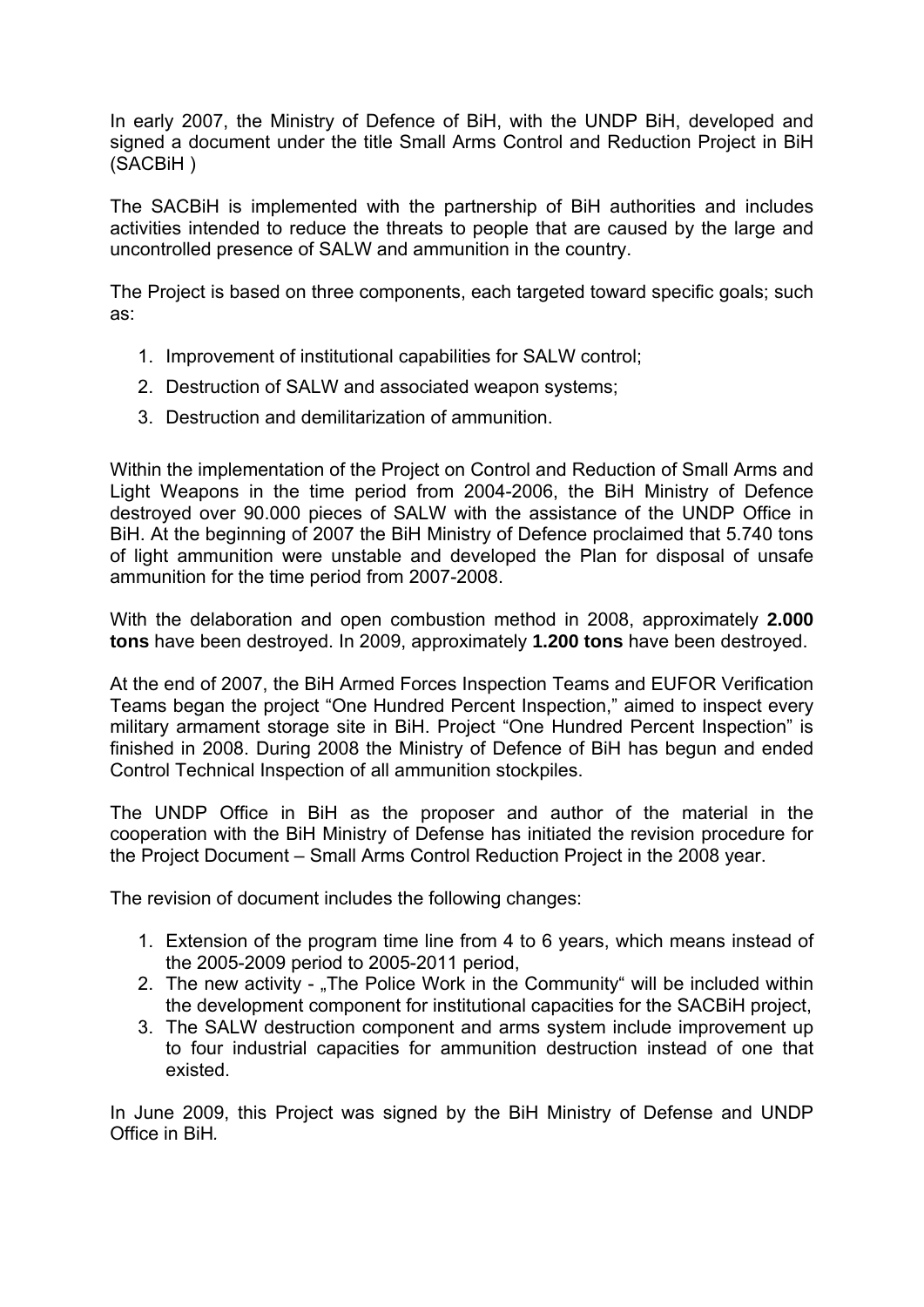Agreement on Sub Regional Arms Control is based on Article IV of Annex 1-B of the Dayton Peace Accords. The Agreement is based on the same guidelines and principles as the CFE Treaty. Four countries are involved on its implementation: Bosnia and Herzegovina, Montenegro, the Republic of Croatia and the Republic of Serbia. Thanks to this Agreement, the southern European region has set an example as far as arms control and disarmament in a post conflict situation are concerned. A high level of cooperation was achieved in the area and today the Parties are continuing to work in a common effort to further strengthen stability, transparency and confidence. More than 9000 items of heavy weapon have been reduced so far.

The legal framework of the Police of Brcko District for this field is defined in the Law on Police of Brcko District BIH and Law on weapon and ammunition of Brcko District BIH (Official gazette number 17/02, 23/03, 25/05). By the Law on weapon and ammunition of Brcko District BIH defines the definition and type of weapon, procedures for issuing the permit for purchasing, keeping and carrying a weapon and ammunition, sale and transport of weapon and ammunition and supervision of the law implementation.

#### **3.2 Provide information on how your State pursues arms control, disarmament and confidence - and security-building measures with a view to enhancing security and stability in the OSCE area**

Bosnia and Herzegovina signed the Agreement on Open Skies, and as the state member of the OSCE participates in the implementation of the Vienna Document 1999. Bosnia and Herzegovina is also state party to the Agreement on Sub-regional Arms Control, Article IV. In addition to BiH, the following states have signed the agreement: Croatia, Serbia and Montenegro.

### **Treaty on Open Skies**

Bosnia and Herzegovina is a party of the Treaty on Open Skies, which establishes a programme of unarmed aerial surveillance flights over the entire territory of its participants. It is designed to enhance mutual understanding and confidence by giving all participants, regardless of their size, a major role in gathering information about military forces and activities of concern to them and is one of the most wide-ranging international efforts to date promoting openness and transparency of military forces and activities.

### **Vienna Document 1999**

Bosnia and Herzegovina also participates in other conventional arms-control agreements concluded within the framework of the Organization for Security and Cooperation in Europe, including the Vienna Document 1999 of the negotiations on confidence and security-building measures, which is designed to promote mutual trust and dispel concern about military activities by encouraging openness and transparency. Its provisions regarding the exchange and verification of military information on participating States' armed forces, their defence policies and military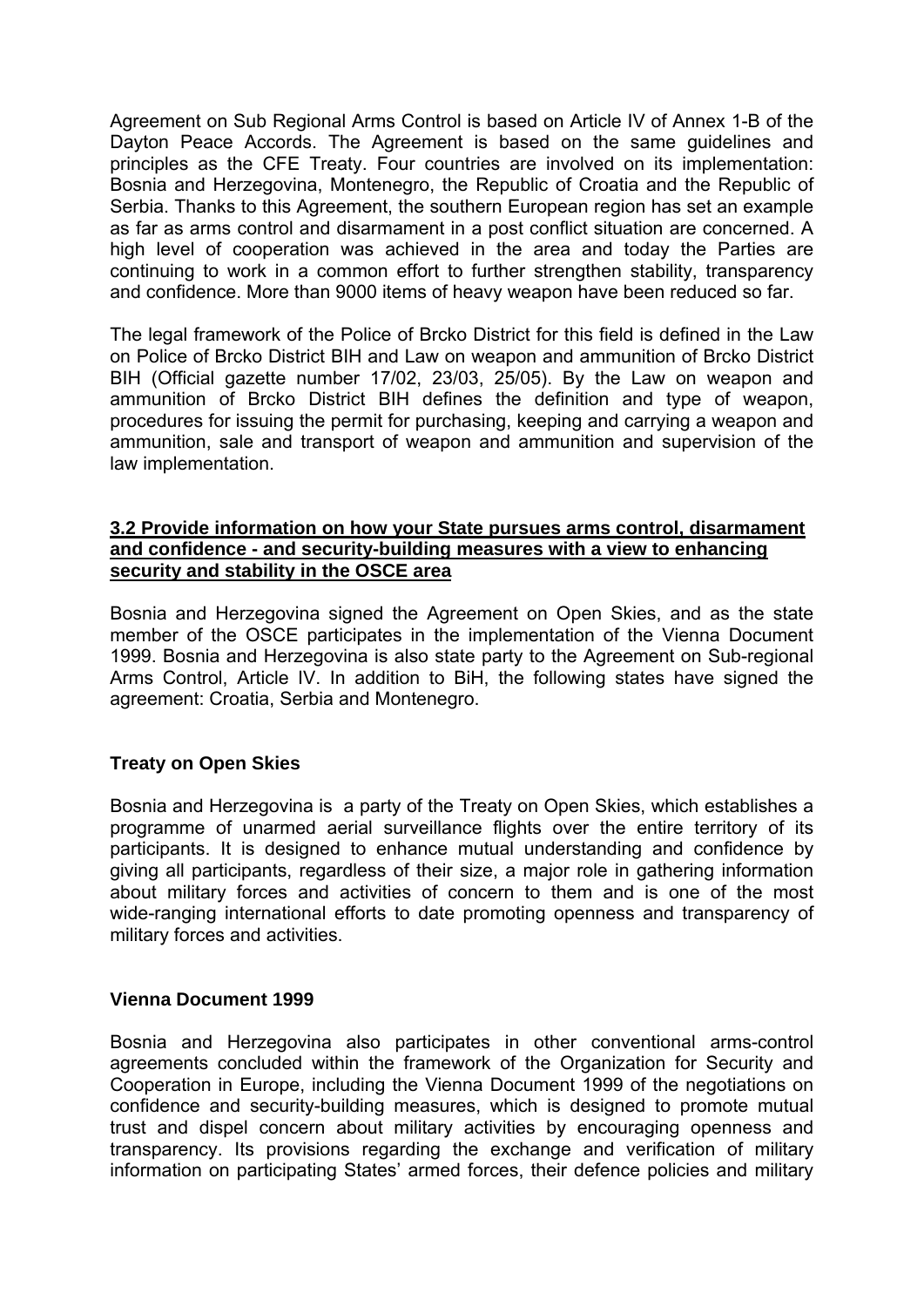activities, including the size of defence budgets, the location, size and strength of military units and formations, the exchange of annual calendars and prior notification of certain military activities, as well as observation of certain military activities, increase transparency and confidence by promoting broader and more comprehensive cooperation among States on the regional and sub-regional levels.

### **Agreement on Sub-regional Arms Control**

Guided by the General Framework Agreement for Peace in Bosnia and Herzegovina, Annex 1-B, Agreement on Regional Stabilizations, Article IV, signed in Paris on 14 December 1995, Bosnia and Herzegovina signed Agreement on Sub-regional Arms Control in Vienna on 4 January 1996.

Agreement on Sub-regional Arms Control establish new forms of cooperation in the field of security aimed at building transparency and confidence and achieving balanced and stable defence force levels at the lowest numbers consistent with the Parties respective security and the need to avoid arms race in the region.

Bosnia and Herzegovina provides great importance to regional confidence and security-building measures. We are aiming to increase the transparency, openness, confidence and security and to establish and strengthen good neighborly relations and cooperation in the field of security and arms control. Good example of successful cooperation on the sub-regional level is an Agreement on Sub-regional Arms Control.

The implementation of these documents, is in charge of the Ministry of Defence of Bosnia and Herzegovina and Armed Forces of Bosnia and Herzegovina (Verification Centre) and has proved itself as an effective mechanism for building and strengthening confidence, as well as for promoting military cooperation among OSCE member States.

Law on Control of foreign trade and services of strategic importance for the security of Bosnia and Herzegovina (BiH Official Gazette No. 103/09) prescribes that in the process of obtaining permits for foreign goods and services, the Ministry of Security of Bosnia and Herzegovina issued the consent, in accordance with the security policy of Bosnia and Herzegovina.

Prior to approval of import and export of weapon and military equipment and dual use products, Ministry of Security of Bosnia and Herzegovina consults various state, entity and cantonal institutions and agencies about their knowledge regarding concerned import and export of weapons and military equipment and dual use products.

It is important to emphasize that the law on controlling the movement of weapons and military equipment ("Official Gazette" No. 53/09) was enacted.

Ministry of Security of Bosnia and Herzegovina supervises the implementation of this law. Also, the Ministry of Security of Bosnia and Herzegovina, in the process of conducting surveillance, may authorize the competent ministries of Interior and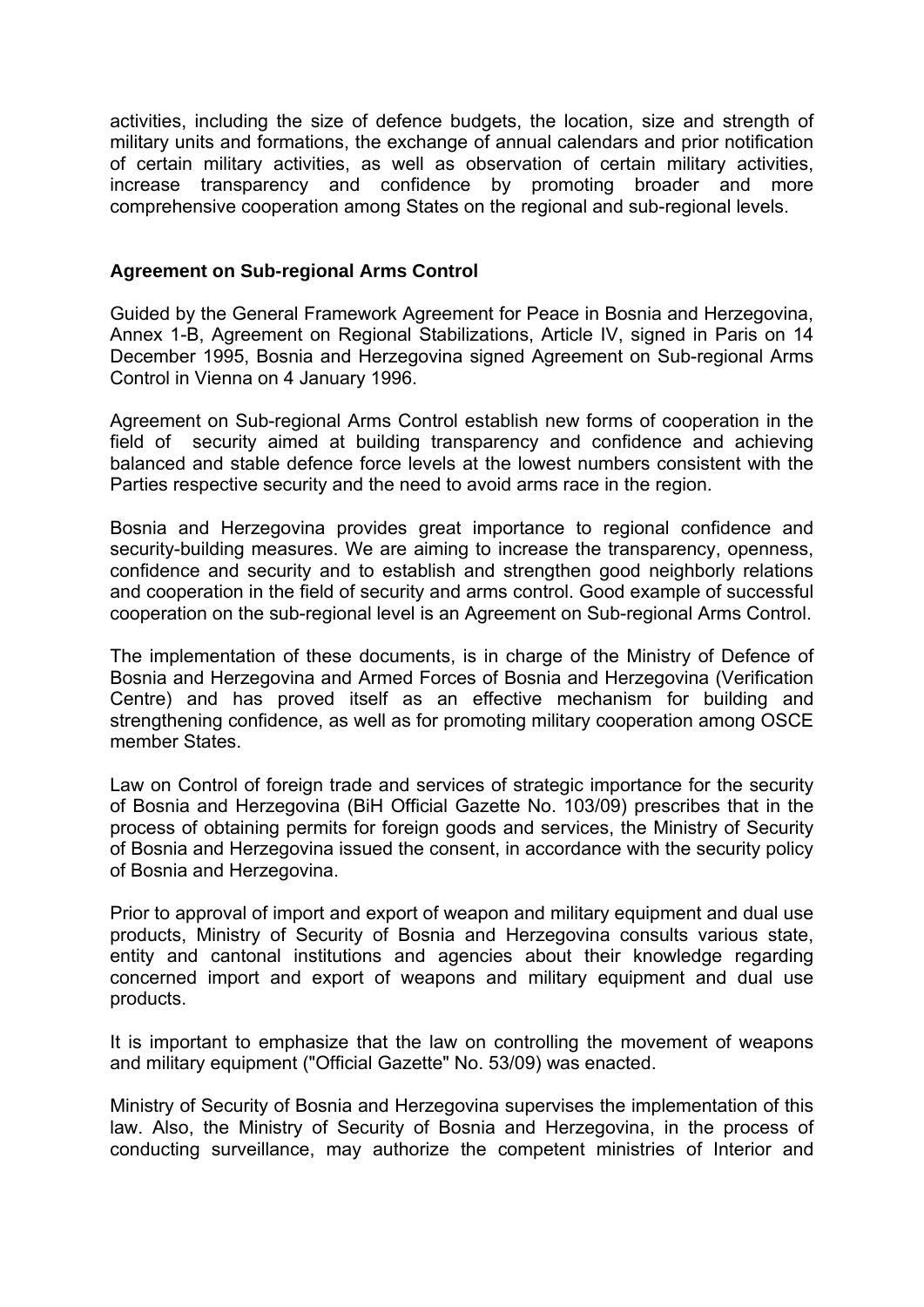Police of Brcko District to carry out supervision and control over the movement of weapons.

In accordance with this law, the Ministry of Security of Bosnia and Herzegovina prescribes the manner and scope of surveillance and control of movement of arms.

Also, representatives of the Ministry of Security of Bosnia and Herzegovina in cooperation with the Entity Ministries of Interior, representatives of the Police of Brcko District and the representatives of EUFOR brought three implementing regulations deriving from the Law on Control of movement of weapons and military equipment.

Memorandum of Understanding was signed on  $19<sup>th</sup>$  November 2009, between the European Forces in Bosnia and Herzegovina (EUFOR), Ministry of Security of Bosnia and Herzegovina, National Regulatory Agency for Radiation and Nuclear Safety, Federation Ministry of Interior, Republika Srpska Ministry of Interior, Cantonal Ministries of Interior and Police of Brcko District on handover of control over the movement of weapons and military equipment.

# **Section II: Intra-State elements**

### **1. National planning and decision-making process**

#### **1.1 What is the national planning and decision-making process in determining / approving military posture and defense expenditures in your State?**

The total process of planning, programming, budgeting and implementing the budget was significantly improved and transparent

The BiH Defence Minister initiated a process of developing the defence budget. The State Parliamentary Assembly reviews and adopts the total budget through regular parliamentary procedure. One of the aims of the defence reform, the implementation of which is in progress, is to achieve sustainable level of the defence expenditures, consistent with the economic capacity of BiH.

As of 2009 fiscal year, all activities involved in preparing, adopting, implementing, accounting, reporting and supervising the budget for the Ministry of Defence and Armed Forces are conducted in accordance with the Law on Funding the Institutions of BiH (Official Gazette of BiH, number 17/08).

The approved budget for 2009 was 371.2 milion BAM, which is about 1,24% of projected GDP.

Defence sector in BiH and the defence expenditures are brought under control and have significantly decreased (the budget of the BiH Ministry of Defence and Armed forces in 2006 was over 1.26% of GDP).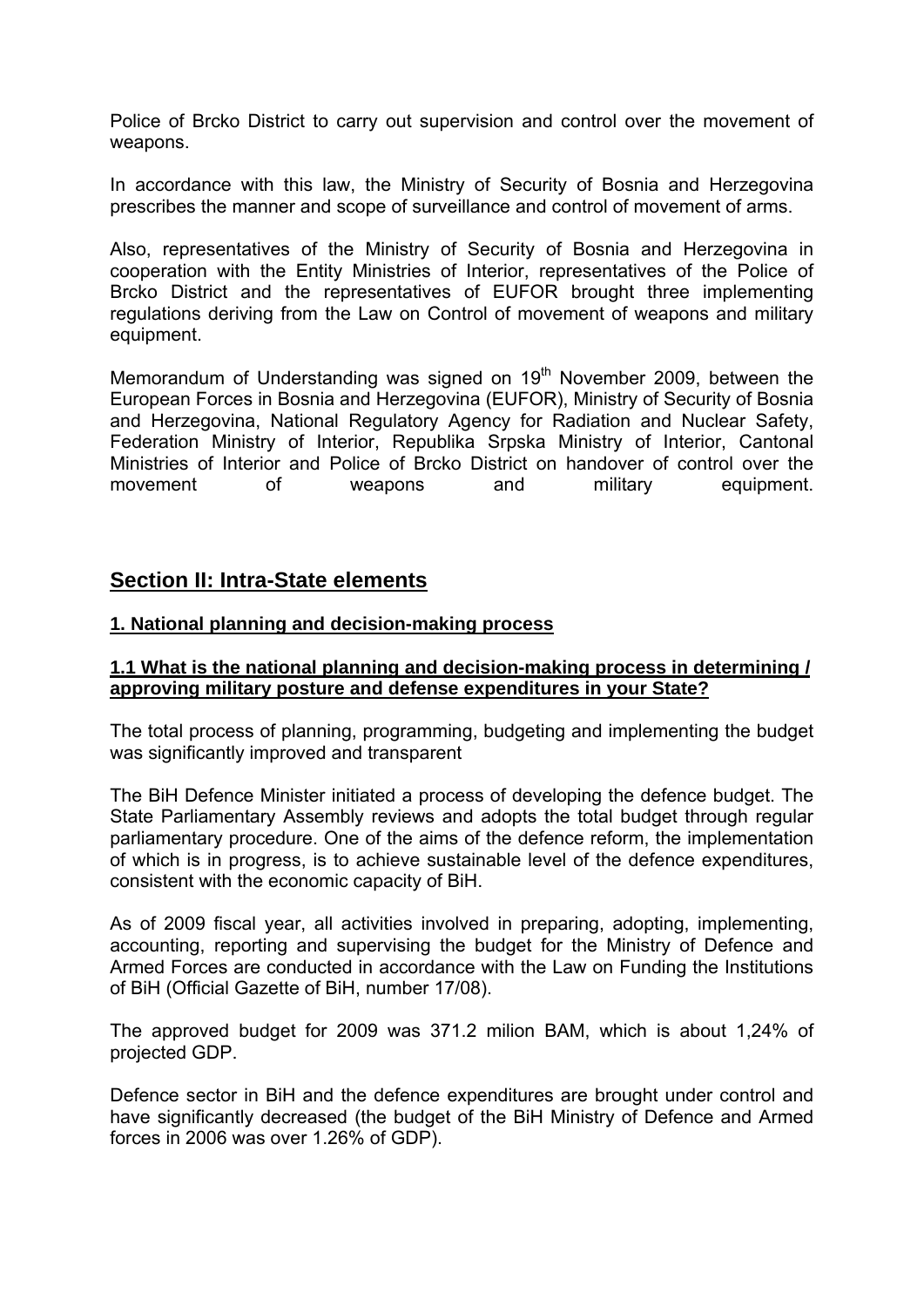Competencies of the Parliamentary Assembly of Bosnia and Herzegovina are stipulated by Article 10 of the Law on Defense of BiH.

With respect to defense sector, the Law stipulates the following competencies of the Parliamentary Assembly:

- PA exercises democratic parliamentary control over Armed Forces and all defense institutions at the level of Bosnia and Herzegovina;
- Adopts laws related to the organization, financing, recruitment, training, equipment, deployment and engagement of the Armed Forces;
- Confirms appointment of the Chief and Deputy Chief of Staff in the Joint Headquarters of Armed Forces, Commander and deputies of Armed Forces Operative Command, Commanders and deputies of Armed Forces Support Command and all officers with the rank of general in the Armed Forces;
- Conducts oversight and investigations of all issues related to organization, financing, recruitment, training, equipment, deployment and engagement of the Armed Forces

Article 17 stipulates responsibilities of BiH Minister of Defence toward Parliamentary Assembly of BiH and Joint Committee for Defence and Security and liability of reporting on all issues within the competency of this Ministry.

Article 54 of Rules of Procedure of the House of Representatives of the parliamentary Assembly of Bosnia and Herzegovina and Article 48 of the Rules of Procedure of the House of Peoples of the Parliamentary Assembly of Bosnia and Herzegovina stipulate the following competencies of the **Joint Committee for Defense and Security of BiH:** 

- a) considers and monitors the implementation of Security and Defense Policy of BiH;
- b) monitors the work and considers reports submitted by Standing Committee for Military Issues, BiH Ministry of Defense, BiH Ministry of Security and other executive bodies dealing with defense and security issues, reports thereof to the BiH PA, with particular focus on:
	- the reports, short-term and long-term plans related to the structure of the Armed Forces of BiH, personnel policy and recruitment, salaries and wages, education and training of BiH Armed Forces staff
	- professional conduct and ethical standards of civilian and military staff,
	- Army equipment, military industrial work, procurement and import and export of military equipment, material assistance and contracts with foreign companies, rendering services to the defense institutions on commercial basis,
	- combat readiness, military exercises and operations including enforcement of international obligations and international peace support operations;
- c) considers laws and amendments to laws within the competencies of Joint Committee;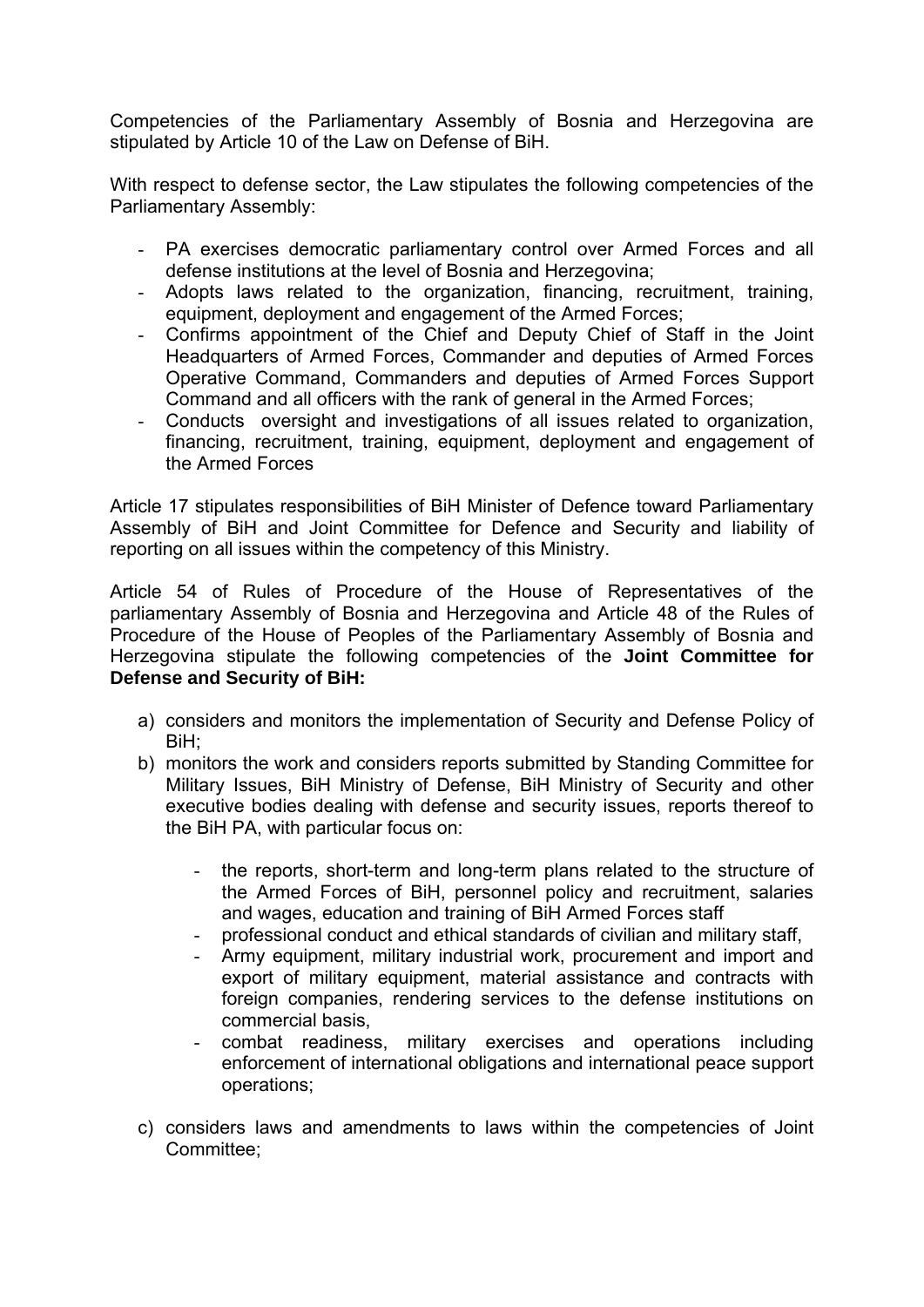- d) considers and submits opinions and recommendations, amendments and changes to the defense budget proposal;
- e) considers reports on defense budget execution as well as audit reports of the institutions in the domain of BiH defense and security policy;
- f) considers the issues of cooperation of Bosnia and Herzegovina with the United Nations, OSCE in Europe, NATO, Stability Pact of South East Europe and other organizations and countries in the domain of defense and security
- g) considers activities of permanent and ad hoc delegations of Bosnia and Herzegovina in international and inter-parliamentary institutions in the domain of security and defense;
- h) considers and submits opinion of BiH PA on ratification and implementation of international treaties in the domain of security and defense;
- i) establishes cooperation with competent parliamentary committees of BiH entities, other countries as well as with international organizations and other bodies in the domain of defense;
- j) Joint Committee considers all other issues in the domain of BiH security.

In 2009 Ministry of Defense of Bosnia and Herzegovina began activities on realization of the Defense Review, whose general objectives are:

- defining the required capabilities of the Armed Forces of BiH in accordance with the estimated risks and threats,
- missions and tasks of the Armed Forces defining the basis of long-term vision and plan for the development of the Armed Forces of BiH (2010.-2020 .),
- enabling the further process of Euro-Atlantic integration (NATO, EU).

#### **1.2 How does your State ensure that its military capabilities take into account the legitimate security concerns of other States as well as the need to contribute to international security and stability?**

Starting from the need to preserve lasting peace, security and stable democratic and overall state development, as well as to include Bosnia and Herzegovina (BiH) in modern European, political, economic and security integration, BiH set accession to Euro-Atlantic integration processes as one of foreign policy priorities. By accession to NATO Partnership for Peace (PfP) programme, BiH demonstrated its commitment to reach full interoperability as soon as possible in all segments with all NATO member states. BiH will continue with PARP, will actively participate in consultations with NATO through modalities of "Intensified Dialogue" co-operation, implement IPAP provisions, all aimed at faster accession to Membership Action Plan (MAP) and eventual fully-fledged NATO membership.

In addition to NATO membership, one of the main foreign-policy objectives of BiH is to integrate in the European Union. On that road, BiH has foreseen a few crucial activities. First of all, BiH is working intensively on improving its internal coordination system in terms of EU integration process. Every second year BiH receives European Partnership (EP) document underlying various obligations and priorities divided into key, short-term and mid-term priorities. On the basis of the EP as well as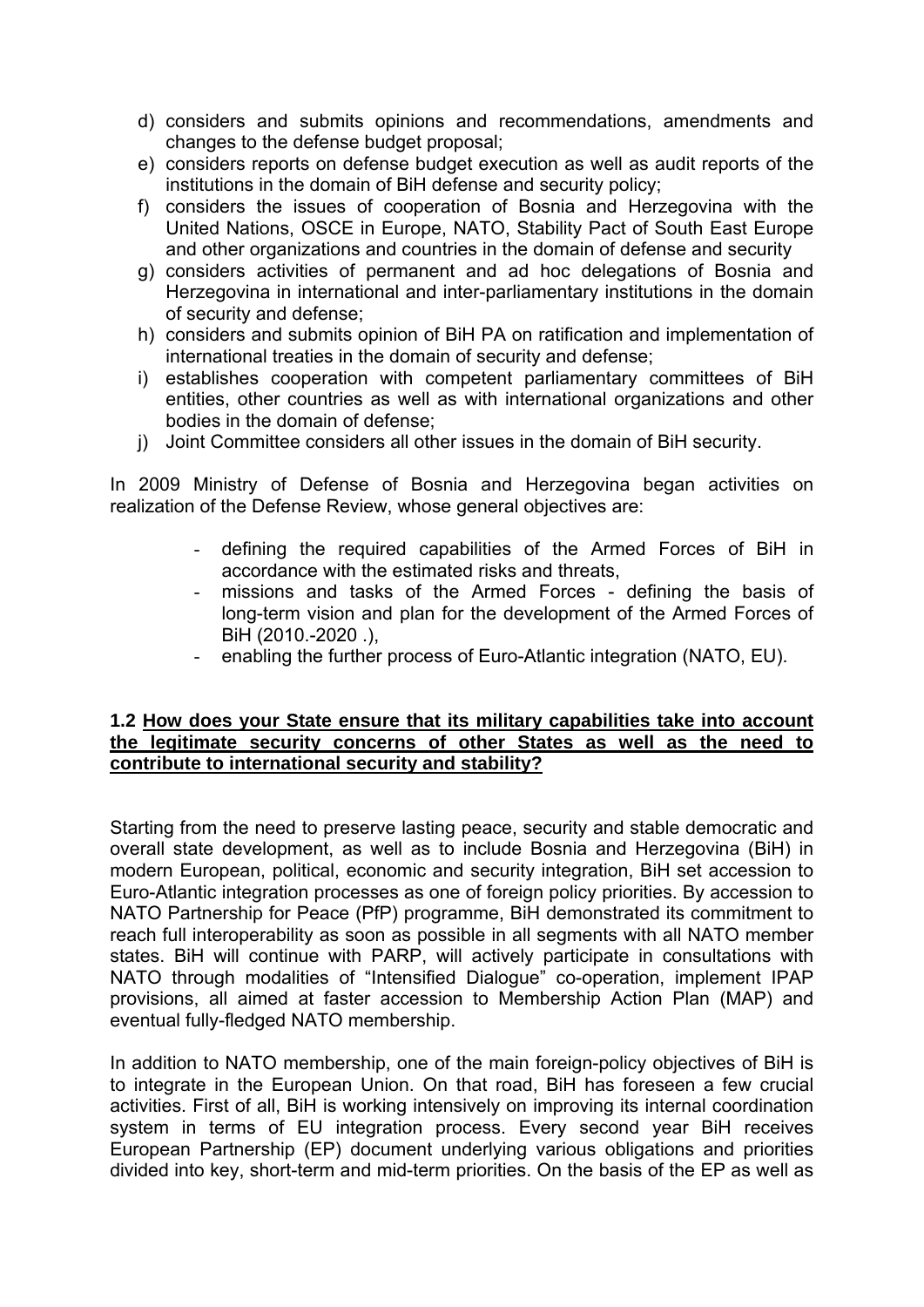of Stabilization and Association Agreement (SAA) provisions, all BiH institutions are involved in the process of development of a program of BiH integration in the EU. An important mechanism for implementation of EP obligations is Reform Process Monitoring (RPM) and reporting to the European Commission. It is particularly important for BiH to inform the public and raise its awareness in terms of importance of EU integration process. BiH continues to strengthen human resources that will be capable of implementing all the tasks deriving from SAA. BiH intends to establish and continually improve functional coordination mechanisms between the institutions at all levels in the State of BiH within political, legislative and technical framework. It is necessary that BiH continues to individually and responsibly create its own policies and decision-making.

Improvement of co-operation with neighbouring countries – Republic of Montenegro, Republic of Croatia and Republic of Serbia, based on common interest and principles of equality, mutual respect, respect of sovereignty and territorial integrity, is permanent priority of BiH foreign policy. In this regard, BiH will in the future period initiate series of activities to intensify co-operation in all areas and will actively participate in resolution of bilateral issues of mutual interest. We will actively work on improving economic, cultural, political and security co-operation, and resolving issues to define border line with neighbouring countries. BiH will constructively act in order to resolve some specific issues with neighbours and will actively contribute to further continuation of mutual contractual regulation of relations. Special attention will be given in the future period to resolution of the issues on identification of border line with the neighbouring countries, resolution of pending property issues, border co-operation with the neighbouring countries with regard to prevention of illegal border crossing, in particular with the Republic of Croatia, and co-operation in the area of reaching EU standards at international border crossings with the neighbouring countries.

Last year, the Parliamentary Assembly of Bosnia and Herzegovina and Joint Committee for Defense and Security were involved in operations and activities stipulated by the Law on Defense and Rules of Procedure of both Houses.

Joint Committee for Defense and Security of BiH has completely realized its annual work plan; with regard to the activities and oversight over the work of the Ministry of Defense and BiH Armed Forces, the following can be stated:

- Members of the Joint Committee visited a number of Commands and Units of BiH Armed Forces. They talked to soldiers and responsible chiefs, attended exercises, seminars and workshops, and found out that the situation regarding parliamentary oversight is relatively good. Professional attitude towards the execution of tasks was visible as well as growing transparency in the area that is the subject of public interest. The members of Joint Committee made special efforts to solve the issues related to the transition of personnel and release about 2700 members from active service in the Armed Forces of BiH.
- Armed Forces are increasingly open to public and the intentions for realization of commenced programs with NATO and other international organizations are unquestionable. Members of BiH Armed Forces show high respect for the representatives of legislative authorities and are quite open for discussion and presentation of the problems they face with in their work.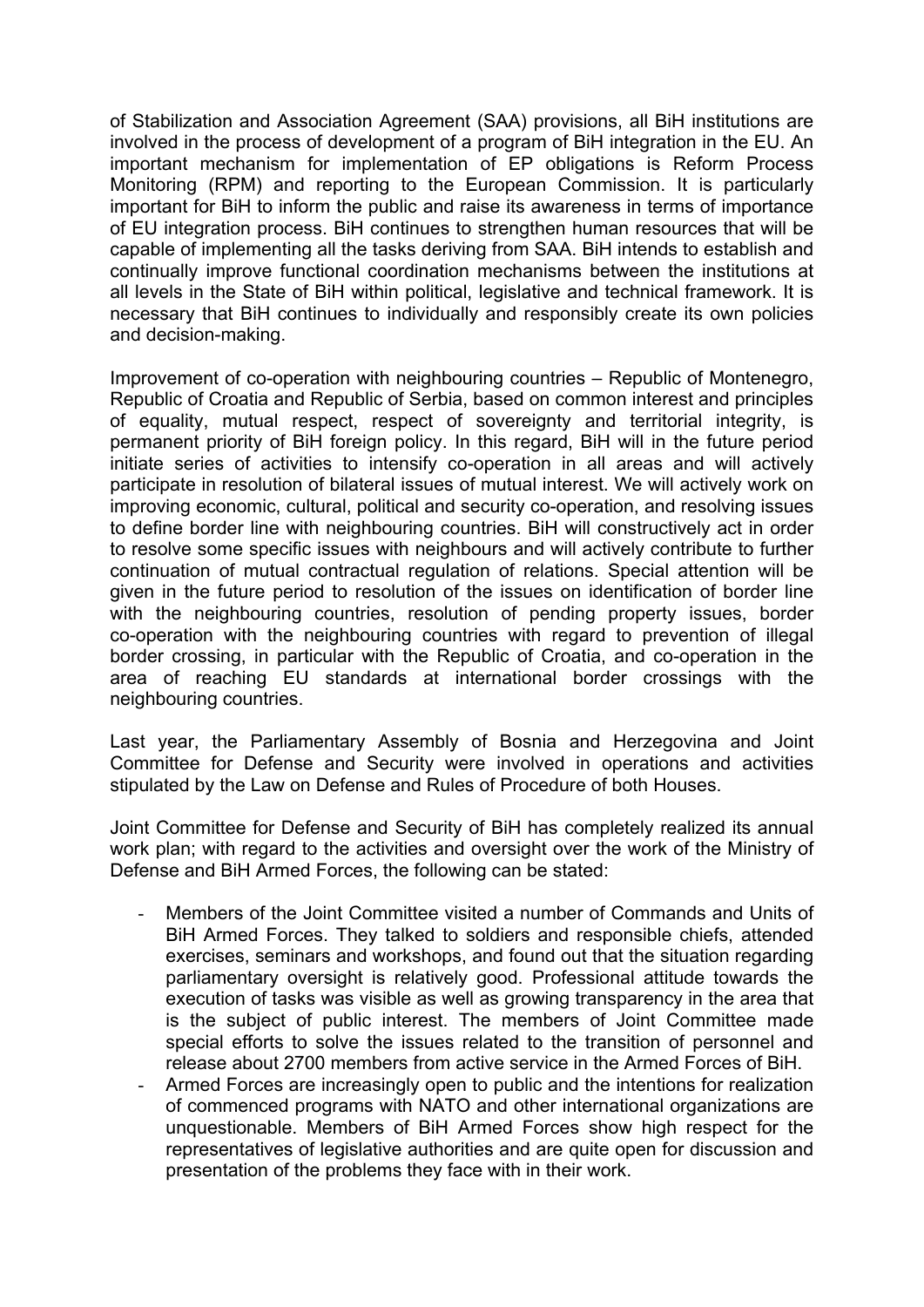- Significant progress has been made in communication and realization of planned tasks with BiH Ministry of Defense and its structures. The representatives of the Ministry of Defense are regularly present at the sessions of Joint Committee for Defense and Security, and their interest for settlement of current problems is evident.
- Joint Committee for Defense and Security is directly involved in monitoring the items related to Defense and Security Sector budget. Parliamentary hearings on proposed budget items were organized at the end of 2009. We believe that proposal preparation of Defense and Security Sector budget and monitoring of its utilization is fully transparent. The most responsible representatives, ministers and directors of police agencies with their associates accept the invitations, actively participate in the workshops and parliamentary hearings referred to the budget; significant progress has been made in this area since the process of budget drafting and monitoring has been continuously improved. During current year, Joint Committee will make efforts to get involved in budget preparation process from its very beginning, i.e. immediately upon budget requests are submitted by its users. In this manner, parliamentary oversight and control shall be upgraded since Joint Committee will be in position to give its proposals with respect to budget requests and act before formal budget adoption.

Defense and Security Sector institutions regularly inform Joint Committee for Defense and Security of BiH and the Parliamentary Assembly of BiH on realization of short-term and long-term plans in relation to the structure, professional conducts and ethic standards for civil and military staff, combating readiness, military exercises and operations including fulfillment of international liabilities and international peace support operations. In 2009, the members of Joint Committee took part in "Joint Efforts" military exercise which was successfully organized by BiH Ministry of Defense and BiH Armed Forces with NATO.

The issue of cooperation between Bosnia and Herzegovina and international organizations and institutions in domain of defense and security has been discussed on regular basis, as well as the activities of BiH permanent and ad hoc delegations with international and inter-parliamentarian organizations and other bodies in the domain of defense. At the end of 2009, it was expected that BiH would start implementation of MAP Program with NATO. Though it did not happen, the members of Joint Committee are of the opinion that BiH had made significant step toward implementation of program with NATO and that implementation of MAP program could start soon.

Members of BiH Joint Committee for Defense and Security greatly contributed last year to monitoring implementation of BiH security and defense policy through numerous activities; trainings realized with the representatives of BiH institutions were especially useful. The activities for preparation of a document called "Defense Review" are in their due course; the members of Joint Committee and the Parliamentary Assembly actively participate in these activities the objective of which is to give an overall review of everything that had been done and to define strategic guidelines for future period.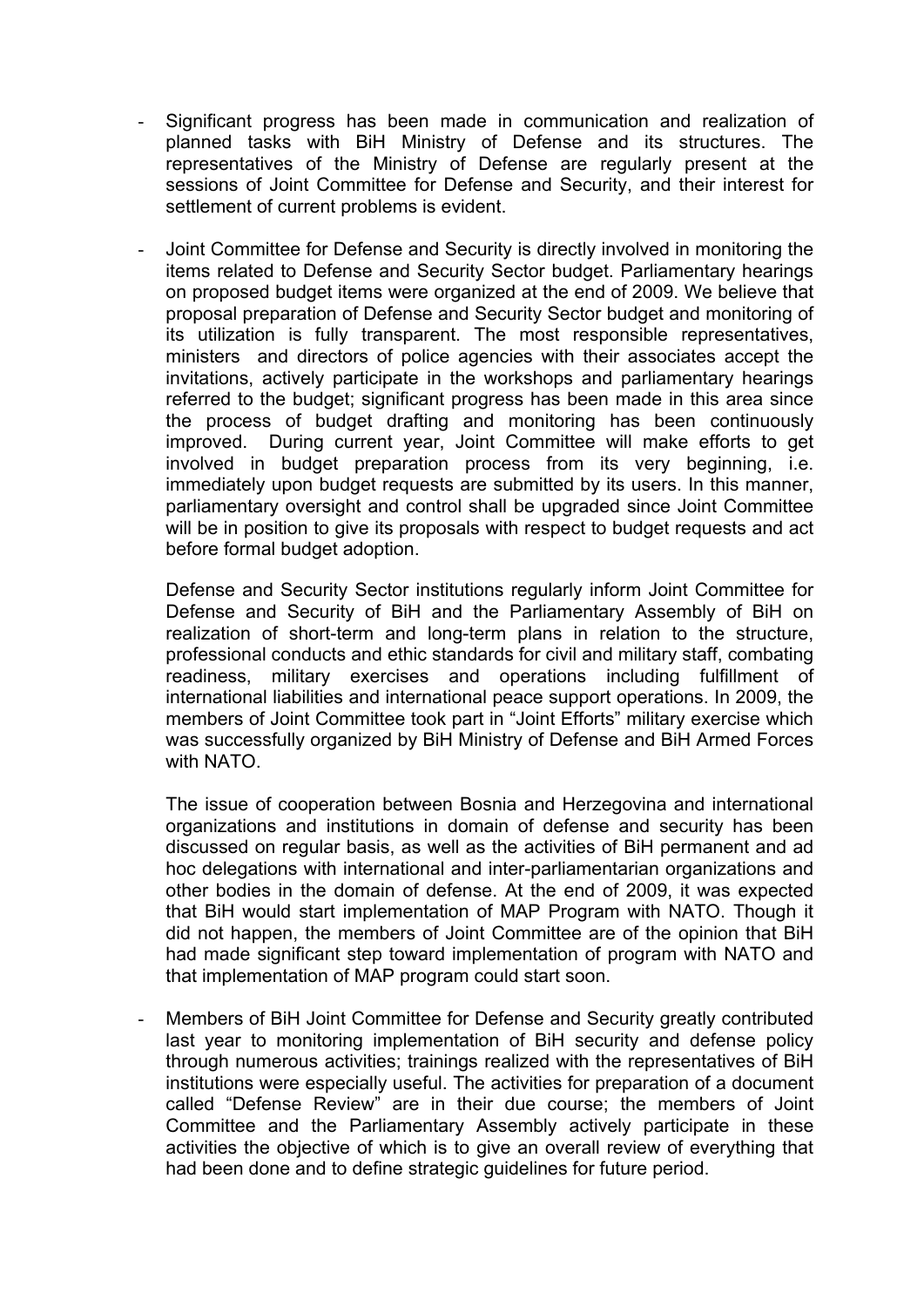- In 2009, Committee for citizens complaints on the work of policemen in police bodies of BiH was established as well as Independent Board as an independent body of BiH police structure. At the beginning of 2010, the members of the Independent Body appointed the head officials in the Agency for Investigations and Protection (SIPA), Boarder Police of BiH and Directorate for police bodies coordination, thus meeting the requirements of the Road Map.
- By appointing the Parliamentary Military Commissioner of the Parliamentary Assembly of Bosnia and Herzegovina, Bosnia and Herzegovina became the first country in the region and beyond, that made a step forward in monitoring human rights in the Armed Forces.
- Oversight over the work of police agencies which are under BiH Ministry of Security/ State Agency for Investigations and Protection, BiH Border Police, NCB Interpol, Service for Foreigners' Affairs/ has been implemented in accordance with the law and Joint Committee's Annual Work Plan. Significant improvement was made in organizational strengthening of mentioned police agencies. Members of the Joint Committee made great efforts to help agency managements with material and human resources improvement. Oversight over field-work and visit to regional offices of police agencies proved to be efficient and functional. Members of Joint Committee regularly informed both Houses of BiH PA on Security Sector situation. They also proposed conclusions for improvements and solutions for current problems and informed BiH Council of Ministers about their observations.
- Annual Conference on the topic "Actual security situation in BiH" was held in which the most responsible persons from security sector took part, from cantonal to the state level. They discussed many issues and adopted conclusions aimed to improve situation and stop negative trends.
- According to Joint Committee, the situation on BiH borders is good. Competent services and police agencies do their job correctly inspite of many problems related to inadequate infrastructure on border crossing points.
- BiH Joint Committee for Defense and Security has paid special attention to the issues of destruction of ammunition surplus and military equipment which are one of the major security challenges for Bosnia and Herzegovina, settlement of the issue of movable and the immovable military property, as well as implementation of BiH demining strategy, while through different activities insisting and lobbying for increased demining funds. It was stated that much more could be done with regard to destruction of ammunition surplus. In spite of many conferences, seminars, workshops and conclusions, there are still a lot of unsolved issues, so competent ministries and institutions should be much more involved in their settlement.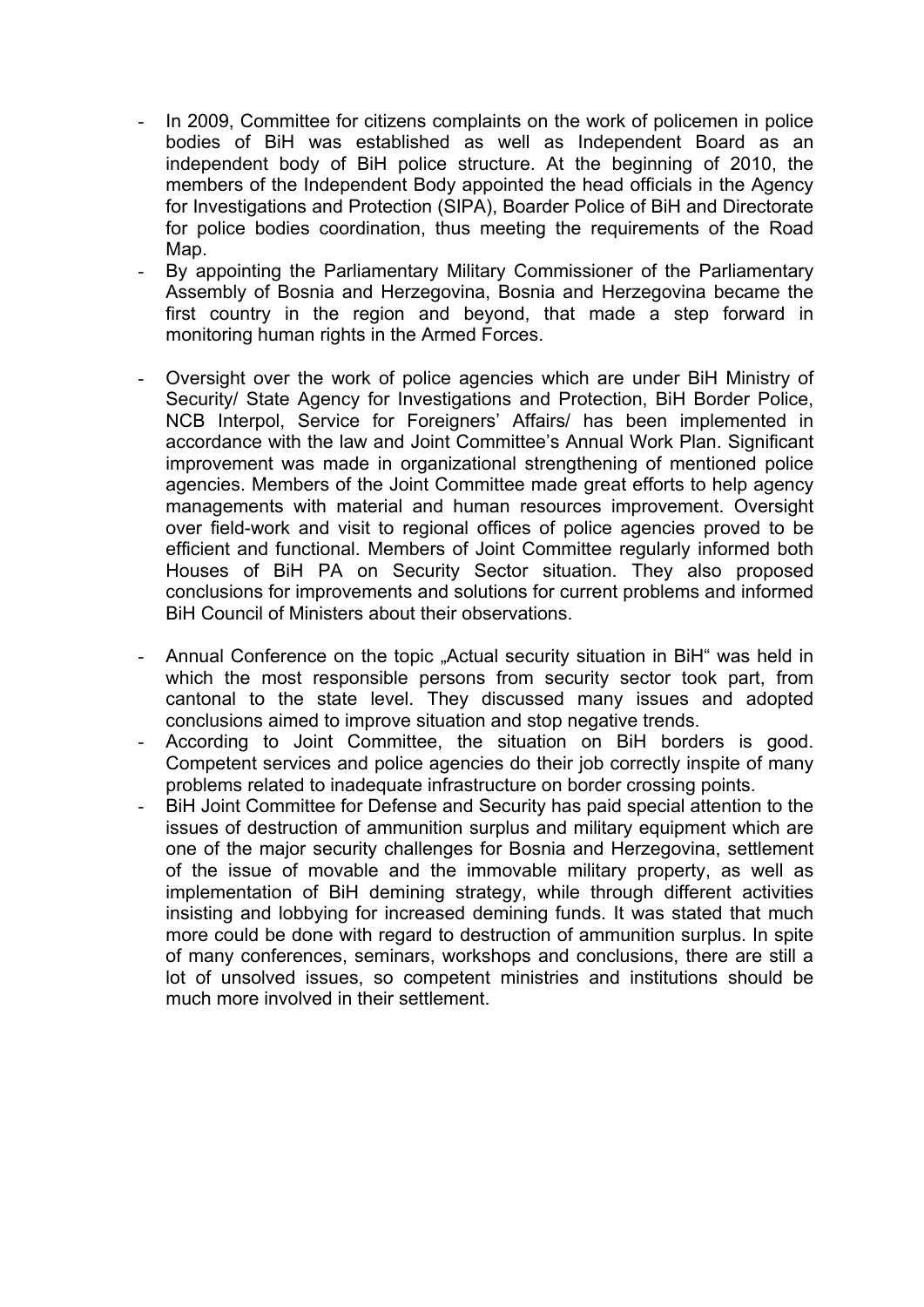### **2**. **Existing structures and processes**

### **2.1 What are the constitutionally established procedures for ensuring democratic political control of military, paramilitary and internal security forces, intelligence services and the police?**

In accordance with the BiH Law on Defence, the Parliamentary Assembly of BiH conducts the parliamentary control over the BiH Armed Forces (AF BiH) and all defence institutions at the State level. The competencies of the BiH Parliamentary Assembly over the AF BiH are regulated by Article 10 of the BiH Law on Defence (Official Gazette of BiH, number 88/05).

The State Parliamentary Assembly Joint Committee for Defence and Security performs tasks in the area of the oversight over the BiH defence and security institutions, in accordance with Article 54 of the BiH Parliamentary Assembly House of Representatives Rules of Procedure.

The Joint Committee for Defence and Security conducts the parliamentary oversight of the following BiH institutions: Ministry of Defence, Armed Forces, Ministry of Security, SIPA, Border Police, National Central Bureau of INTERPOL, BH Demining Centre.

Democratic control over the AF BiH is conducted by the BiH Presidency and BiH Minister of Defence. The role of the BiH Presidency in the oversight of the AF BiH is conducted in accordance with Article 12 of the BiH Law on Defence.

According to the BiH Law on Defence (Section E, Articles 15-17), BiH Minister of Defence is a civilian in charge of the BiH Ministry of Defence and conducts his function in the area of administrative, organizational and command authority as well as control and inspection of the BiH AF.

Constitutionally established procedures for democratic control over the work of the Federation Ministry of Interior Affairs are prescribed by the following legal acts:

- Constitution of the Federation of Bosnia and Herzegovina;

- Rules of Procedure of the House of Representatives of the Parliament of the Federation of BiH (Official Gazette of the Federation of BiH no. 69/07) – Article 61 – Security Committee;

- Rules of Procedure of the House of Peoples of the Parliament of the Federation of BiH (Official Gazette of the Federation of BiH no. 27/03 and 21/09) – Article 59 – Security Committee;

- Law on Interior Affairs of the Federation of BiH (Official Gazette of the Federation of BiH, no. 49/05) – Articles 34 and 35 – Independent Board;

- Decree of the Government of the Federation of BiH on Office for Public Complaints (Official Gazette of the Federation of BiH, no. 68/05).

Procedures established by the Constitution for ensuring the effective, democratic control over the activities of the Republic of Srpska Ministry of Interior are regulated by the following legal acts: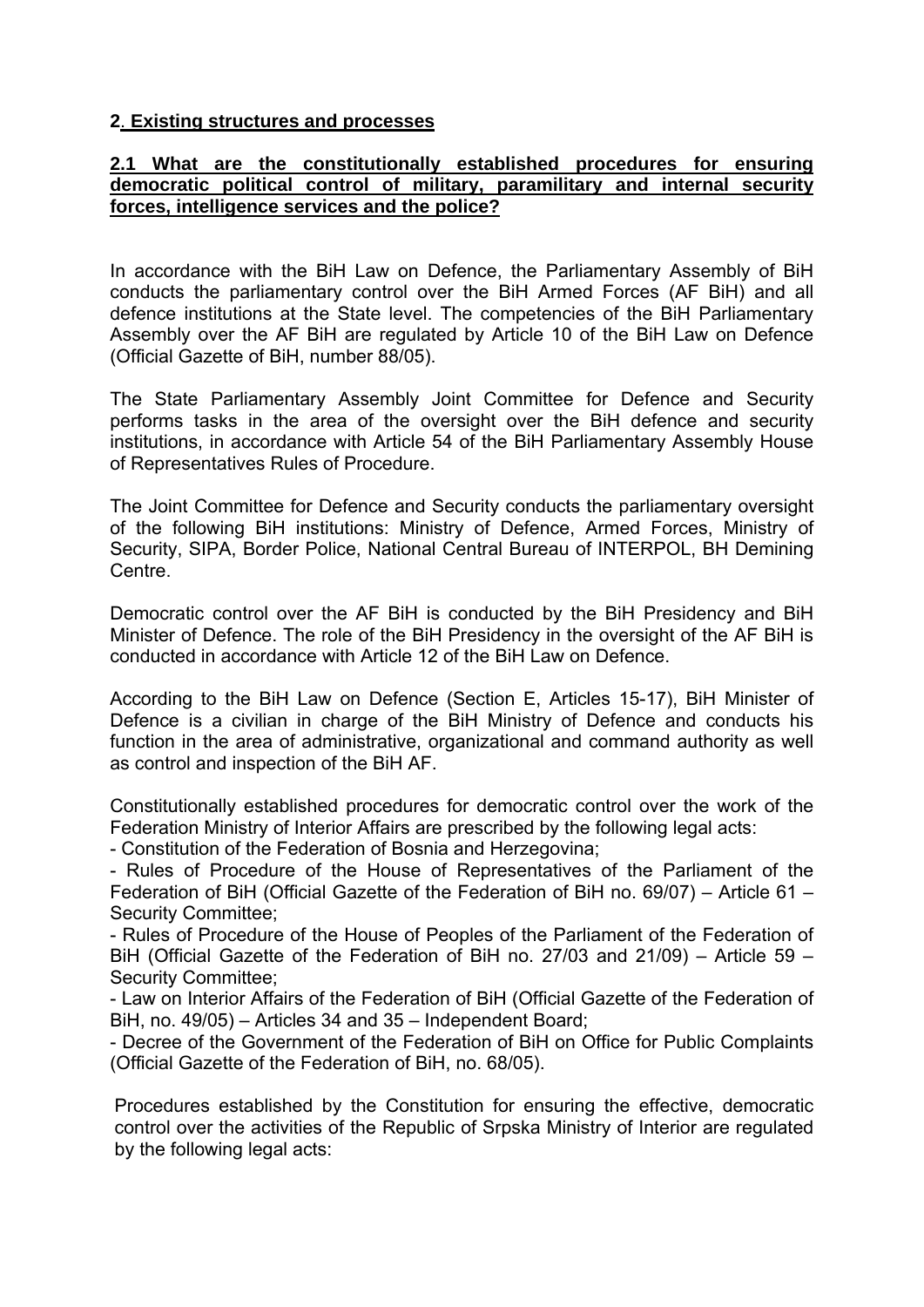- Constitution of Bosnia and Herzegovina, Article 3, Item 3;
- Constitution of the Republic of Srpska, Articles 68 and 3;
- Law on the Republic of Srpska Government, " Official Gazette of the Republic of Srpska", no. 03/97, 03/98, and 118/08;
- Law on Republic Administration, "Official Gazette of the Republic of Srpska", no. 118/08, and 11/09;
- Law on the Internal Affairs of the Republic of Srpska, "Official Gazette of the Republic of Srpska", no.48/03;
- Law on Parliamentary Oversight of the Defense and Security Sector, "Official Gazette of the Republic of Srpska", no. 25/05 and Law on Amendments of the Law on Parliamentary Oversight of the Defense and Security Sector 63/07;
- The Law on Agencies for Protection of Persons and Property and on Private Detective Activities, "Official Gazette of the Republic of Srpska", no. 50/02, 92/05, and 91/06;

The procedures for ensuring democratic political control of the work of the Police of Brcko District BIH and agencies providing security to persons and property and private detective agencies in the area of Brcko District BIH, are defined in following laws:

-Statute of Brcko District BIH -Law on Police of Brcko District BIH

Inspection control of security and detective agencies is defined by Law on agencies providing safety to persons and property, and private detective agencies.

Statute of Brcko District

In article 22 paragraph (2) among the competencies of the Assembly it is stipulated that the competency of the Assembly is to assess the work of the Chief of Police of Brcko District.

In article 64 paragraph (2) it is stipulated that the Chief of Police is appointed by the Mayor along with the consent of the Assembly of Brcko District BIH based on criteria of expertise and obligatory recommendation of the Independent Board for Selection of candidates, established in accordance with the law.

Law on Police of Brcko District BIH

In article 6 (informing and reporting to the Mayor and Assembly of Brcko District BIH) it is defined that the Chief of Police is submitting to the Mayor and Assembly of Brcko District the following reports:

- a) Annual written report on the work of the Police.
- b) Relevant information related to the security in the district every six months or more often if the Chief of Police and the Mayor deem it necessary.

In article 21 (management of the Police) it is stipulated that the Chief of Police is reporting on his work to the Assembly of Brcko District BIH and implementing operational aspects of the politic in the District related to public safety, which are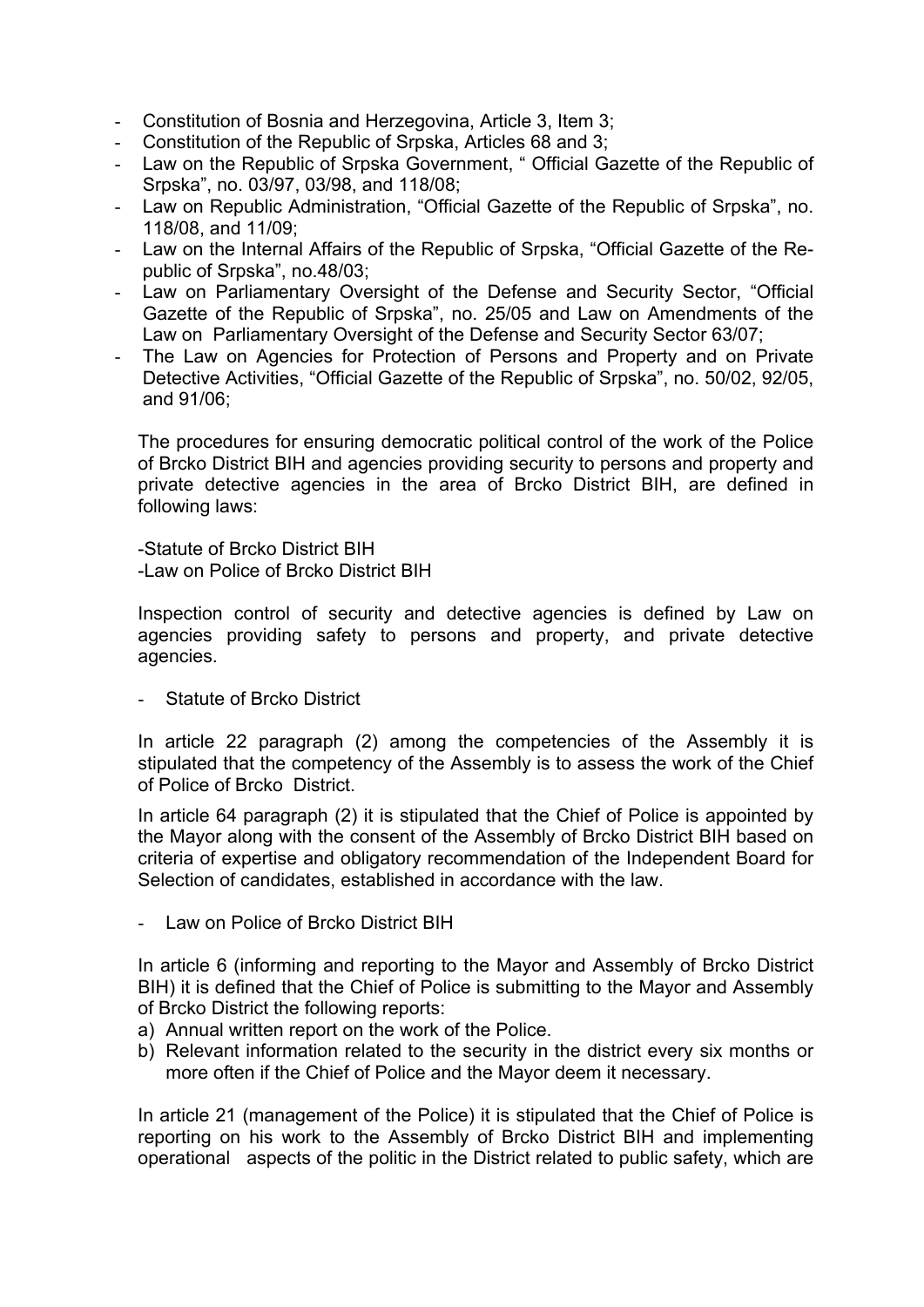rendered by the Mayor along with the consent of the Assembly of Brcko District BIH.

In article 27 (Independent Board) it is defined that the Independent Board is a constant body in the Assembly of the District with following tasks:

- a) Publish vacancy announcement for the position of the Chief of Police and **Deputy**
- b) Proposes to the Mayor:
	- 1. The candidate for the position of the Chief of Police and Deputy
	- 2. The dismissing the Chief of Police and Deputy.
- c) Reviews the proposal:
	- 1. For the dismissing of the Chief of Police and Mayor before the expiration of the mandate.
	- 2. Of the Chief of Police for the dismissing of the Deputy.
- d) Evaluates the work of the Chief of Police.

### **2.2 How is the fulfillment of these procedures ensured, and which constitutionally established authorities/institutions are responsible for exercising these procedures?**

In accordance with the BiH Constitution, Amendments to the Constitution, and the amendments to the Entity-level constitutions, as well as decisions of Entity-level Parliaments on transferring the competencies from the Entities to the State, the BiH Law on Defence was adopted (2005) and regulates the competencies of State institutions in the defence sector.

Democratic control is implemented through a clear chain of command and control, defined by the Law on Defence of BiH, which begins at the Presidency of BiH, through the Minister of Defence to the Chief of the Joint Staff of the BiH Armed Forces (AF BiH).

The parliamentary control over the AF BiH shall be performed by the BiH Parliamentary Assembly, directly through the Joint Committee for Defence and Security, by defining necessary laws and the process of creating the budget, and supervision over its implementation and execution. The Parliamentary Assembly has the executive authority to adopt laws relevant to the organisation, funding, appointment, training, mobilization, equipping, and use of the BiH Armed Forces.

The Parliamentary Assembly also has the authority to announce the state of war upon the request by the Presidency, in the case of direct attack to BiH or parts of BiH, as well as to announce a state of emergency.

The Parliamentary Assembly confirms the appointment of the Chief and Deputy Chief of Joint Staff of the AF BiH, Commanders and Deputy Commanders of the AF BiH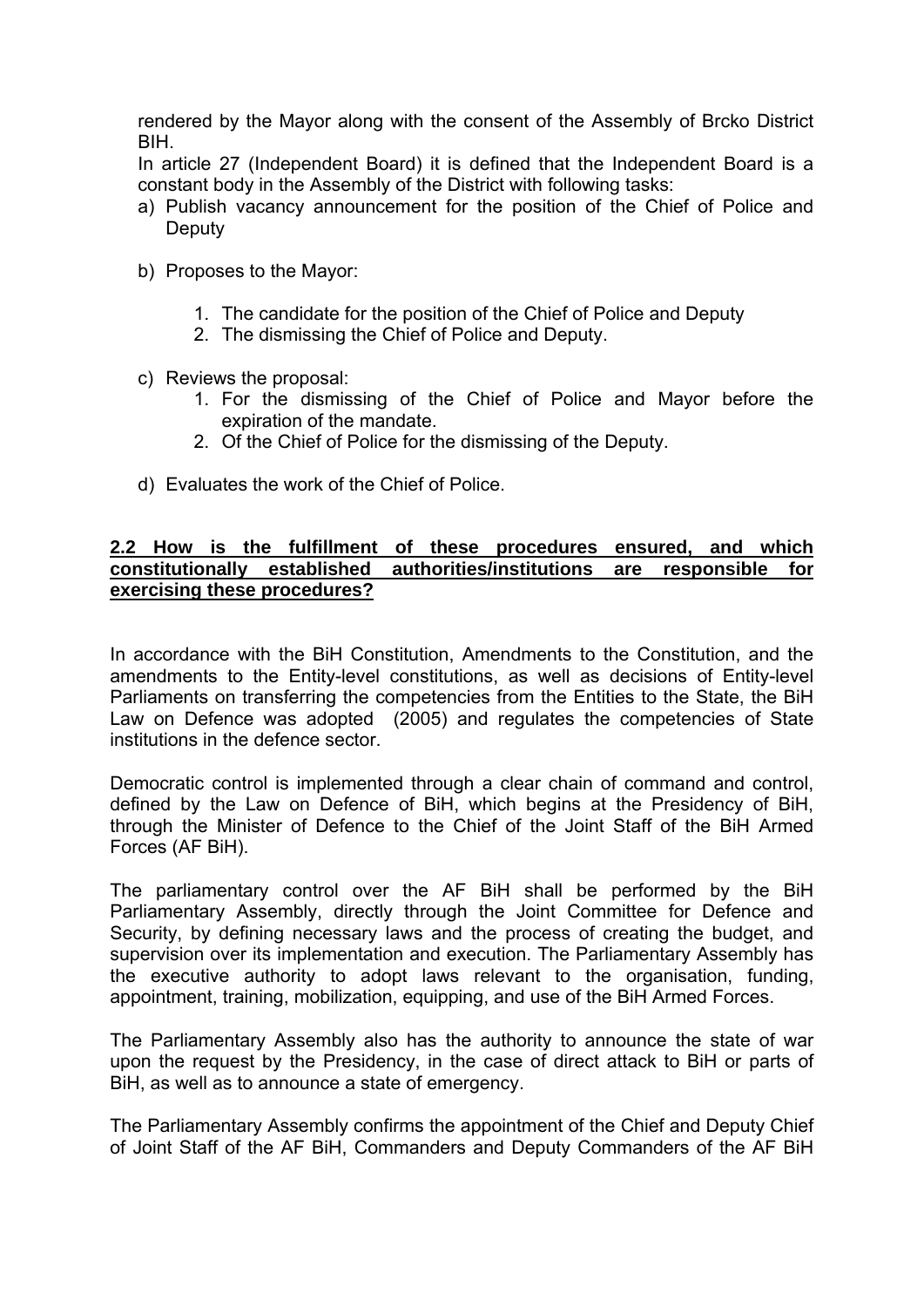Operational Command, Commander and Deputy Commander of the Support/Logistics Command and all officers in the rank of General in the AF BiH.

The Joint Committee for Defense and Security Policy of the Parliamentary Assembly of Bosnia and Herzegovina is in charge of the control and supervision of defense and security institutions of Bosnia and Herzegovina in accordance with Article 54 of the Rules of Procedures of the House of Representatives and Article 48 of the Rules of Procedures of the House of Peoples.

This Commission was established by both of the Houses of the Parliamentary Assembly in December 2003. The Commission consist of twelve members, out of which 6 are coming from both Houses.

The Joint Committee for Defense and Security Policy manages parliamentary supervision over following BiH institutions:

- ‐ The Ministry of Defence,
- ‐ The Ministry of Security,
- ‐ Border Police (BP),
- ‐ The State Investigation and Protection Agency (SIPA),
- ‐ The National Office of Interpol,
- ‐ The Mine Action Centre BHMAC.

Proactive efforts of the Joint Committee for Defense and Security Policy had significantly contributed to:

- ‐ overall reform of the security sector in BiH;
- ‐ adoption of a law which establishes the Intelligence and Security Agency of Bosnia and Herzegovina (OSA);
- ‐ improvement of state police agencies SIPA and SBS.

Besides the above mentioned, the Joint Committee also considers and monitors implementation of the security and defense policy of Bosnia and Herzegovina; supervises and considers reports of: the Permanent Committee for Military Matters, the BiH Ministry of Defense, the BiH Ministry of Security and other executive bodies dealing with security and defense matters reporting on the subject the Parliamentary Assembly of Bosnia and Herzegovina.

With regard to the reports, a special focus is being given to short-term and long-term activities concerning structure of the BiH Armed Forces, personnel policy and recruitments, salaries and compensations, education and training of the BiH Armed Forces members, professional conduct and ethical standards for civil and military staff, provision of military equipment, work of the military industry, acquisition of assets and export/import of arms and military equipment, material assistance and contracts signed with foreign companies providing commercial services for defense institutions, combat preparedness, drills and operations which include fulfillment of international obligations and international peace support operations. Further, the Committee considers laws and amendments to the laws within its competence; considers and gives opinions and recommendations, makes changes and amendments to the defense budget proposal; considers reports on defense budget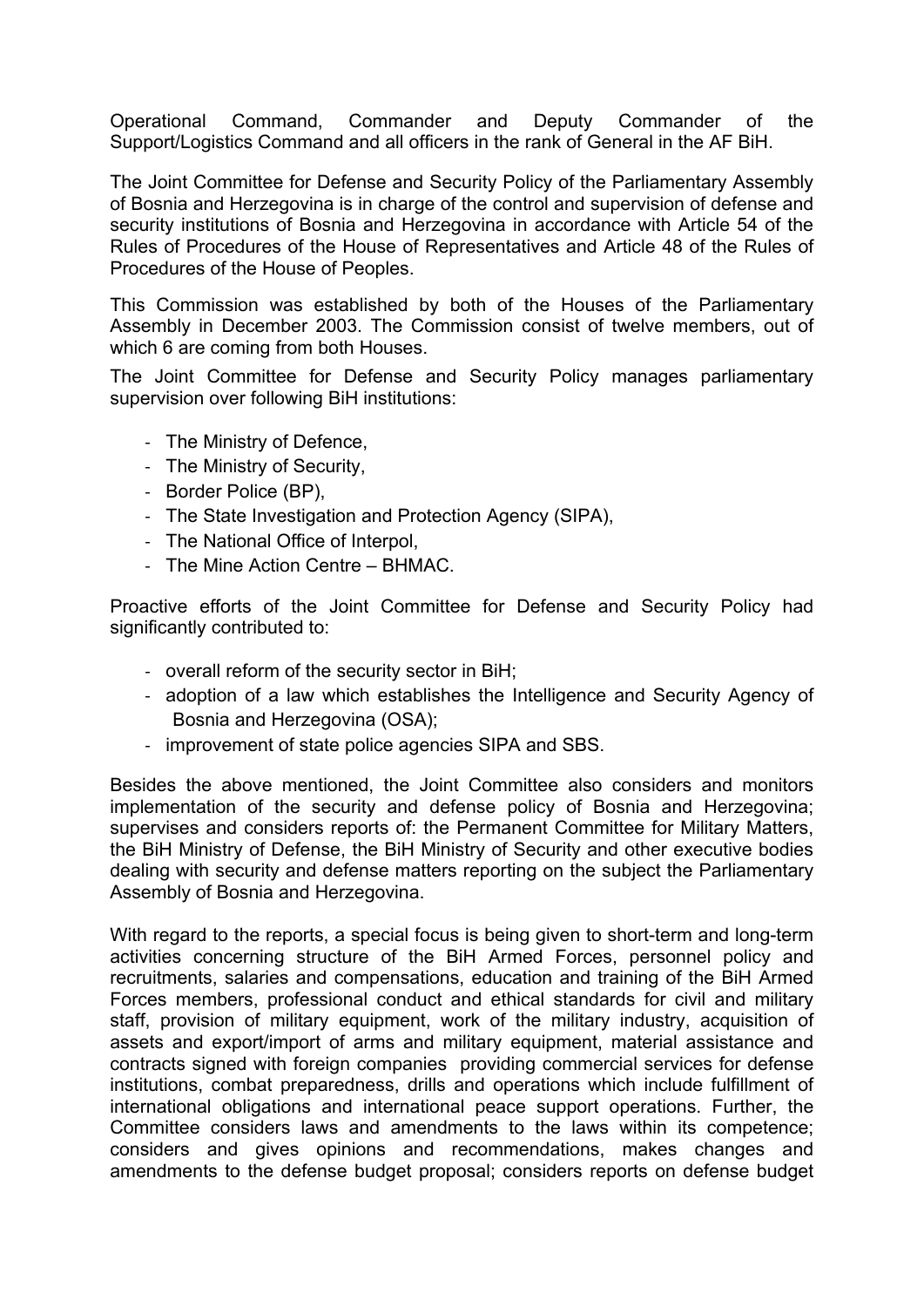execution, and reports on revision of institutions dealing with the defense and security policy of Bosnia and Herzegovina, as well as the other issues that concern security of Bosnia and Herzegovina.

The Joint Committee for Defense and Security Policy performs its expertise in field of democratic political control over defense and security structures on national level. In practical sense, this means that ever since its establishment the Committee had over 30 regular Committee sessions, numerous meetings with different Ministers and delegations that came to visit, paid field visits to BiH institutions, Parliaments and executive structures in the region. All of the activities had contributed to development of good bilateral relations not only with executive structures in BiH, but also with parliamentary colleagues from wider region.

Another joint committee of both Houses of Parliamentary Assembly of Bosnia and Herzegovina - the Joint Intelligence and Security Committee for Supervision over Intelligence and Security Agency (OSA) – was established pursuant to above mentioned legislation on Intelligence of Bosnia and Herzegovina. Since the Committee's initiation in April 2004, it held over 10 regular sessions and performed supervision over demanding process of launching OSA. It also carefully examined and lobbied the Parliamentary Assembly to adopt proposed legislation that secured, upon its adoption, certain democratic political supervision over OSA.

In accordance with institutional division of competences in Bosnia and Herzegovina, Entity Parliaments of Republic of Srpska and BiH Federation also have their committees for parliamentary supervision. These defense and security committees (two in the Federal Parliament with two Houses, and one in People's Assembly of RS) initially performed democratic political control over entity Ministries of Defense (that were closed on December 31<sup>st</sup>, 2005, pursuant to the Law on Defense of BiH). On January  $1<sup>st</sup>$ , 2006, when the transfer of defense responsibilities was completed, the Entity Parliamentary Committees remained responsible for supervision of entity Ministries of Internal Affairs and subordinated police forces.

The OSCE Mission provides an immense support and gives instructions to secure adequate legal framework needed for setting-up and respecting defense, security and intelligence structures in Bosnia and Herzegovina, through a strong parliamentary supervision. The OSCE Mission's Program on Security Cooperation also includes development of specialized projects which stream parliamentary committees to understanding and performing their roles in providing democratic political supervision over entire security sector in Bosnia and Herzegovina. One of the tasks focuses on enhancement of cooperation between national and entity parliamentary committees for supervision with an aim of organizing mutual meetings on security matters and visits to BiH institutions. In wider context, bilateral meetings in neighboring countries would contribute to transparent bilateral relations aimed at providing support for stability in the region.

Democratic control and oversight of work of the Federation Ministry of Interior is carried out by the following bodies/institutions:

- Parliament of the Federation of Bosnia and Herzegovina;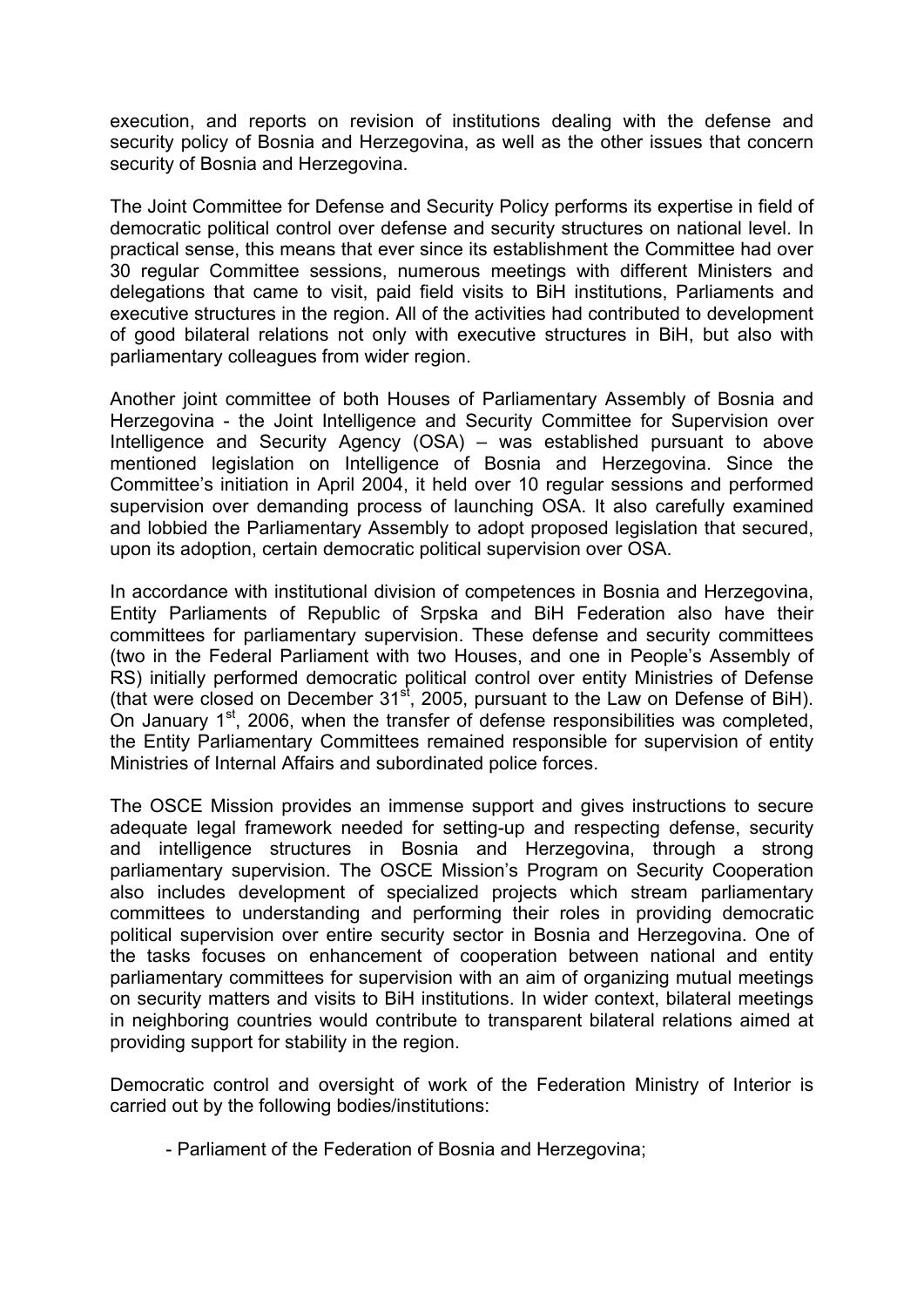- Security Committee of the House of Representatives of the Parliament of the Federation of Bosnia and Herzegovina;

- Security Committee of the House of Peoples of the Parliament of the Federation of Bosnia and Herzegovina;

- Government of the Federation of Bosnia and Herzegovina;

- Independent Board of the Parliament of the Federation of Bosnia and Herzegovina, which carries out the process of selection, appointment and removal of the director and deputy director of the Administration of Federal Police, considers complaints related to their work and conducts appraisal of their performance, in the case their re-election;

- Office for Public Complaints monitors and controls procedure of processing complaints against employees of the Federation Ministry of Interior Affairs.

In accordance with the laws on interior affairs of cantons, cantonal assemblies establish Independent Board which nominates a candidate for police commissioner in the cantonal ministry of interior affairs, considers complaints related to their performance, considers proposals for their removal and carries out appraisal of their performance.

Effective democratic control of the work of the Police of Brcko District BIH is carried out by the Mayor, Assembly of Brcko District BIH and its bodies (Independent Board for the selection and review of the work of the Chief of Police, Commission for public safety and supervision of the work of the Chief of Police, Commission for Human Rights, etc.)

## **2.3 What are the roles and missions of military, paramilitary and security forces, and how does your State control that such forces act solely within the constitutional framework?**

BiH Armed Forces are a professional, single military force organised and controlled by the state of BiH. The Armed Forces can be organised, trained, equipped or mobilized in the territory of BiH, only in accordance with the Law on defence of BiH and the Law on service in the Armed Forces of BiH.

The mission of the Armed Forces of BiH is to:

- 1. Participate in operations of collective security, peace support operations and self-defence operations, including fight against terrorism;
- 2. Provide military defence of BiH;
- 3. Provide assistance to civil authorities in reacting to natural disasters and catastrophes;
- 4. Anti-mine activities in BiH;
- 5. Fulfill international obligations of BiH.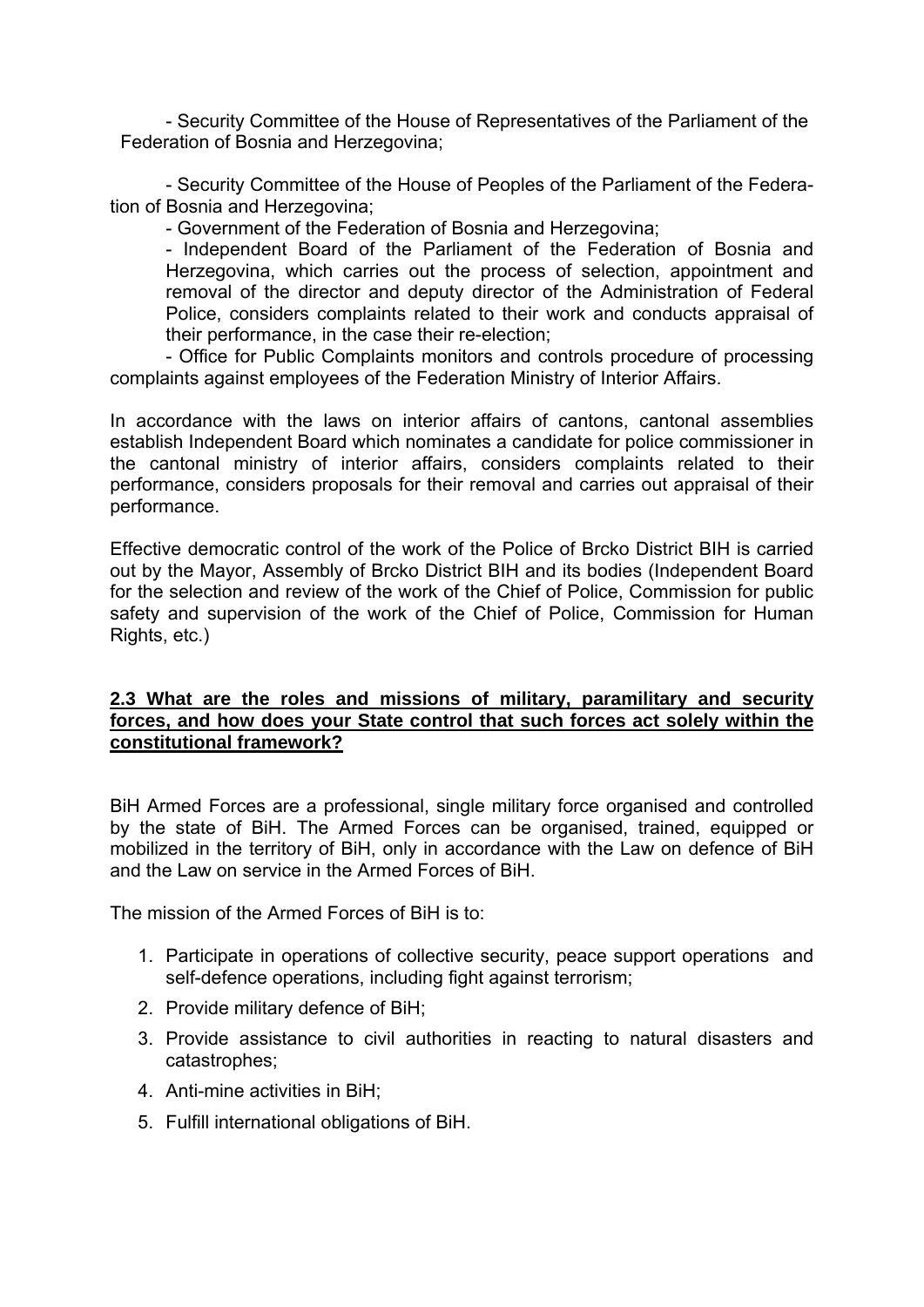Engagement of the AF BiH is conducted upon the proposal of the defence minister, and based on a decision of the BiH Presidency, which (in case of announcement of a state of emergency, state of war or deployment of AF of BiH units to peace keeping missions) is confirmed by the Parliament of BiH.

The Armed Forces of BiH (AF BiH), according to the decision of the BiH Presidency from 07 July 2006, can have 10 000 professional soldiers, 1 000 civil employees (including employees of the Ministry of Defence) and 5 000 members of active reserve.

The AF BiH cannot be used for political purposes or activities of political parties. Armed Forces members, including generals, are neutral in political matters and shall not be engaged in any kind of political activity of political parties or be selected or appointed to public functions.

These provisions shall not prevent members of the AF BiH to be registered for voting or to candidate for elections in accordance with the provisions of the Elections Law of BiH. Members of reserve units selected or appointed to public functions is not obliged to resign from the position if mobilized to regular training.

Interior affairs under the authority of the Federation Ministry of Interior are:

- prevention and detection of criminal offences of terrorism, inter-cantonal crime, drugs trafficking and organised crime, and arresting of perpetrators of criminal offences and bringing them before competent bodies,

- protection of dignitaries and buildings in the Federation,
- education, professional training and professional development,
- citizenship of the Federation of BiH.

Interior affairs under the joint competence of the Federation and cantons are implementation of laws and other acts regulating citizenship, travel documents of citizens of Bosnia and Herzegovina residing at the territory of the Federation, residence and movement of foreigners at the territory of the Federation, agencies for protection of people and property, and other affairs as prescribed by the laws of the Federation of BiH.

These functions are performed in accordance with the Constitution and applicable laws and bylaws governing this area. The Federation Ministry of Interior is managed by the Minister, while the Administration of Federal Police is managed by the Director, who is accountable to the Government of the Federation of BiH and Minister. Deputy Director of the Administration of Federal Police is accountable for his work to the Director.

In addition to the aforesaid, management staff who within the scope of their responsibilities ensure legality and constitutionality in performance of duties and tasks, constitutionality and legality is also protected by the bodies / institutions referred to under 2.2.

According to the Law on Agencies and Internal Services for Protection of People and Property (Official Gazette of the Federation of BiH, no. 78/08), inspection control of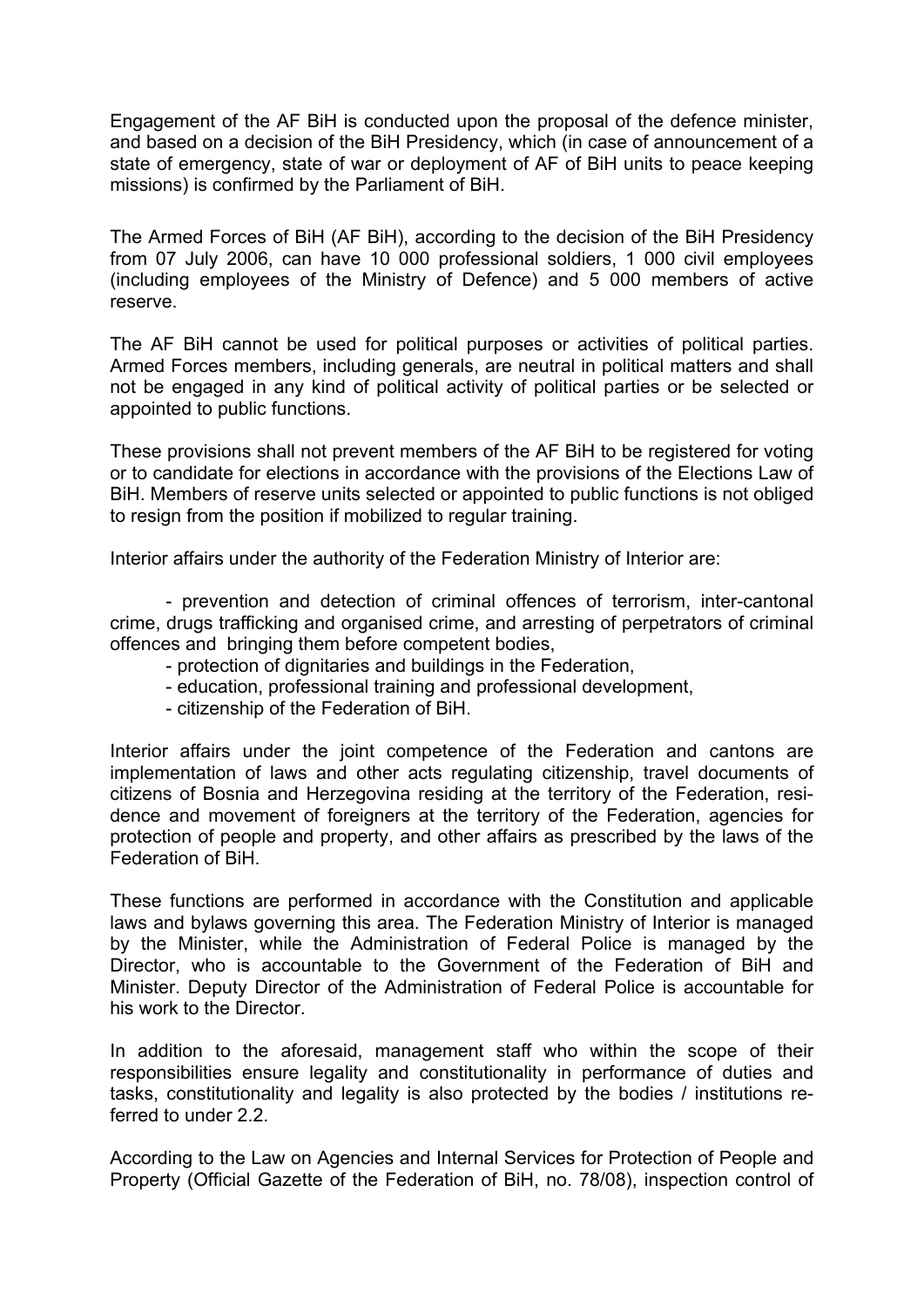implementation of this Law by the agencies and internal services for protection of people and property is carried out by the Federation Ministry of Interior and cantonal ministries of interior affairs within their competencies, as prescribed by this Law.

Procedures established by the Constitution for ensuring the effective, democratic control over the activities of the Republika Srpska Ministry of Interior are regulated by the following legal acts:

- Constitution of Bosnia and Herzegovina, Article 3, Item 3;
- Constitution of the Republic of Srpska, Articles 68 and 3;
- Law on the Republic of Srpska Government, " Official Gazette of the Republic of Srpska", no. 03/97, 03/98, and 118/08;
- Law on Republic Administration, "Official Gazette of the Republic of Srpska", no. 118/08, and 11/09;
- Law on the Internal Affairs of the Republic of Srpska, "Official Gazette of the Republic of Srpska", no.48/03;
- Law on Parliamentary Oversight of the Defense and Security Sector, "Official Gazette of the Republic of Srpska", no. 25/05 and Law on Amendments of the Law on Parliamentary Oversight of the Defense and Security Sector 63/07;
- The Law on Agencies for Protection of Persons and Property and on Private Detective Activities, "Official Gazette of the Republic of Srpska", no. 50/02, 92/05, and 91/06;

Democratic control and supervision over the activities of the Republika Srpska Ministry of Interior is conducted by the following authorities/institutions (at the same time this is the answer to the question 2.2, i.e. Which institutions are responsible for carrying out these procedures):

- President of the Republic of Srpska (Law on the Internal Affairs of the Republic of Srpska );
- National Assembly of the Republic of Srpska (Law on the Internal Affairs of the Republic of Srpska, Law on Parliamentary Oversight of the Defense and Security Sector, Law on Amendments of The Law on Parliamentary Oversight of the Defense and Security Sector );
	- Security Board;
	- Independent Board for selection and appointment of the Police **Director**
- Government of the Republic of Srpska (Law on the Internal Affairs of the Republic of Srpska);
- Constitutional Court of the Republic of Srpska ( Law on the Internal Affairs of the Republic of Srpska);
- Ordinary Courts of Law of the Republic of Srpska (Law on the Internal Affairs of the Republic of Srpska);
- Citizens of the Republic of Srpska (Law on the Internal Affairs of the Republic of Srpska);

In addition, the control and supervision over the activities of the Agency for Protection of Persons and Property and on Private Detective Activities are done by the Ministry of Interior of the RS (The Law on Agencies for Protection of Persons and Property and on Private Detective Activities).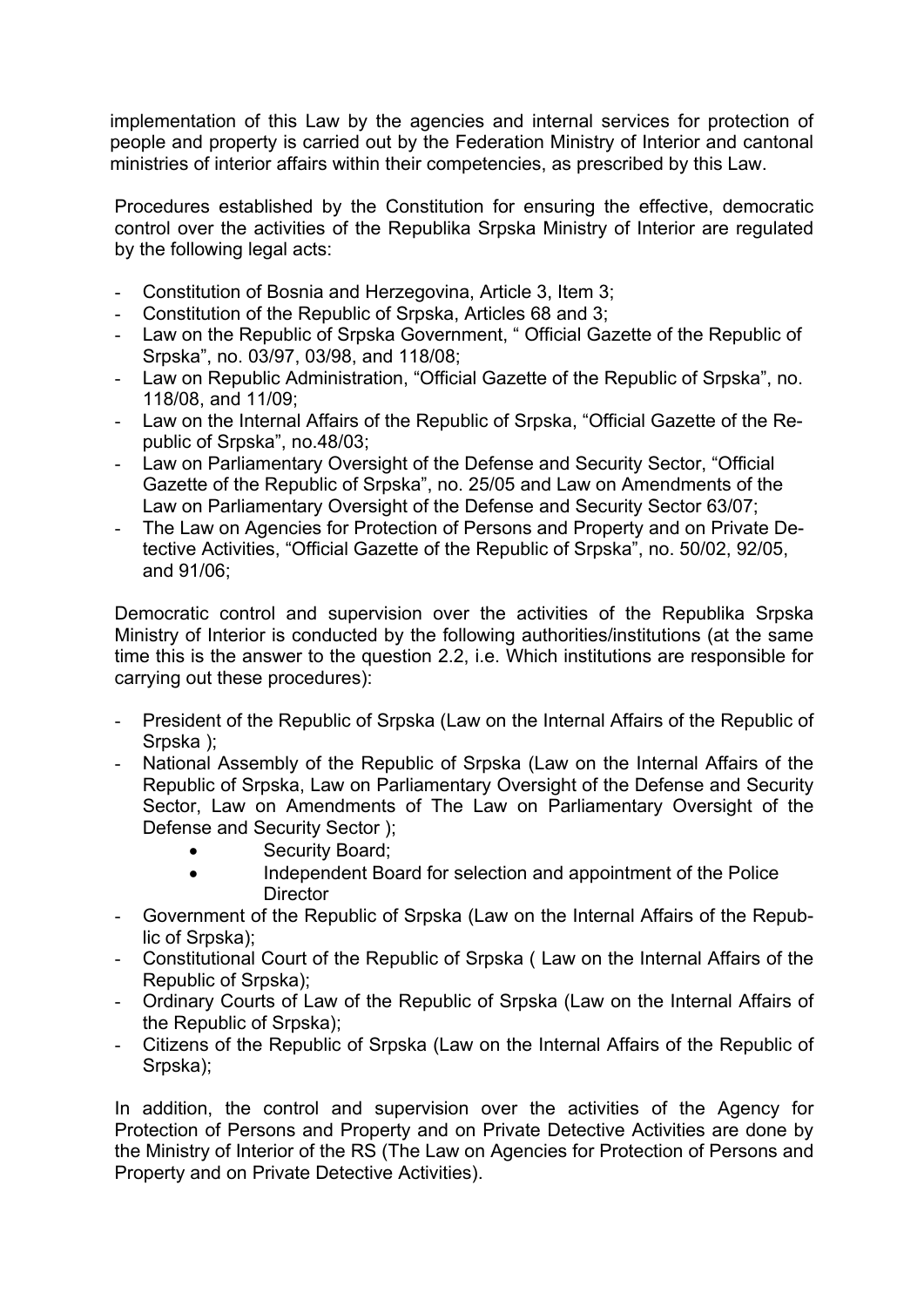In the area of Brcko District BIH in accordance with the Law on agencies providing security to persons and property, and private detective agencies, ten other agencies were established. Inspection and control upon the work of the Agencies is carried out by the Police of Brcko District BIH in accordance with the provisions from article 51 of the same law.

## **3. Procedures related to different forces personnel**

### **3.1 What kind of procedures for recruitment and call-up of personnel for service in your military, paramilitary and internal security forces does your State have?**

The compulsory military service which was regulated by entity laws was abolished in BiH on 1<sup>st</sup> January 2006. The Law on Defence of BiH prescribes the existence of active reserve. There is no specifically designed reserve component of the AF BiH, but an active reserve is envisaged in the peacetime structure

Ministry of Defence used to advertise free positions in Armed Forces and, through prescribed procedures select appropriate number candidates for training in center for Professional Development.

Recruitment of staff for the needs of the Federation Ministry of Interior Affairs, in terms of the police staff is governed by the Law on Police Officers of the Federation of Bosnia and Herzegovina (Official Gazette of the Federation of Bosnia and Herzegovina no. 27/05 and 70/05), in terms of civil servants by the Law on Civil Service of the Federation of Bosnia and Herzegovina (Official Gazette no. 29/03, 23/04, 39/04, 54/05, 67/05 and 8/06) and for employees by the Law on Employees in Public Bodies in the Federation of BiH (Official Gazette of the Federation of BiH no. 49/05).

## **3.2 What kind of exemptions or alternatives to military service does your State have?**

There is no compulsory military service in BiH.

### **3.3 What are the legal and administrative procedures to protect the rights of all forces personnel as well as conscripts?**

The issue of recruiting staff for the purposes of Armed Forces of BiH is regulated by the following:

- 1. Law on Defence of BiH (Official Gazette of BiH, number 88/05);
- 2. Law on Service in the AF of BiH (Official Gazette of BiH, number 88/05);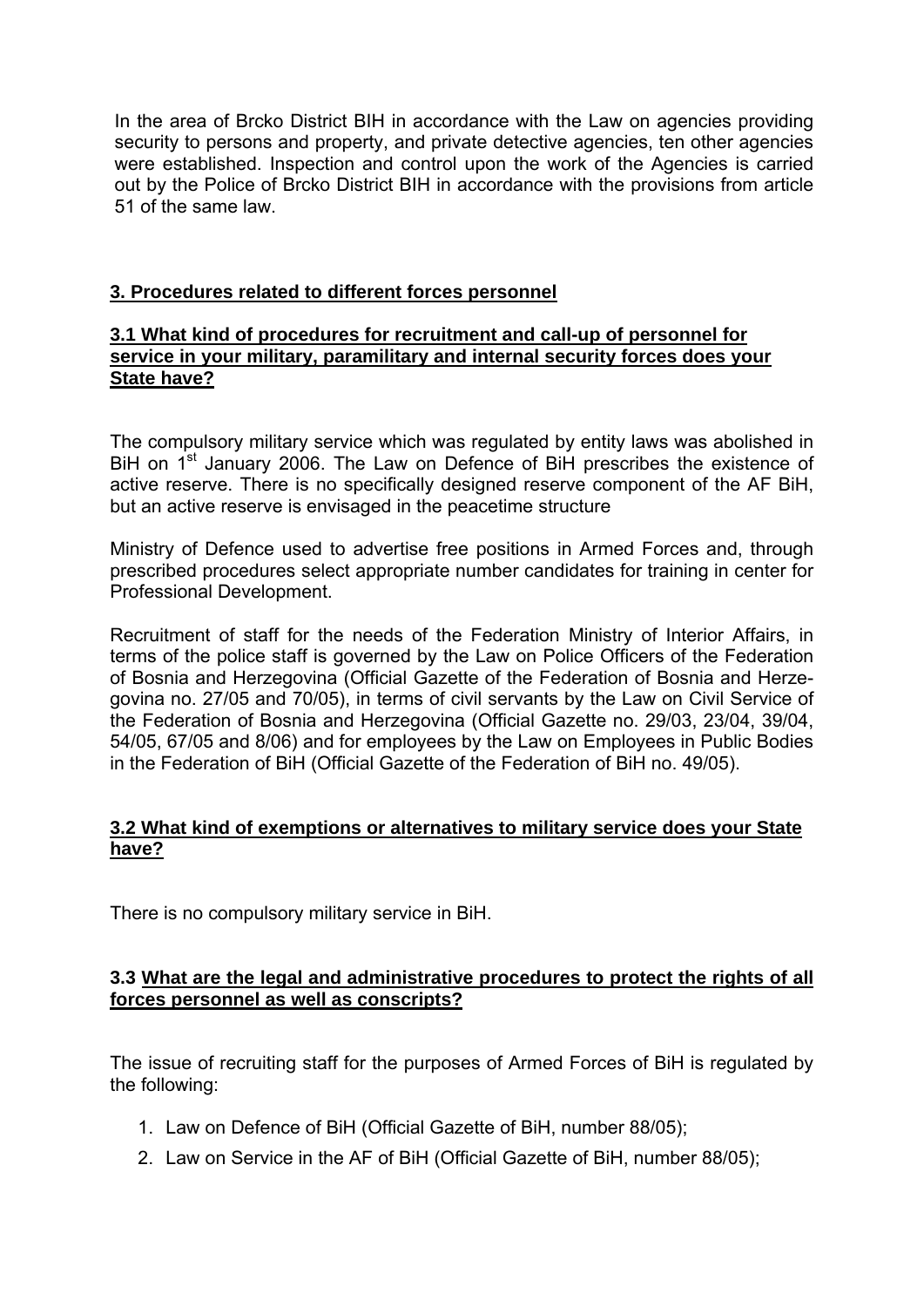- 3. Law on participation of the members of AF of BiH, police officers, civil servants and other employees in peace support missions and other activities abroad (Official Gazette of BiH, number 14/05)
- 4. The Law on Parliamentarian Military Commissionaire BiH (Oficial Gazette of BiH, number 49/09)

Accession to AF of BIH is performed in accordance with legal provisions exclusively, regulated by the mentioned Laws.

Current solutions define that all members of the Armed Forces of BiH (AF BiH) during their active or reserve service exercise their rights and obligations in accordance with the Law on Defence and the Law on Service in the Armed Forces of BiH. The mentioned laws are in compliance with the Constitution of BiH and other relevant legislation. There is no Military Court within the Armed Forces of BiH.

Armed Forces personnel consists of military professionals, reserve personnel and civilians employed in the AF BiH.

Military professionals exercise their rights and obligations in accordance with the Law on Service in the AF BiH, which regulates: the service in the AF BiH, composition of the Armed Forces, admission into service, rights and obligations of the personnel serving in the Armed Forces, status during service, personnel classifying system, evaluations, promotions, personnel record and carrier management, ranks and insignia in the Armed Forces, standards of conduct and other status issues of the personnel serving in the Armed Forces.

Civilians in service in the Armed Forces are civil servants and employees who exercise their rights and obligations in accordance with the Law on Civil Service in the institutions of BiH (Official Gazette of BiH, number 12/02 and 19/02) and the Law on Labour in the institutions of BiH (Official Gazette of BiH, number 26/04, 7/05 and 48/05).

Laws governing rights of staff of the Federation Ministry of Interior Affairs are: Law on Interior Affairs of the Federation of BiH (Official Gazette of the Federation of BiH no. 49/05), Law on Police Officers of the Federation of BiH (Official Gazette of the Federation of BiH no. 27/05 and 70/08), Law on Civil Service of the Federation of BiH (Official Gazette of the Federation of BiH no. 29/03, 23/04, 39/04, 54/04, 67/05 and 8/06), Labour Law (Official Gazette of the Federation of BiH no. 43/99, 32//00 and 29/03), Law on Employees in Public Bodies in the Federation of BiH (Official Gazette of the Federation of BiH no. 49/05).

Laws, which regulate the rights of the RS Ministry of Interior employees, are:

- Law on the Internal Affairs;
- Labor Law, "Official Gazette of the Republic of Srpska", no.22/07 and 55/07;
- Law on Labor Relations in State Bodies, "Official Gazette of the Republic of Srpska", no. 11/94, 06/97 and 96/03;
- Law on civil servants, "Official Gazette of the Republic of Srpska", no.118/08;
- Law on salaries of employees of the Ministry of Interior, Correctional Institutions and Court police, "Official Gazette of the Republic of Srpska", no. 118/07.
- General collective contracts: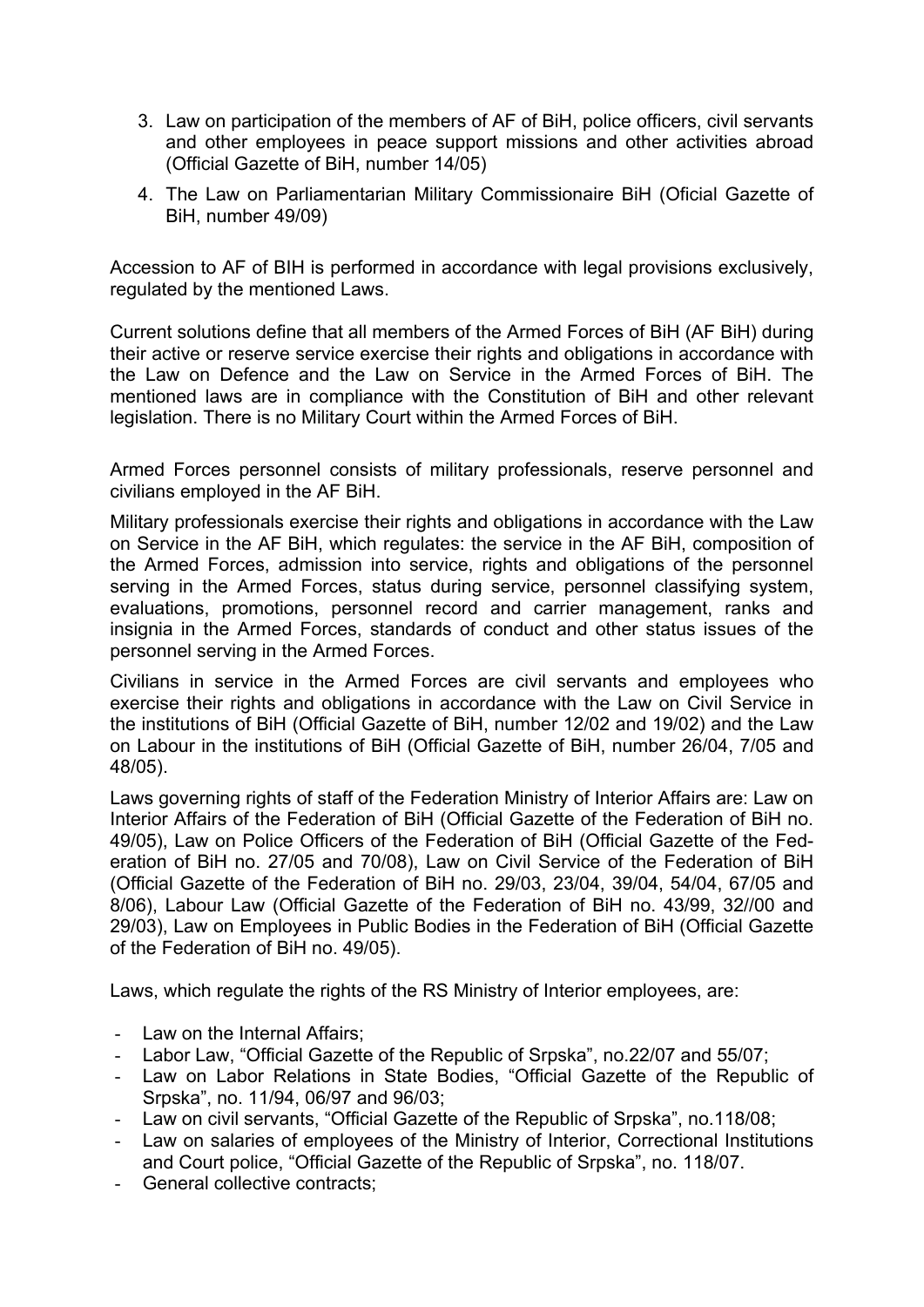Special collective contracts.

The Procedure of the protection of the rights of all employees of the Police of Brcko District is stipulated in the Law on Police, Law on police officials, Law on state service in bodies of Brcko District BIH and Law on work of Brcko District BIH.

#### Regarding the data on private security companies, we hereby inform you of the following:

#### FEDERATION OF BiH

The Law on Agencies and Internal Services for Protection of People and Property (Official Gazette of the Federation of BiH, no. 78/08) governs the following: conditions for establishment of agencies for protection of people and property, their activities, requirements of certification, mandatory organization of security services, internal security services, and other issues relevant for organization and work of agencies and internal services for protection of persons and property on the territory of the Federation of BiH. These agencies cannot have police or judiciary authorities. In order to establish a security agency, it is necessary to obtain a work permit issued by a responsible cantonal body of interior affairs, and then submit a request for registration in the Court Register.

Activities of physical protection of safety vaults, escort, protection of transport of money, securities and valuables, protection of legal entities in which the Federation of BiH has share in ownership, legal entities that produce, use and store radio-active substances, explosives, nuclear fuel and waste, as well as other substances dangerous and harmful for people and environment may be performed by the agencies or internal security services, which, in addition to a regular work permit also possess a special approval issued by the Federation Ministry of Interior. So far, the Federation Ministry of Interior has issued 142 permits for the needs of 77 agencies and internal security services.

An agency performing physical protection is permitted to possess short-barreled firearms for at most half of its staff, which is to be used by guards for self-defence, and this permit is issued by a cantonal body of interior affairs, on the basis of an approval issued by the Federation Ministry of Interior. The permit is issued for longbarreled weapons, provided it is foreseen by cantonal regulations. The Federation Ministry of Interior issued 244 approvals for 111 agencies, i.e. internal security agencies, for purchase and re-registration of 934 pieces of short-barreled firearms.

Supervision of implementation of this Law in agencies and internal services for protection of persons and property is conducted by the Federation Ministry of Interior and cantonal ministries of interior, in accordance with their responsibilities stipulated by this law.

#### REPUBLIKA SRPSKA

The control and supervision over the activities of the Agency for Protection of Persons and Property and on Private Detective Activities are done by the Ministry of Interior of the RS (Law on Agencies for Protection of Persons and Property and on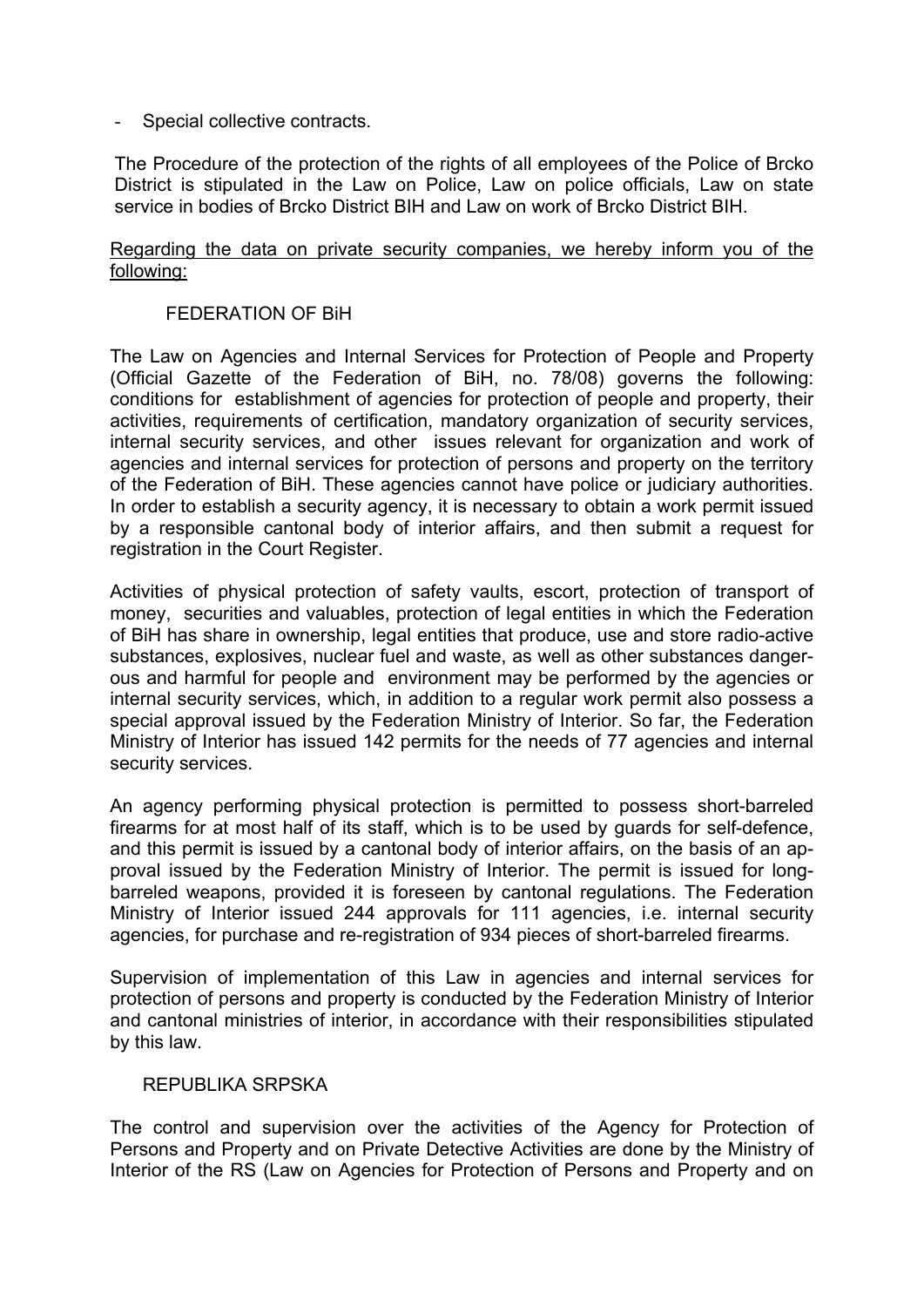Private Detective Activities), while control and supervision over the activities of the Republic of Srpska Ministry of Interior are done by the Security Board (Law on Amendments of the Law on Parliamentary Oversight of the Defense and Security Sector).

In the Republic of Srpska there are 17 Agencies for protection of persons and property and two Private detective agencies. The overall number of employees in the mentioned agencies is 1125, and they all own 394 pieces of short-barreled firearms that have been properly registered.

## **4. Implementation of other political norms, principles, decisions and international humanitarian law**

#### **4.1 How does your State ensure that International Humanitarian Law and Law of War are made widely available, e.g., through military training programmes and regulations?**

BiH ensures that the Armed Forces of BiH (AF BiH) are equipped, trained and managed in accordance with the provisions of the International Humanitarian Law through the implementation of the Security and Defence Policy as well as the military **Doctrine** 

Training curriculum of basic and advance courses for NCOs and officers of the Armed Forces includes studying of the International Humanitarian Law and conventions, which must be applied in armed conflicts, as well as relevant state legislation.

### **4.2 What has been done to ensure that armed forces personnel are aware of being individually accountable under national and international law for their actions?**

Through the training of military professionals, prescribed in the "Leader's Development" manual, the mandatory courses have been defined at the Center for Professional Development for the AFBiH officers and NCOs as follows:

- Command and Staff Course.
- Basic Officer Course,
- Basic NCO Course,
- Advanced Officer Course.
- Advanced NCO Course.

The attandance of these courses is mandatory for each AFBiH officer and NCO. Programs of instructions for all above-mentioned courses contain lessons, which address in details the IHL and Law on War. Also, at the level of all AFBiH units, the mentioned topics are mandatory and they are being planned on a regular basis and conducted through unit training. All unit members attend this training.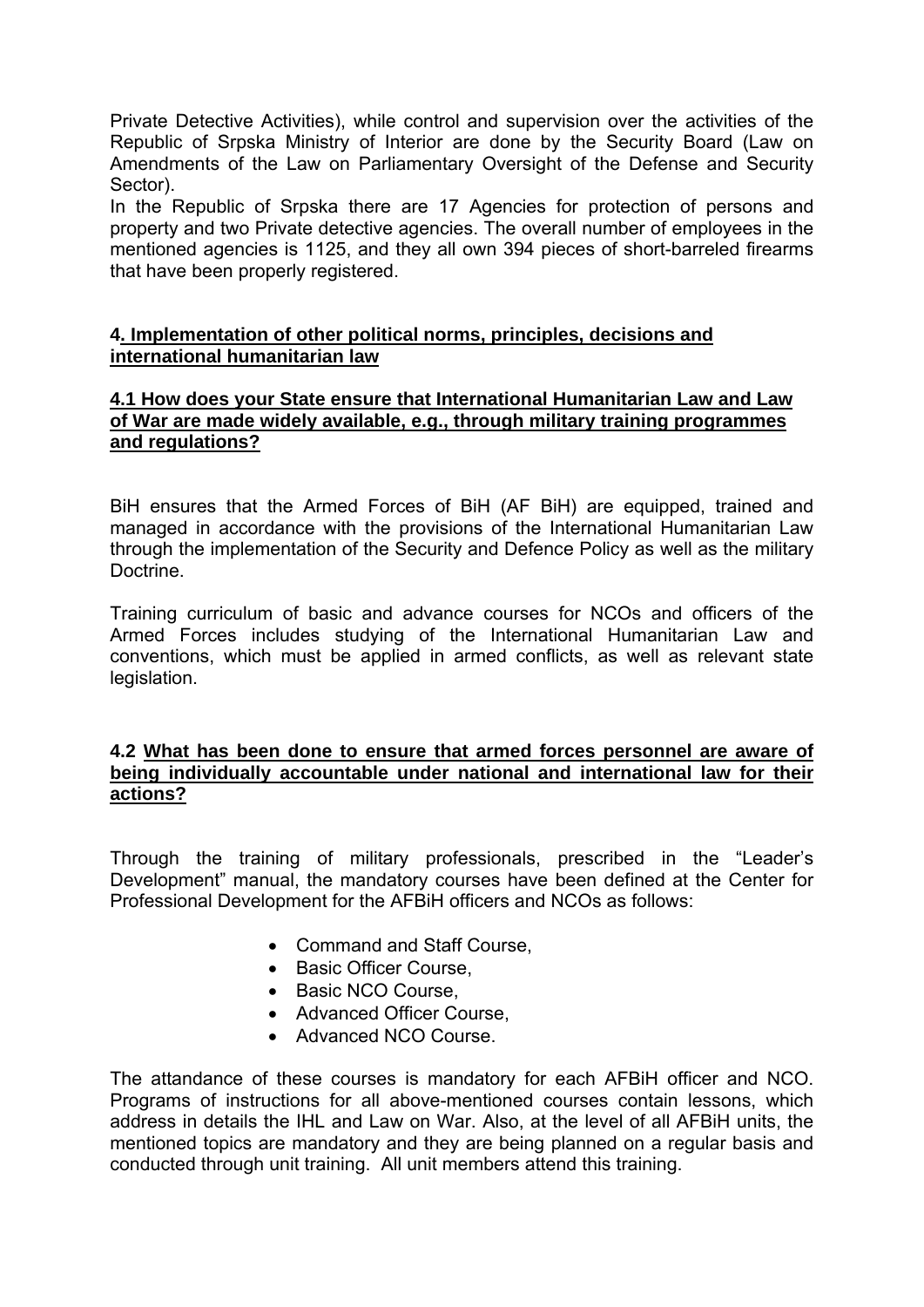The newly recruited soldiers that are being trained through TRADOC Basic Training Center attend classes in accordance with the approved programs of instructions on the Law on War, Geneve and Hague Conventions.

The AFBiH in coordination with the ICRC organizes the execution of seminars and courses according to the ICRC plans and programs.

All AFBiH units that are to be deployed in peace support operations must be trained on IHL and Law on War. Additionally, the AFBiH has developed manuals that they can use during their mission execution in order to remined themselves on some provisions regarding stated rules and laws. The mentioned manuals are the part of the additional equipment for the AFBiH soldiers in peace support missions.

#### **4.3 How does your State ensure that armed forces are not used to limit the peaceful and lawful exercise of human and civil rights by persons as individuals or as representatives of groups nor to deprive them of national, religious, cultural, linguistic or ethnic identity?**

The Article 4 of the AFBiH Service Law (Official Gazette of BiH, number 88/05) defines the usage of language and alphabet in the AFBiH, e.g. official languages in the AF are Bosnian, Serbian and Croatian as well as two alphabets: Latin and Cyrillic.

The Article 6 of the AFBiH Service Law defines infantry regiments, which among other things, inherit identity and military heritage of the units and constituent peoples, foster cultural-historical heritage, publish regimental bulletin and perform other cultural-historical regimental activities.

In the mid 2007 the Agreement between the BiH Council of Ministers and churches and religious communities in Bosnia and Herzegovina was signed on the establishment, organization and functions of catholic spiritual care, orthodox spiritual care and military mufti office as integral parts of the common religious service at the BiH Ministry of Defense and BiH Armed Forces.

### **4.4 What has been done to provide for the individual service member's exercise of his or her civil rights and how does your State ensure that the country's armed forces are politically neutral?**

The Article 5 of the BiH Defense Law (Official Gazette of BiH, number 88/05) defined that the BiH Armed Forces can not be used for political purposes or for political party activities.

The AF members are allowed to register for voting as well to participate in voting, and can candidate themselves for the elections in accrodance with the Election Law. The same article defined political engagement of the reserve members in a way that if the reserve member is elected or appointed on a public position, he/she is not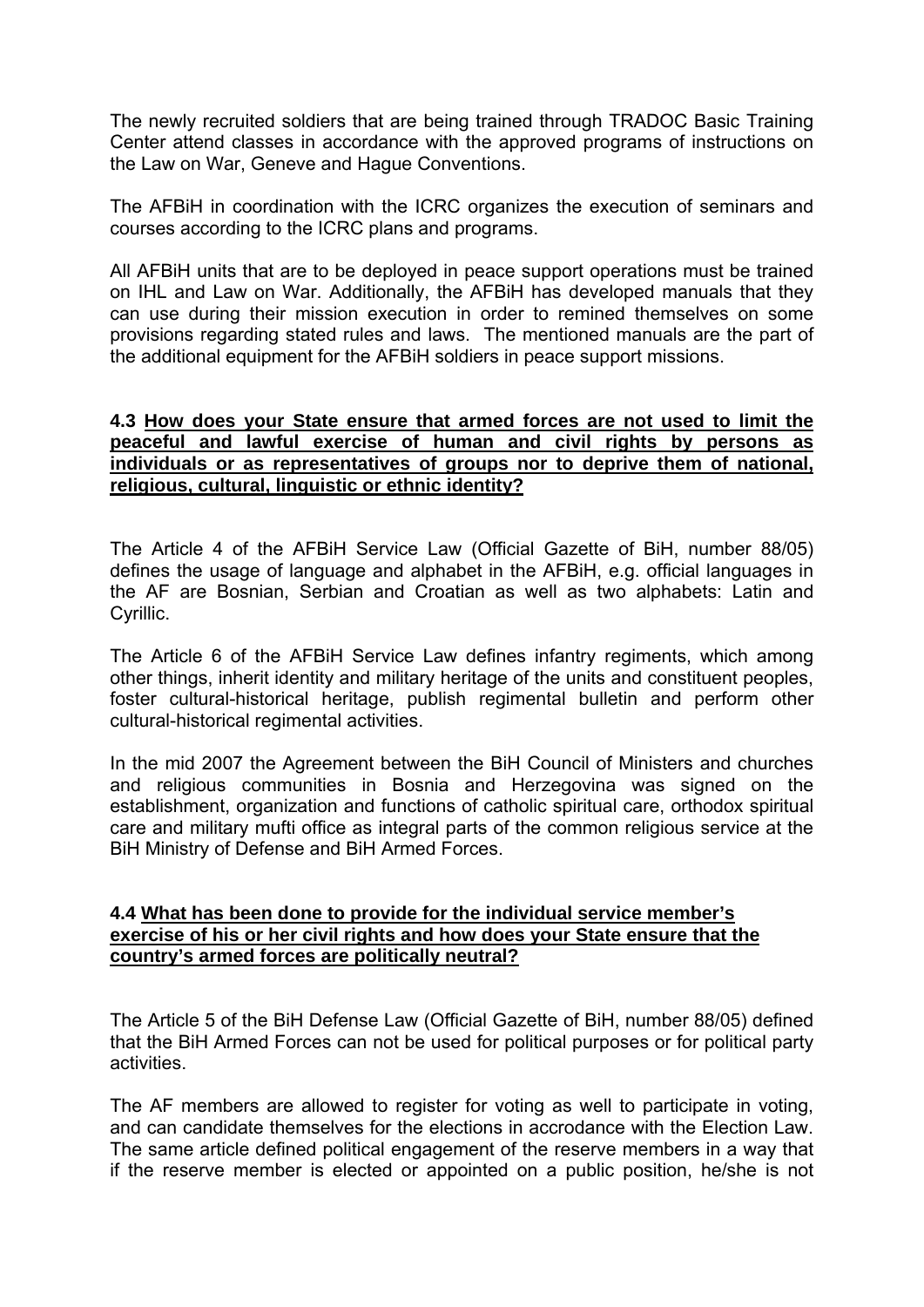obliged to resign if he/she is engaged in a regular training, but during the time in the AFBiH, he/she can not perform activities from the party point of view.

The Article 26 of the AFBiH Service Law, (Official Gazette of BiH, number 88/05) strictly prohibits syndical and political organization of the all AF members

In accordance with article 44 Law on Police officials of Brcko District BIH, the rights of police officials are defined, and the political neutralism is defined by the Code of conduct of members of the Police of Brcko District BiH.

### **4.5 How does your State ensure that its defence policy and doctrine are consistent with international law?**

The 1949 Geneva Convention and its Additional Protocols compose an integral part to the Military Doctrine of the Armed Forces of BiH. This ensures that military professionals are aware of the obligations to comply with and to implement certain humanitarian principles and rules during armed conflicts.

# **Section III: Public access and contact information**

## **1. Public access**

# **1.1 How is the public informed about the provisions of the Code of Conduct?**

The public was informed about all strategic documents, laws, policies and strategies related to the OSCE's Code of Conduct, under competence of Ministry of Security through the official web-site of the Ministry of Security (www.msb.gov.ba), which states as follows:

"The OSCE's Code was adopted in 1994 when many European democracies in establishment had faced the process of transition. Through clear definition of norms which set stabile European democracies as well as roles and functions of their security institutions, the Code of Conduct had contributed to introduction of regular process of transition for European countries which strived to develop democratic governments and adequate institutions for defense and security."

Bosnia and Herzegovina is one of the co-signatory and participating countries in this process.

The Police of Brcko District BIH is placing the Code of Conduct in military political aspects of safety, on the police website: policijabd@bih.gov.ba. The Code of Conduct is as well in writing on the info-desk in the Police building of Brcko District BIH.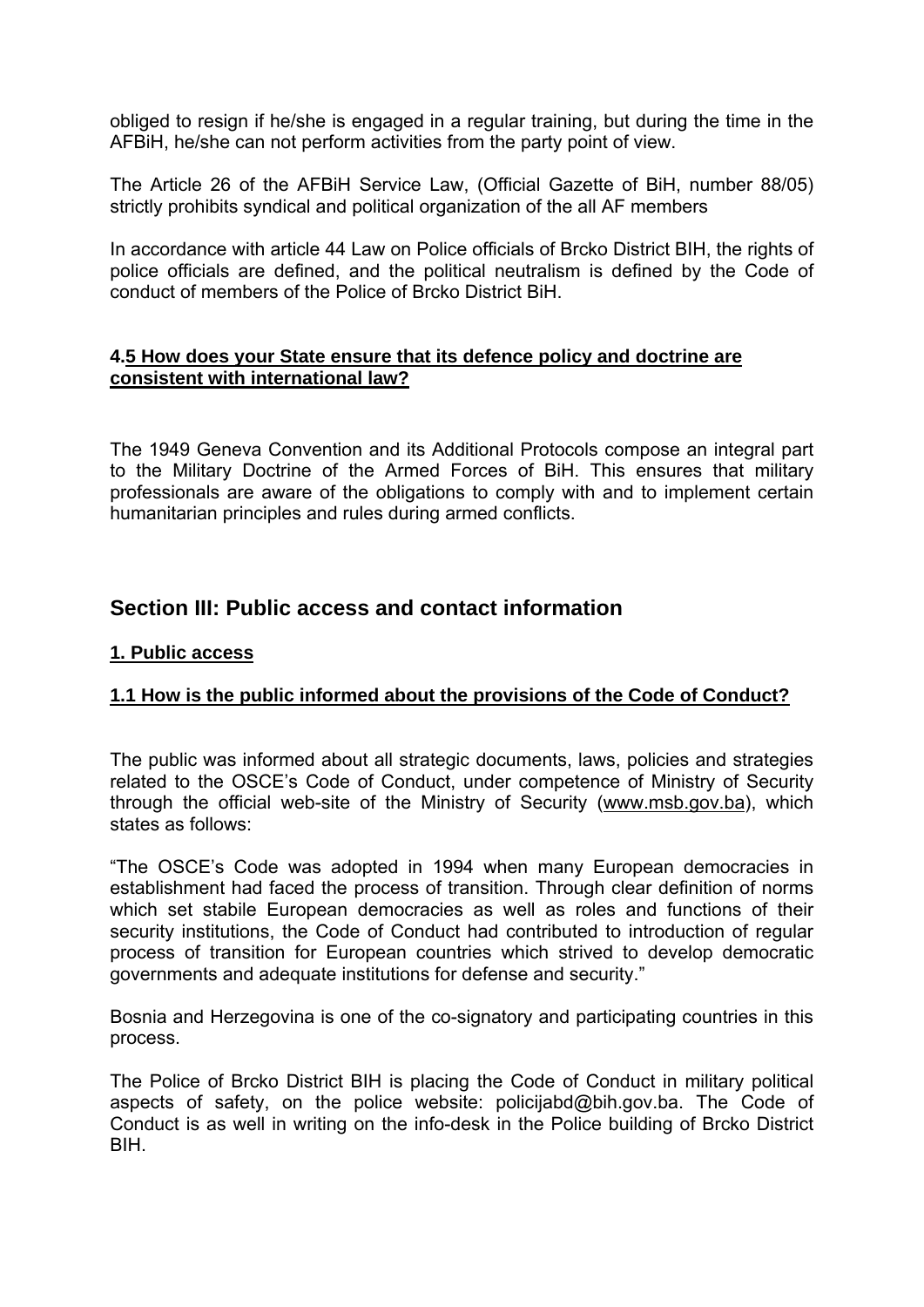### **1.2 What additional information related to the Code of Conduct, e.g., replies to the Questionnaire on the Code of Conduct, is made publicly available in your State?**

No information is available on the subject.

## **1.3 How does your State ensure public access to information related to your State's armed forces?**

According to the BiH' Defence Policy of May 2001, a transparent approach to the defence activities is in accordance with international standards, which will help to restore and develop mutual confidence between the three constituent peoples, citizens and the Entities in, and at the level of BiH, and establish and consolidate a permanent, stable and self-sustaining peace in BiH.

This principle implies the implementation of the following objectives:

- 1. Mutual exchange of information with reference to the planning of defence activities, engagement of assets and their origin and on the location of the military units and facilities;
- 2. Transparency of the budget and foreign military assistance;
- 3. Transparency of co-operation with the armed forces of other states;
- 4. Full access to and oversight of all defence activities by civilian authorities exercising command and control of the defence structures in BiH;
- 5. Co-operation with appropriate government and non-governmental organisations dealing with security and defence issues;
- 6. Openness to the media and continued informing of the public about defence activities.

Public access to information related to the Armed Forces of BiH is in accordance with the Law on Free Access to Information in BiH (Official Gazette of BiH, number 28/00). This Law defines that all information under the control of a public body represent public property of value. A Public body has a relevant obligation to release such information. Every citizen of BiH has access to information in accordance with public interest.

A public body can define exceptions in cases when release of information can cause damage to legitimate objects in BiH, such as: foreign policy; defence and security interests; protection of public security; monetary policy interests; prevention of crime and any detection of criminal activities.

Other examples include: the protection of the decision making process, opinions, advices or recommendations by a public body in accordance with the Law on secret data protection BiH (Official Gazette, number 54/05).

Media representatives are invited on regular basis to attend all important events taking place at defence institutions and in the Armed Forces of BiH.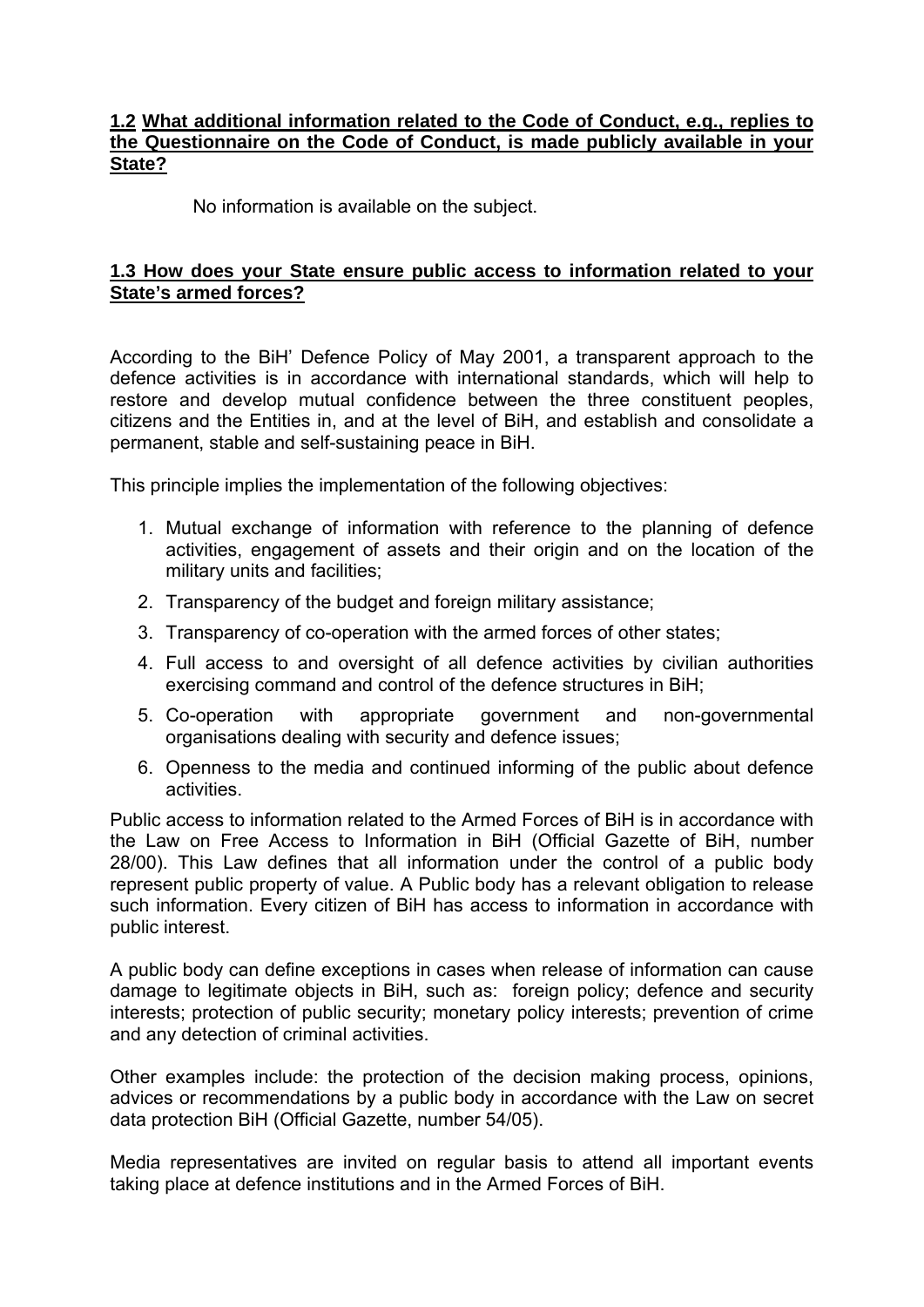The Ministry of Defence of BiH has established a Public Relations Office in order to inform the public on the Ministry's activities in accordance with Defense Policy adopted in November 2008, and to inform the public on all important issues related to the work and activities of the Ministry of Defence of BiH.

# **2. Contact information**

## **2.1 Provide information on the national point of contact for the implementation of the Code of Conduct.**

Each institution has provided information on their points of contact, since there is no national point of contact as such:

### **Ministry of Foreign Affairs:**

Ms. Anesa Kundurovic, Counselor, OSCE desk-officer; Tel: +387 33 281 246, Fax: +387 33 472 188; e-mail: anesa.kundurovic@mvp.gov.ba

### **Ministry of Defense:**

Mr. Denis Selimovic, Senior Expert for information exchange in Department for International Cooperation, Tel: + 387 33 285 627; e-mail: denis.selimovic@mod.gov.ba

#### **Ministry of Security:**

Mr. Mario Janecek, Expert Adviser for counter-terrorism issues, Tel: +387 33 492 717; e-mail: Mario.Janecek@msb.gov.ba

### **Border police:**

Mr. Sasa Corsovic, tel: +387 33 755 300; e-mail: sigzluk@dgs.gov.ba

### **Ministry for Human Rights and Refugees:**

Mr. Goran Garic, Expert Adviser for legal affairs, tel: +387 33 703 937; e-mail: garic\_goran@hotmail.com and Ms. Samra Filipovic-Hadzibadic, Director of the Agency for Gender Equality, tel: +387 33 209 761

### **Ministry of Civil Affairs**:

Mr. Nihad Bajramovic, tel: +387 33 492 560; e-mail: nihad.bajramovic@mcp.gov.ba

### **Ministry of Justice:**

Mr. Emir Mehmedovic, tel: +387 33 223 503, e-mail: emir.mehmedovic@mpr.gov.ba

### **Parliamentary Assembly (Joint Commission for Defense and Security):**

Mr. Zeljko Grubesic, tel: +387 33 284 462, e-mail: zeljko.grubesic@parlament.ba

### **Ministry of Interior of Federation of Bosnia and Herzegovina:**

Mr. Dragoljub Tomic, Adviser to the Director; tel: +387 33 207 617; e-mail: kabinet@fup.gov.ba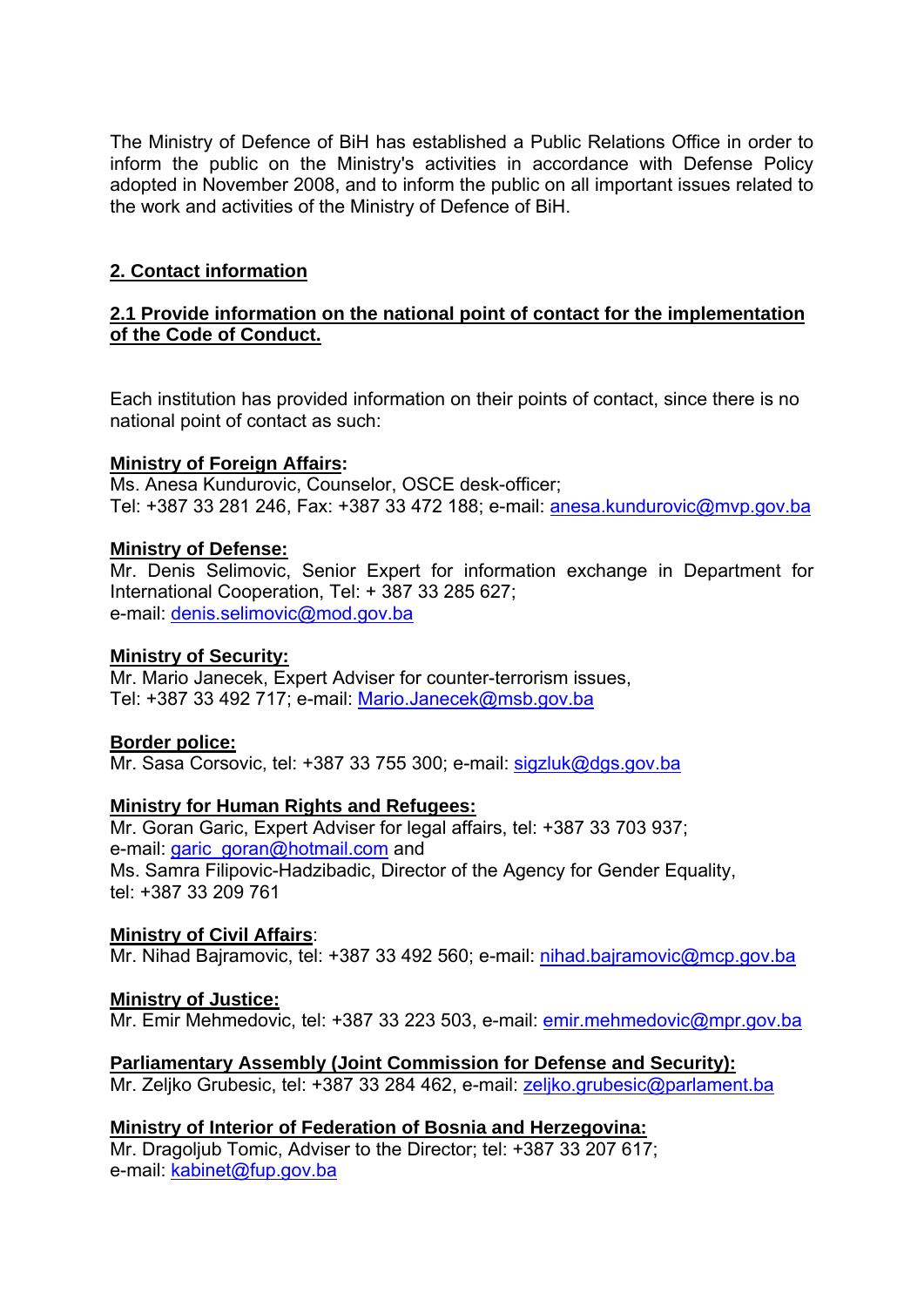## **Ministry of Interior of Republika Srpska:**

Mr. Ranko Vukovic, Inspector in Police Department, tel: +387 51 334 386; e-mail: stazovukovic@yahoo.com

### **Police of Brcko District:**

Mr. Fahrudin Selimovic – Deputy Chief of Police; tel/fax: +387 49 217 113; e-mail: fahrudin.selimovic@bdcentral.net

# **Additional:**

# **Information on Gender Equality in Bosnia and Herzegovina**

# **What state has done and what is currently doing in the field of gender equality**

Establishment of the institutional mechanism for the gender issues

Institutional mechanisms for gender issues have been established as the part of the overall efforts to improve the status of men and women in Bosnia and Herzegovina at a time when gender equality was not considered as development priority. Institutional mechanisms for gender issues are composed of legislative and executive mechanisms, permanent working bodies and working bodies established on ad hoc base at all levels of legislative and executive authorities of BiH state.

Currently it involves the following:

- The Agency for Gender Equality of Bosnia and Herzegovina (at the state level, established on 2004 by the BiH Law on Gender Equality (Article 22) within the Ministry for Human Rights and Refugees
- FBiH Gender Centre (established by Decision of Federation BiH Government in 2000)
- RS Gender Centre (established by Decision of RS Government in 2001)
- Parliamentary Commission for Gender Equality within the House of Representatives of the Parliamentary Assembly of BiH, national level
- Commission for Gender Equality within the Federation Parliament (House of Peoples and House of Representatives of the Federation BiH Parliament)
- Equal Opportunity Commission of RS National Assembly
- Gender Equality Commission within all cantonal assemblies and cantonal governments, and
- Gender Equality Commission within municipal councils/municipal assemblies and mayor's offices
- Gender Equality Commission of BiH Brcko District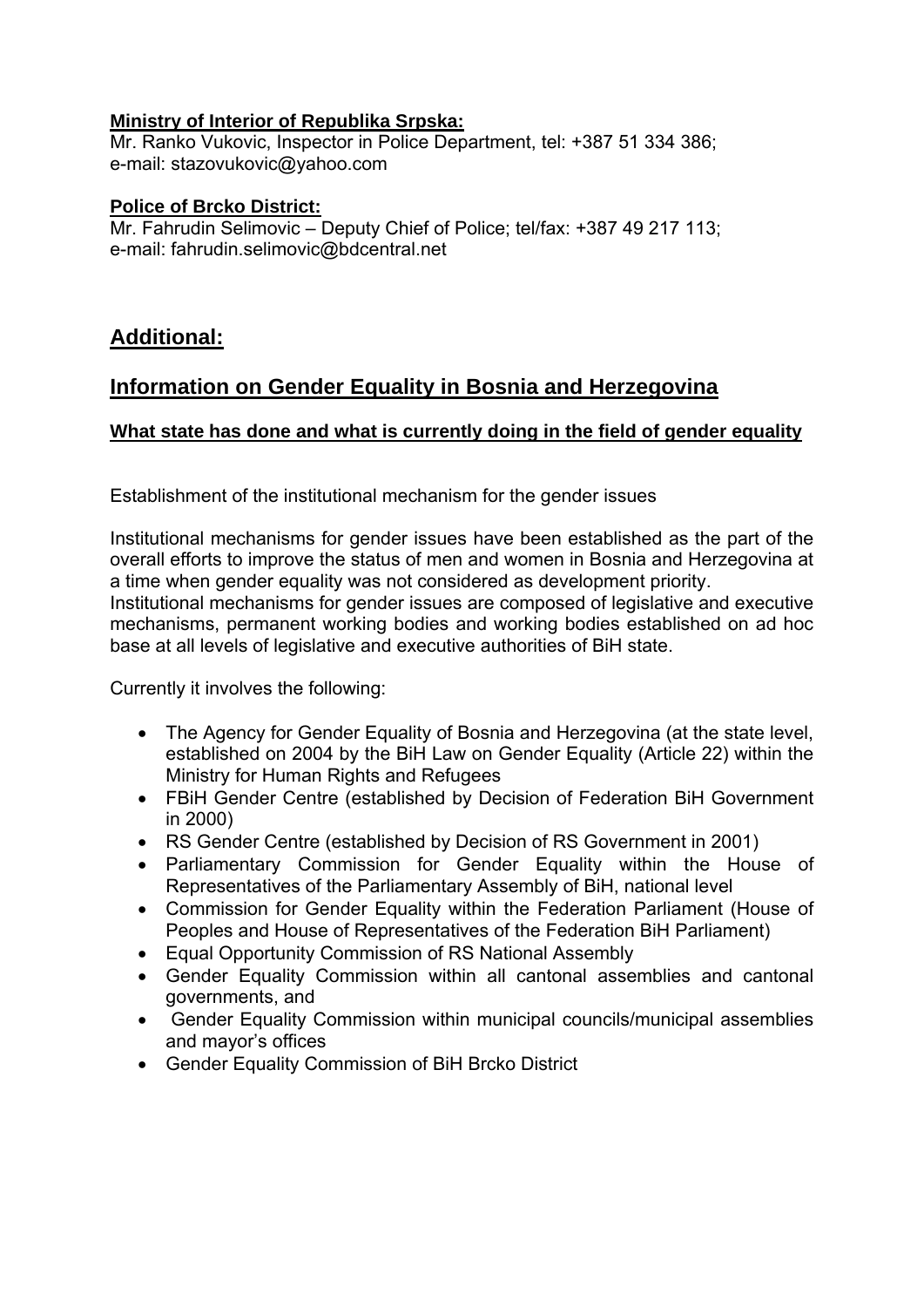International Legal Framework

BiH is signatory state of many treaties, international as well as European, in the field of human rights. Apart from that BiH assumed political obligations to promote gender equality.<sup>33</sup> Those legal and political obligations were taken in consideration during the GAP development. Following are the key documents:

## **The Convention on the Elimination of All Forms of Discrimination against Women (CEDAW)**

Bosnia and Herzegovina ratified CEDAW in 1993, and the Convention became integral part of the BiH Constitution and integral part of national rules. Optional Protocol of the Convention was ratified in 2002. The Convention commits BiH to eliminate discrimination from the legal, political, social and cultural life.

CEDAW recognizes that discrimination is the part of everyday life of women and such discrimination violets women's rights and human dignity. By ratification of CEDAW BiH expressed its readiness to eliminate discrimination of women and undertake in that regard all needed measures and activities at all levels. Articles 2 and 3 of the CEDAW stipulate general legislative and political measures to be undertaken and enable BiH to fulfill its obligations. Article 4 of CEDAW is of the most importance as that Article, together with Articles 2 and 3, bind countries acceded to the Convention to put its provisions into practice.

Reporting system, every four years, on measures the signatory states have taken to comply with the treaty obligations is the good instrument for actions in different fields. This system encourages signatory states to consider and initiate debate within society as a whole and may give impetus to the political and legal mechanisms in order to promote realization of gender equality and woman human rights. Bosnia and Herzegovina submitted Initial and then the Second and Third (combined) periodical reports to CEDAW Committee in 2005 followed presentation before the Committee in May 2006. After that the UN CEDAW Committee developed its Recommendations for Bosnia and Herzegovina. Recommendations of the UN CEDAW Committee are incorporated into Gender Action Plan of BiH. The development of the Fourth Report is ongoing and will be submitted to the CEDAW Committee in October 2010.

# **Beijing Declaration and Platform for Action**

Bosnia and Herzegovina is obliged to implement Beijing Declaration and Platform for Action<sup>34</sup> (from 1995). This Declaration has not the status of legal binding document but every member state (signatory state of Beijing Declaration and Platform for Action) is obliged to develop National Action Plan to improve the status of women. Bosnia and Herzegovina developed such Plan in 2004 and it had important role in

1

<sup>&</sup>lt;sup>33</sup> Full list of all international conventions signed by BiH can be found at:

http://www.ohchr.org/english/countries/ratification/13.htm

<sup>&</sup>lt;sup>34</sup>Beijing Platform for Action was enacted by all UN member states in 1995 during the IV International Women Conference (held in 1995) organized by UN. Platform for Action, *inter alia*, treats the issues like women and poverty, women and economy and woman human rights. BiH took part the Conference.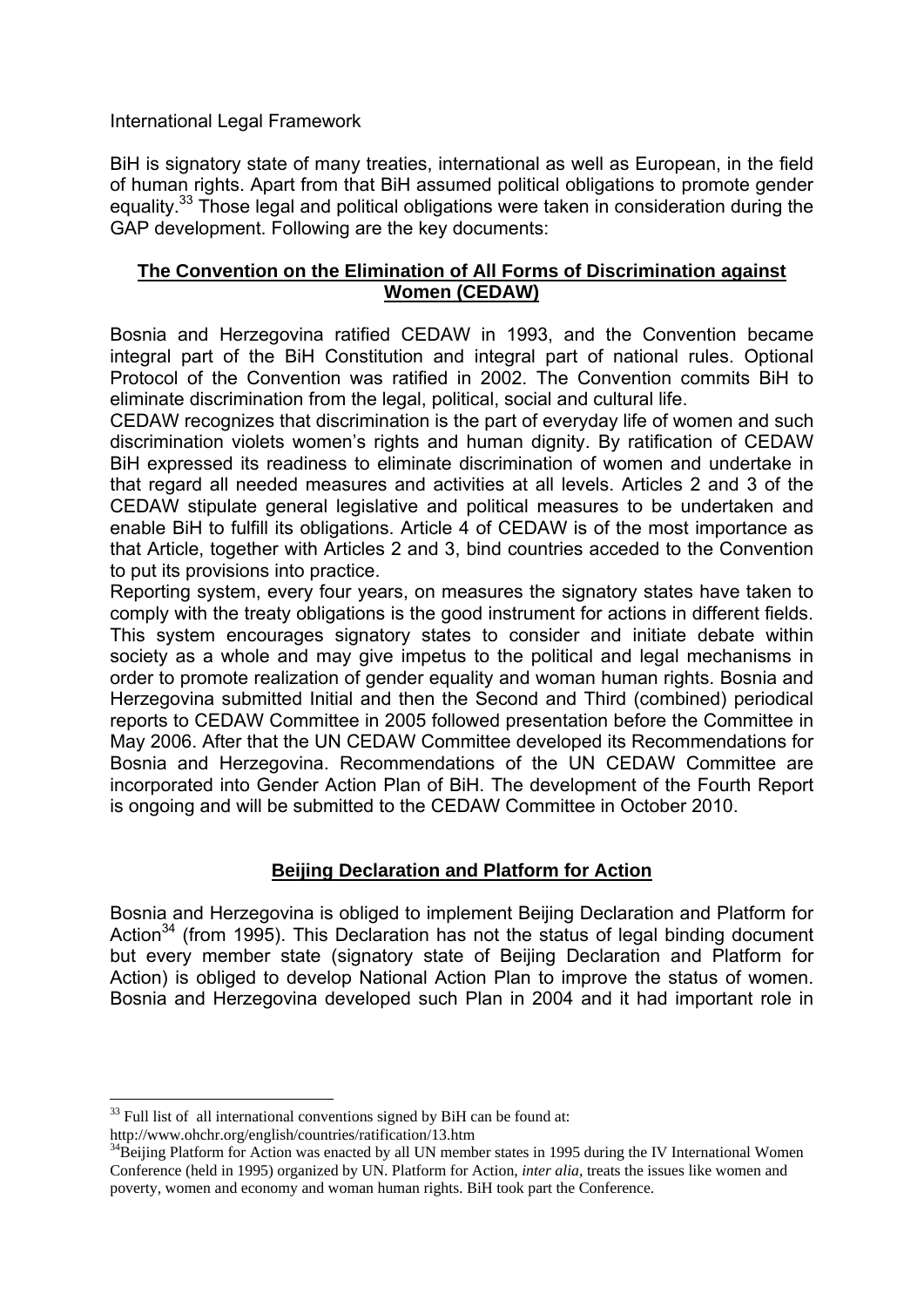development of GAP<sup>35</sup>. The Gender agency has created the report of B&H on Beijing 15+.

# **Council of Europe Recommendations on Gender Equality**

BiH Agency for Gender Equality takes part in the work of the Council of Europe Committee for Gender Equality and contributes with other member states in development of recommendations of the Committee of Ministers. Those recommendations enable establishment of standards in the filed of gender equality in all member states of the Council of Europe (47) and make integral part of the policies enacted by Bosnia and Herzegovina. Those Recommendations were important tool used in development of the BiH Law on Gender Equality and Gender Action Plan. The Director of the Agency for Gender Equality of Bosnia and Herzegovina is a member of Ad Hoc Committee on preventing and combating violence against women and domestic violence (CAHVIO), which began its work in April 2009. At its most recent meeting (22-24 February 2010), the CAHVIO completed the first reading of the Draft Council of Europe Convention on preventing and combating violence against women and domestic violence.

# **Security Council Resolution no.1325 (UNSCR 1325)**

Security Council Resolution no.1325 was passed unanimously on 31 October 2000. The Resolution is binding for all member states. The Resolution addresses inclusive concept of security and member states are called to ensure full and equal participation of women in all efforts for the maintenance and promotion of peace and security. The Resolution urges Member States to strengthen gender perspective at all decision-making levels in national, regional and international institutions and mechanisms for prevention, management and resolution of conflicts.

The resolution calls all actors involved, when negotiating and implementing peace agreements, to adopt gender perspective, including, *inter alia*:

- The special needs of women and girls during repatriation and resettlement and for rehabilitation, reintegration and post-conflict resolution
- Measures that support local women's peace initiatives and indigenous processes for conflict resolution and that involve women in all of the implementation mechanisms of the peace agreements;
- Measures that ensure the protection and respect for human rights of women and girls, particularly as they relate to the constitution, the electoral system, the police and the judiciary;

It is important to underline that the Security Council called all parties to armed conflict to take special measures to protect women and girls from gender-based violence, particularly rape and forms of sexual abuse and all other forms of violence in situations of armed conflict.

1

<sup>&</sup>lt;sup>35</sup> National Action Plan for improvement of the women's status in Bosnia and Herzegovina was attached to the GAP as an Annex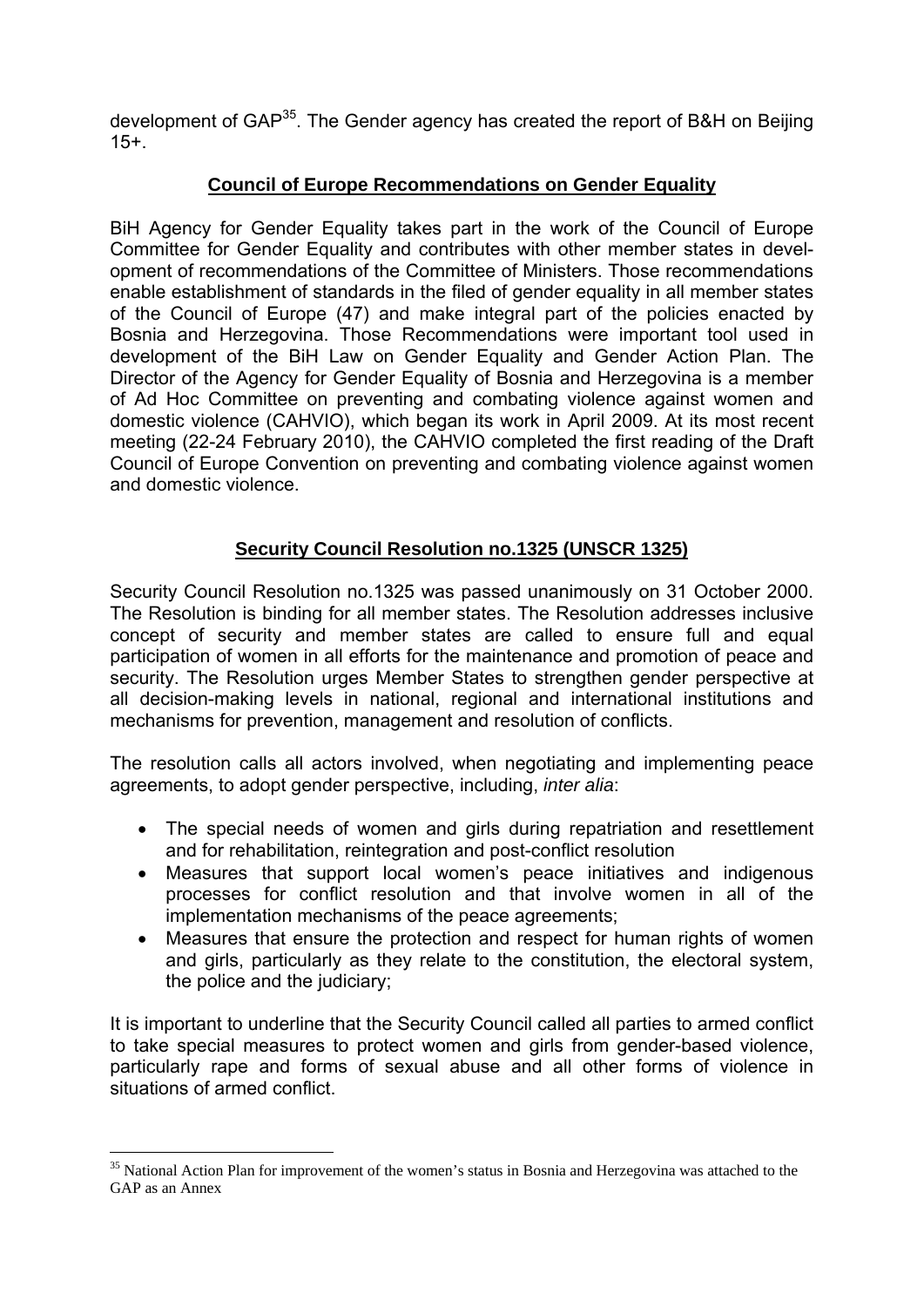Agency for Gender Equality of BiH, according to the Annual working plan for 2009 has begun the process of development of the Action plan for the implementation of 1325 in B&H. The Working Group, composed of representatives of the Agency for Fender Equality of BiH, entity gender centres, BiH Ministry of Defence, BiH Ministry of Security, BiH Ministry of Foreign Affairs, BiH Border Police, SIPA, Federal Ministry of Interior, RS Ministry of Interior and non-governmental organizations, has been officially established ("Official gazette of B&H" 09/10), and developed the Draft action plan. The Action plan is composed of eight goals, actions, responsible institutions, and indicators, as main tool of verification. The Action plan is in the procedure.

The main goals of the Action plan are:

- Participation of women on the decision making places,
- Participation of women in military forces and police
- Peace-keeping operations
- Trafficking in human beings
- Demining

<u>.</u>

- Cooperation with women, civil victims of war
- Trainings of civil servants on the UNSCR 1325
- Cooperation with nongovernmental and international organizations

### **Domestic legal framework and policies referring to gender equality in BiH (key documents)**

# **The Law on Gender Equality of Bosnia and Herzegovina**

The Law on Gender Equality of BiH was passed in 2003<sup>36</sup> and represents important instrument for awareness on gender equality and introduction of the gender perspective into public policies and regulations. It promotes gender equality and guarantees equal opportunities for male and female citizens, in both in the private and public spheres, and prevents their direct or indirect discrimination on the basis of gender or sexual orientation. The Law includes chapters on discrimination and definitions, education, employment, social welfare and health protection, sports, culture, public life, media, prohibition of gender-based violence, statistical records, court protection, obligations of the authorities and measures they should implement, sanctions and etc. The Law on Gender Equality obliges Government and its institutions to develop programs on implementation of the Law in all spheres of life. In compliance with the Law the BiH Agency for Gender Equality was established with competence to develop National Action Plan for the implementation of the gender equality.

In 2009 The Law has been amended and adopted by the Council of Ministries and Parliamentarian Assembly of Bosnia and Herzegovina. The main goal was to insure better understanding and implementation of the Law. The Law has transposed the Council of Europe recommendation, in the part regulating minimal percentage of 40% for the members of both gender which should participate in the decision making

<sup>&</sup>lt;sup>36</sup> The Law on Gender Equality was published in the BiH Official Gazette no.16/2003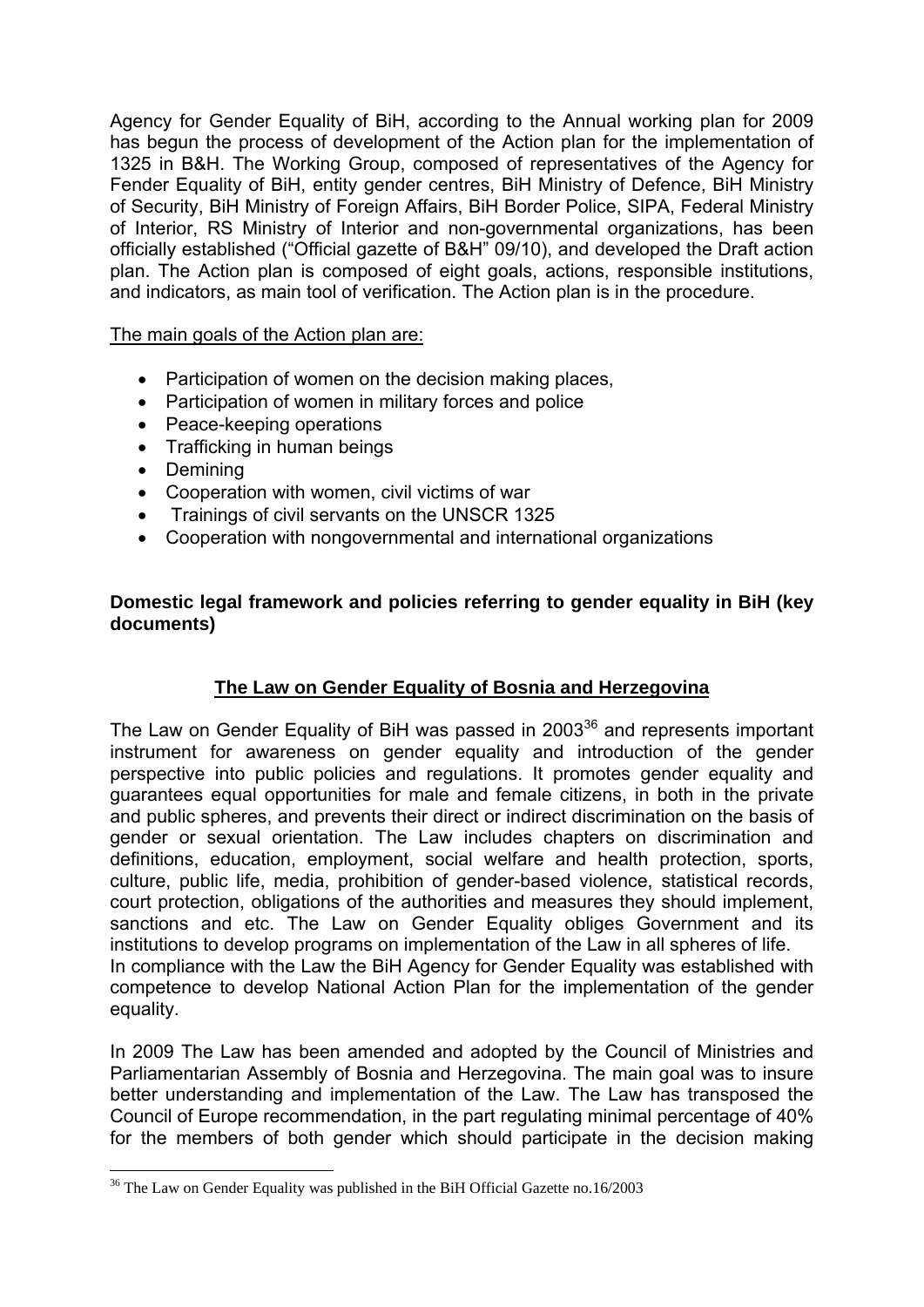bodies. The Law has also imposed an obligation for all those bodies which have members of any gender below 40% to adopt measures which would lead to equal participation of men and women.

Institutional gender mechanisms ensured harmonisation of the existing regulations with the provisions of the Law on Gender Equality. Some of activities were implemented in cooperation with NGOs but still further work is needed in this field.

General public is not sufficiently informed on the content of the Law on Gender Equality and on implementation of its provisions.

One of the fields that cause concerns, as it is the case with other laws in BiH, is the lack of the court protection of the rights contained in the BiH Law on the Gender Equality.

Majority of employees within judiciary bodies as well as lawyers do not recognize the Law and its provisions. Implementation of the law provisions at different level across BiH (national, entity, cantonal and municipal) requires permanent monitoring by the state authorities, civil society and academic community.

Trainings for the civil servants, judges and prosecutors on necessity of implementation of the Law on Gender Equality in BiH was conducted by the Gender Institutional mechanisms.

# **Gender Action Plan of BiH (GAP)**

Gender Action Plan (GAP) of Bosnia and Herzegovina was passed by the BiH Council of Ministers on 14 September 2006 as the five year strategy for the gender mainstreaming in BiH. The main goal of the GAP is "to define strategy and realize program goals aimed to implement equality of women and men in Bosnia and Herzegovina".

Gender Action Plan is composed of 15 Chapters, as follows:

- European integration in the light of gender equality
- Cooperation and capacity building
- Macro-economic and development strategies
- Gender sensitive budgets
- Political life and decision-making process
- Employment and labour market
- Social inclusion
- Gender sensitive media
- Long-life learning
- Health, prevention and protection
- Family violence, gender-based violence, harassment, sexual harassment and trafficking in human beings
- Role of men
- Harmonisation of professional and private life
- Gender and sustainable environment
- Information and communication technologies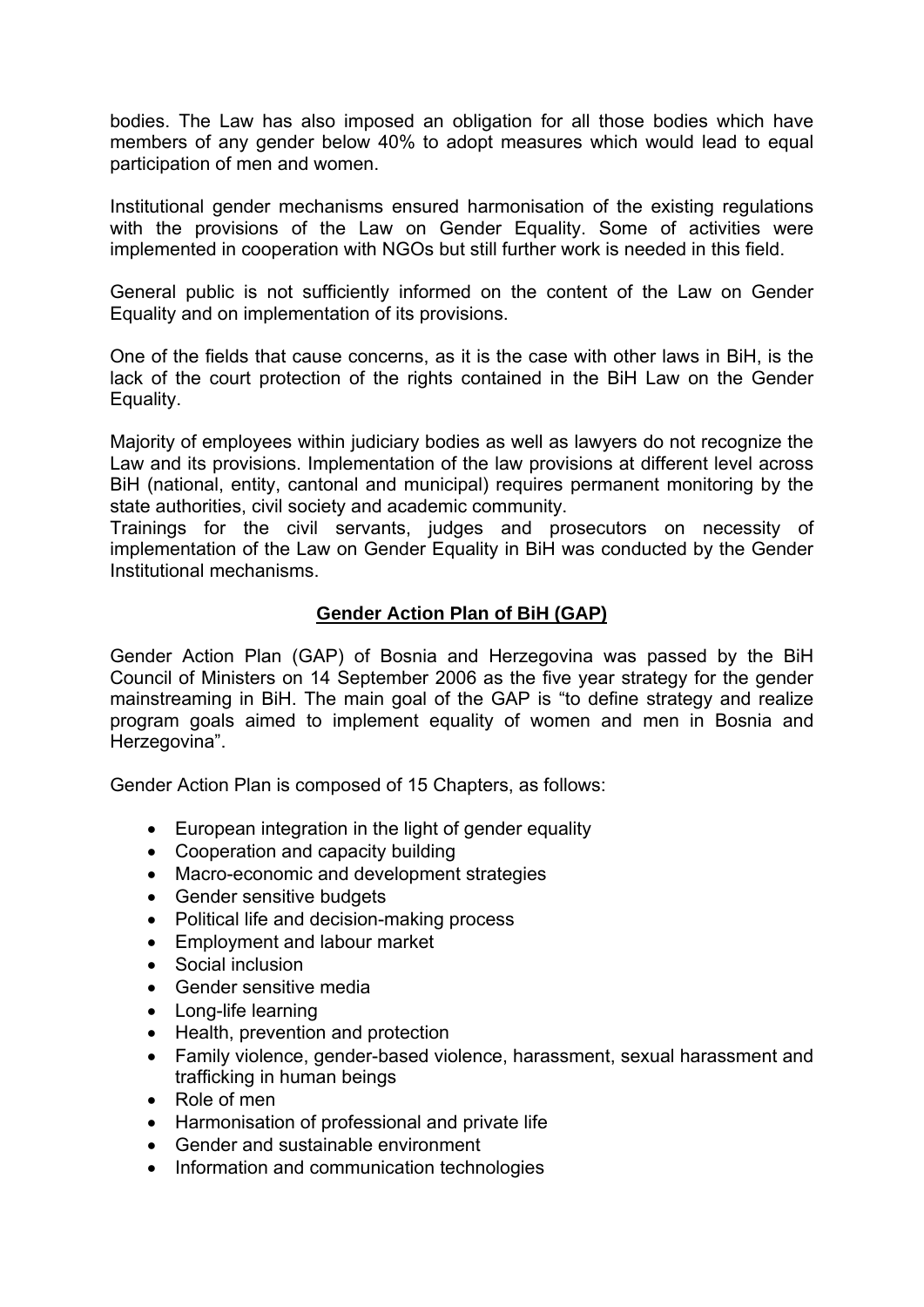Common strategic goals in all working areas defined by GAP are as follows:

- "Harmonization of the legislation in each field with domestic and international legal standards relating gender equity and equality;
- Advancement of data bases, research and socioeconomic analysis on the state of gender equality in each field;
- Education and public awareness raising on necessity of introduction of gender equality in all spheres of life and work;
- Capacity development and supporting of cooperation activities and participatory approach of all institutional and out institutional actors in Bosnia and Herzegovina."

### **The role and representation of women in the conflict, prevention of conflict, crisis management and rehabilitation, etc**

As other countries affected by a war, women of Bosnia and Herzegovina represented a tie between families, they took care on and provided support to the women victims of war, took care on widows and their children, fed family, take care on education of children and elementary needs of middle aged. This experience was the foundation for the new role and status of women within BiH society. However, full attention of the domestic and international actors was paid to the importance of the ethnic, regional and religious equality in BiH, leaving aside the issue on gender equality and pushing women to the margin of the public and political interest. Legacy of the economic crisis and war still prevent participation of women in public life, politics and economy. Inequality between men and women is visible in all sectors of public life in BiH.

Currently, representation of women within executive authorities is less than 8% and for the last ten years we are faced with decreasing ratio of women presentation. Reasons are rooted in the sexual discrimination and stereotyped gender-based roles which have strong influence on each aspect of woman life.

While representation of women in the municipality and cantonal level ranges between 20 and 25%, women councillors of the House of Representatives of the Parliamentary Assembly of BiH make 16,6%. Rate of the women representation in the House of Peoples is 13,3%  $37$ . Apart from that, there are no women holders of executive power at the national level. Almost all political party leaders are men (there is only one woman president<sup>38</sup> of the political party out of 47 political parties registered for the 2006 elections).<sup>39</sup> However, most women have leading positions within state services and the number of women working as assistant ministers, head of departments, bureaus and agencies is increasing.

When it comes to the representation of women in the sector of security of BiH, following is extract from data from 2008 as an illustration on women representation:

- $\bullet$  BiH Armed Forces (m 93,5%, w 4,5%)
- BiH Ministry of Defence (m 66%, w 34%)

1

<sup>&</sup>lt;sup>37</sup> www.quotaproject.org

<sup>38</sup> Lara Online – Online Magazine for Women, http:/online-lara.com/

<sup>39</sup> Central election Commission of BiH, http://www.izbori.ba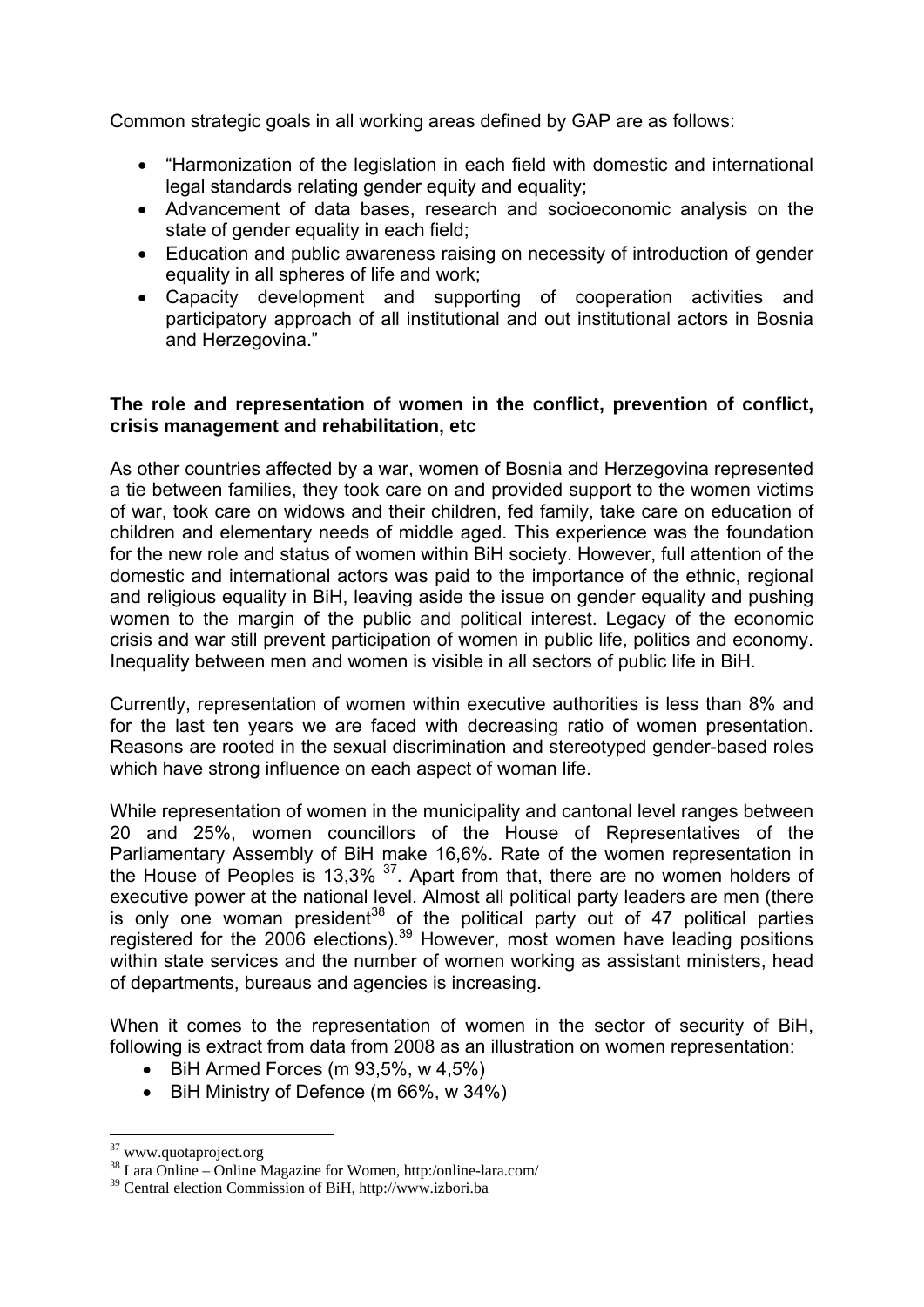- BiH Ministry of Security (48,73% are women out of which 26,47% at the leading positions)
- State Investigation and Protection Agency of BiH (14 % women out of which 0,53% at the leading positions)
- BiH Border Police (11% women out of which 0,19 at the leading positions)
- Services for aliens (34,83 out of which 2,25 at the leading positions
- Peacekeeping missions of UN (Liberia, Cyprus, Haiti, East Timor)
- in the period 2000 2008, 101 police officer from BiH participated in the UN Peacekeeping missions out of which 13 officers were women or 12,87%
- in 2008 that number was 18 in total  $(3 \text{ women or } 15.79\%)$

When it comes to the representation of women at the diplomatic level the situation is similar. Women are excluded from the process of the police reform as it is very sensitive political issue which is limited within the leadership of the political parties where women have little power and influence.

Perception of defence, police and security as a "men's" business is widely spread. This perception also refers to women in the Army. Women mostly work in administration and they are represented in the decision-making bodies when "women's" issues are discussed.

Although equal number of men and women enrolled the Police Academy, women have less chance to be promoted to higher positions at which decisions and research are making.

Because of all said, implementation of above UNSCR 1325 which is promoted and implemented by the BiH institutional mechanisms has great importance for involving of the aspect of gender equality into education of police and military staff and creation of the programs and policies within the security sector of BiH. Apart from development of the Action Plan for the implementation of the Resolution, one of the activities assumed by the Agency for Gender Equality of Bosnia and Herzegovina is work with civil war victims and victims of sexual harassment (Article 4 of the Resolution). The aim is to identify problem in order to realize rights of the civilian war victims and overcome current situation.

Article 7 of the UNSCR 1325 "urges" Member States to increase their voluntary financial, technical and logistical support for gender-sensitive training efforts of police and army staff, including those undertaken by relevant funds and programs, inter alia, the United Nations Fund for Women which plans to establish network of international organizations in Bosnia and Herzegovina dealing with promotion and implementation of this Resolution.

European Union Forces have their own officer dealing with issues of gender equality and who acts as the legal advisor and has mandate to ensure that military staff do not violate local and cultural customs of the host country and to be in general informed on ethic codex. International Military Forces in BiH act in accordance with orders of their countries and when it comes to the training from the aspect of gender equality there are still big differences regarding involvement of women. Some European countries that send their soldiers into peace missions are obliged to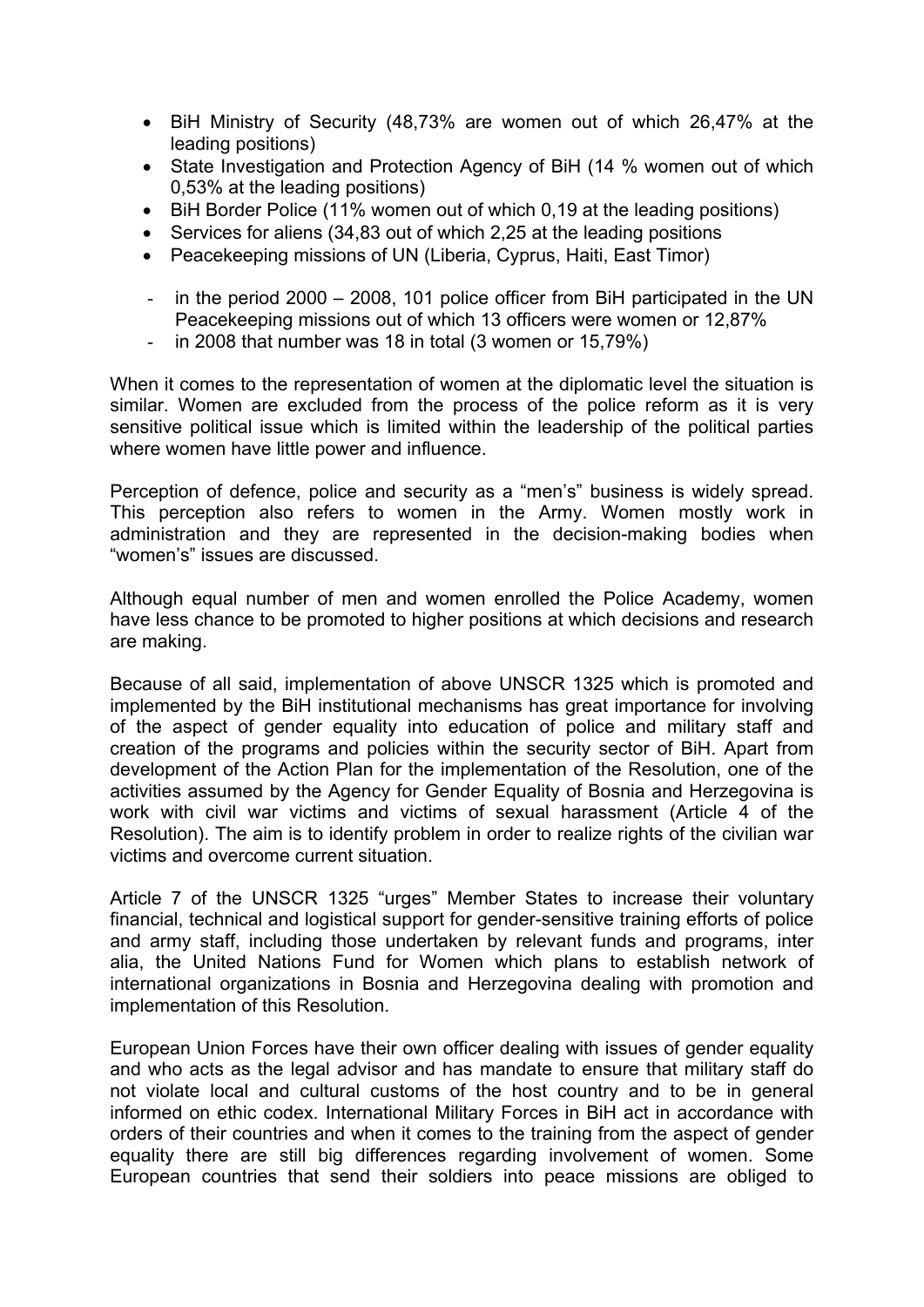conduct training in the field of human rights including training on women's rights as well and in some cases even UNSCR 1325 and CEDAW.

# **Funds for implementation of the Gender Action Plan (FIGAP)**

BiH governments allocate funds to implement priority activities of the GAP in accordance with Work Plan. When it comes to the support of International organizations in BiH, mainstreaming activities were financed through independent, partially coordinated donor's projects. Lack of common time frame and overviews of donor's funds caused uncoordinated activities in the field of gender equality.

In order to ensure future sustainable implementation of GAP, Agency for Gender Equality for BiH, Gender Centre of Federation BiH and Gender Centre of Republika Srpska developed, in the course 2007 and 2008, draft program for implementation of the Gender Action Plan of BiH (FIGAP Program).

Program proposal is the result of the consultative process between gender institutional mechanisms and local actors and donors group interested to financially support this program. Program activities require donors' professional and financial support in order to establish capacity building for program managing and sustainability of activities.

GAP implementation is the main goal of the five year long FIGAP program. GAP sets up ambitious goals and refers to important international documents (UN, Council of Europe, EU) as well as domestic (state, entity, cantonal constitutions, BiH Law on Gender Equality). All fifteen areas are important for promoting of gender equality in BiH. FIGAP program makes efforts to define priority fields and areas of strategic importance for BiH in order to direct all activities to promote gender equality. FIGAP program establishes numerous concrete measures to improve knowledge on legislation and modalities to improve its implementation. Prioritization of activities in different fields of GAP will be defined in comply with operational plans and programs of the BiH Council of Ministers and entity governments. Implementation of FIGAP program is tightly connected with implementation of GAP aiming to contribute better quality of life of the beneficiaries through specific project to be implemented by partner institutions in order to improve access to education, employment, health protection and social welfare, participation in the political and public life. It will be focused on inadequately represented and socially excluded groups like women, young people, middle aged, invalid persons, national minorities and etc.

The Program will contribute increasing level of gender equality within BiH society. It means that the concept of gender equality is accepted as an approach in formulating and implementation of the program and policies in sectors of society as it ids defined by GAP. Also, Program will contribute to strengthening of the organizational capacities of the gender institutional mechanisms and partner institutions in order to implement GAP.

In order to create environment for the sustainable mainstreaming of the gender equality, awareness and responsibility for the issues of gender equality must be strengthened. Gender mainstreaming should be functional at all levels from the local community to the state level which will then contribute improvement of gender equality in BiH. Implementation of the FIGAP goals will have the following effects: